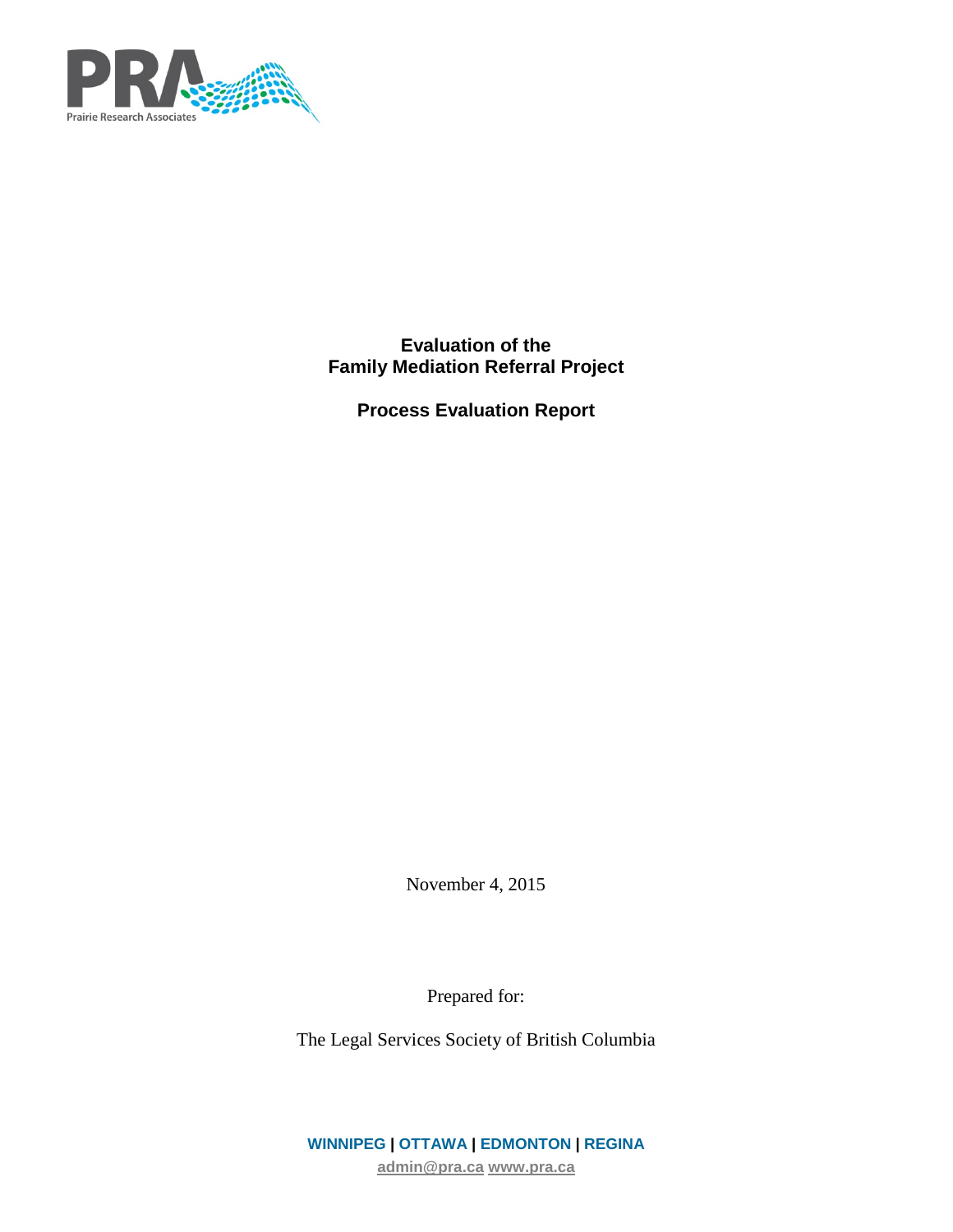# **Table of Contents**

| 1.0 |                   |  |
|-----|-------------------|--|
| 2.0 | 2.1               |  |
| 3.0 | 3.1<br>3.2<br>3.3 |  |
| 4.0 | 4.1<br>4.2        |  |
| 5.0 | 5.1<br>5.2        |  |
| 6.0 |                   |  |

- Appendix  $A$  MED REF logic model
- Appendix B MED REF evaluation matrix<br>Appendix C Interview guides

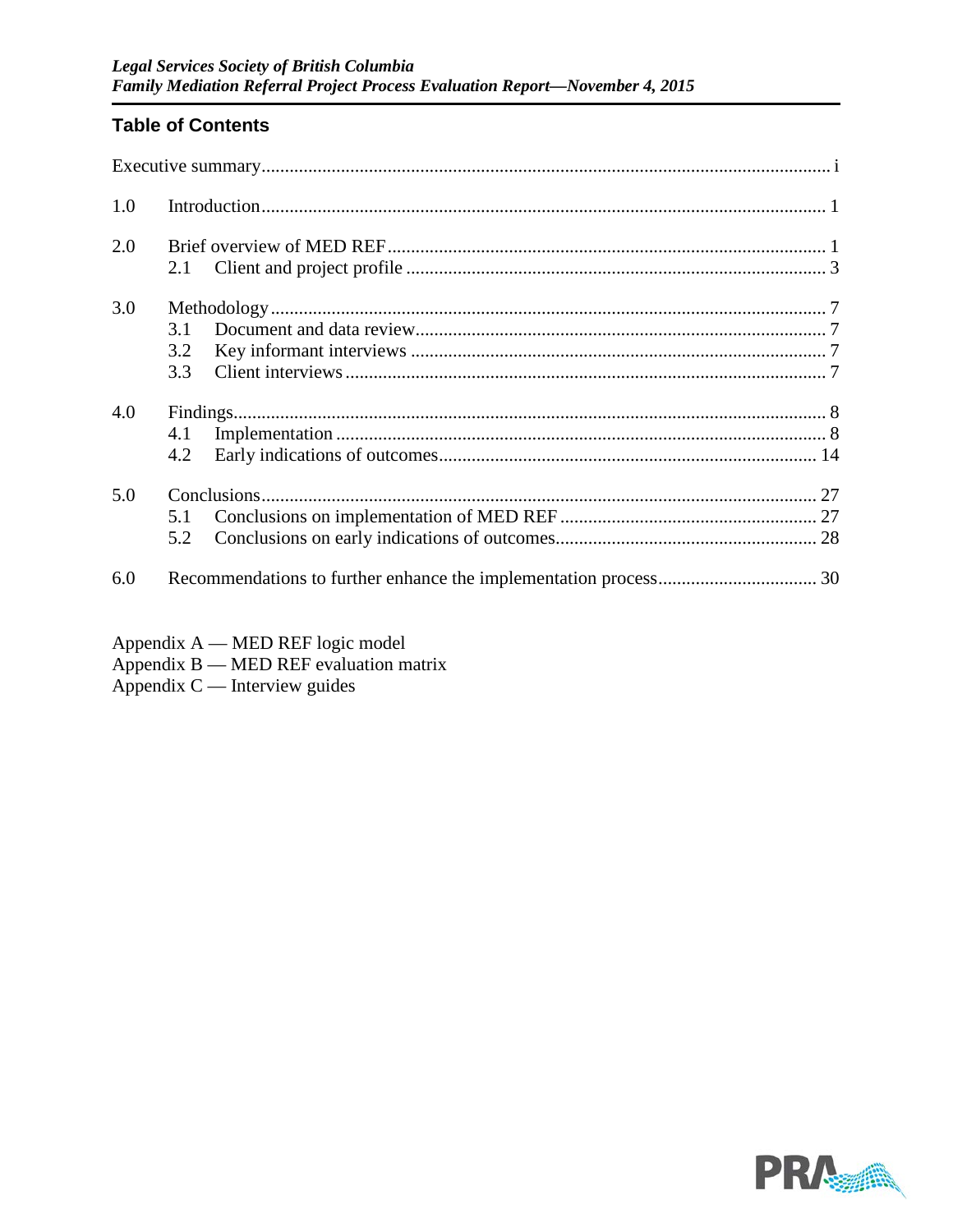## **Executive summary**

This report presents the process evaluation findings for the Legal Services Society (LSS) of British Columbia's Family Mediation Referral (MED REF) pilot project. MED REF is a province-wide service that refers low-income people to family mediation services, and provides six hours of LSS funding for pre-mediation meetings and mediation sessions. The project focusses on clients who are financially eligible, willing to mediate, and have legal issues that are ineligible for referral to legal representation — including property, debt, asset division, and spousal support — that could be resolved through mediation.

The evaluation looked at the implementation of the MED REF pilot project from late November 2014 to mid-June 2015, assessing its effectiveness and efficiency during that period. The lines of evidence included a review of key documents and the project database; interviews with key informants (LSS personnel and external stakeholders); and interviews with clients whose matters were referred to the mediation project.

The process evaluation led to several conclusions regarding the implementation of the MED REF pilot project.

## **Conclusions on implementation of MED REF**

**Efficiency and effectiveness at the mediation coordinator stage.** Most clients spend more than a month at the mediation coordinator stage. LSS is responding to this challenge by adopting a 90-day limit on getting clients from intake to mediation. The coordinator position is also being moved internally to LSS. It remains unclear how these changes will balance efficiency with the need to educate and encourage parties to participate in mediation — a process that is delicate and time consuming.

Low intake levels. Project intake was lower than planned and may be hampered by several factors, including the launch of LSS's new information system and a lack of referrals from some local agent offices. Based on its current performance, the project would need to increase intake four-fold to meet its target of 160 mediations per year, which does not seem likely.

**Uncertainty over sufficiency of LSS funding for mediation.** Six out of seven clients who completed mediation used all of their hours. In four of these cases, all issues were resolved. Mediators find six hours to be barely sufficient, leading them to provide services or prep time at no cost to clients who would otherwise have to pay for services.

**Undefined partnership.** Mediate BC and LSS have different understandings of the project partnership. Mediate BC is keen to play a larger role in strategic oversight as a subject matter expert.

Lack of support for independent legal advice and agreement drafting. Clients are advised to receive independent legal advice (ILA) on agreements reached during mediation. If court orders are required, clients need to seek agreement drafting services. Neither of these services is available through Family Duty Counsel or Family LawLINE.

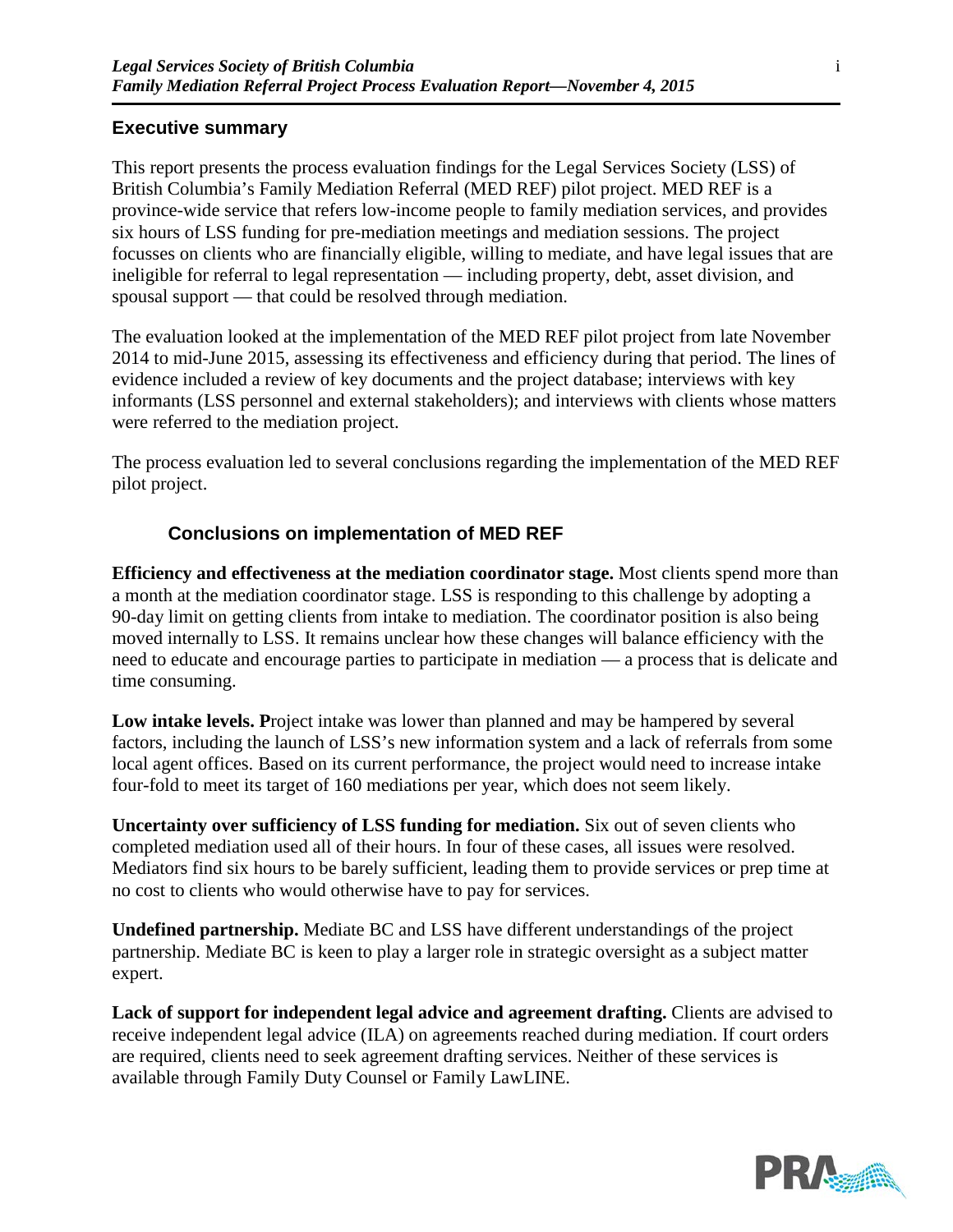## **Conclusions on early indications of outcomes**

The intent of the process evaluation in considering early progress toward the achievement of outcomes was primarily to assist in identifying any potential pilot improvements and ongoing quality assurance. As such, conclusions on the early indications of outcomes are briefly summarized below in point form:

- ► Legal issues referred to the project are within the project mandate, and clients find the application process quick and easy.
- ► Clients find the information provided easy to understand, and they appreciate plain language explanations. Clients feel supported, and mediators observed that clients have a good understanding of the mediation process.
- ► Most clients (68%) received at least one referral to another family law resource. Most commonly, clients were referred to LSS's Family Law website, Family LawLINE, or another government agency.
- ► Clients who are undecided for long periods of time tend not to proceed to mediation**.**  Cases that did not proceed to mediation took double the amount of time at the mediation coordinator stage (64 days), compared to those that proceeded to mediation (30 days). LSS's 90-day limit between intake and referral to a mediator is more than adequate.
- ► Longer term data are needed to determine whether there has been increased access to mediation. So far, there has also been insufficient use of the sliding scale to determine whether or not it is perceived as an affordable means of continuing mediation beyond LSS funding. Also concerning is the lack of data on client satisfaction.

## **Recommendations to further enhance the implementation process**

**Recommendation 1:** LSS and Mediate BC are encouraged to meet and develop mutually acceptable terms for the project partnership.

**Recommendation 2:** The Client Information System (CIS) should be used to track whether or not intake staff are asking relevant cases if they are willing to try mediation, and recording client responses. Cases that are referred to intake by another organization should be recorded, and the organization that made the referral should be tracked. A refresher presentation and Q&A sessions with potential referral points should be conducted, with local agent offices, community partners, and Justice Access Centres (JACs). Potential local-level efforts to raise the awareness of MED REF services should be identified.

**Recommendation 3:** Other family mediation services with the goal of better informing the MED REF model and targets should be identified.

**Recommendation 4:** Performance monitoring and reporting on key indicators, such as the average time spent at the mediation coordinator stage, should be implemented.

**Recommendation 5:** There should be a follow up with MED REF mediators about the adequacy of funding for mediation, their experience with the sliding scale, and the effect of financial imbalance on the mediation process.

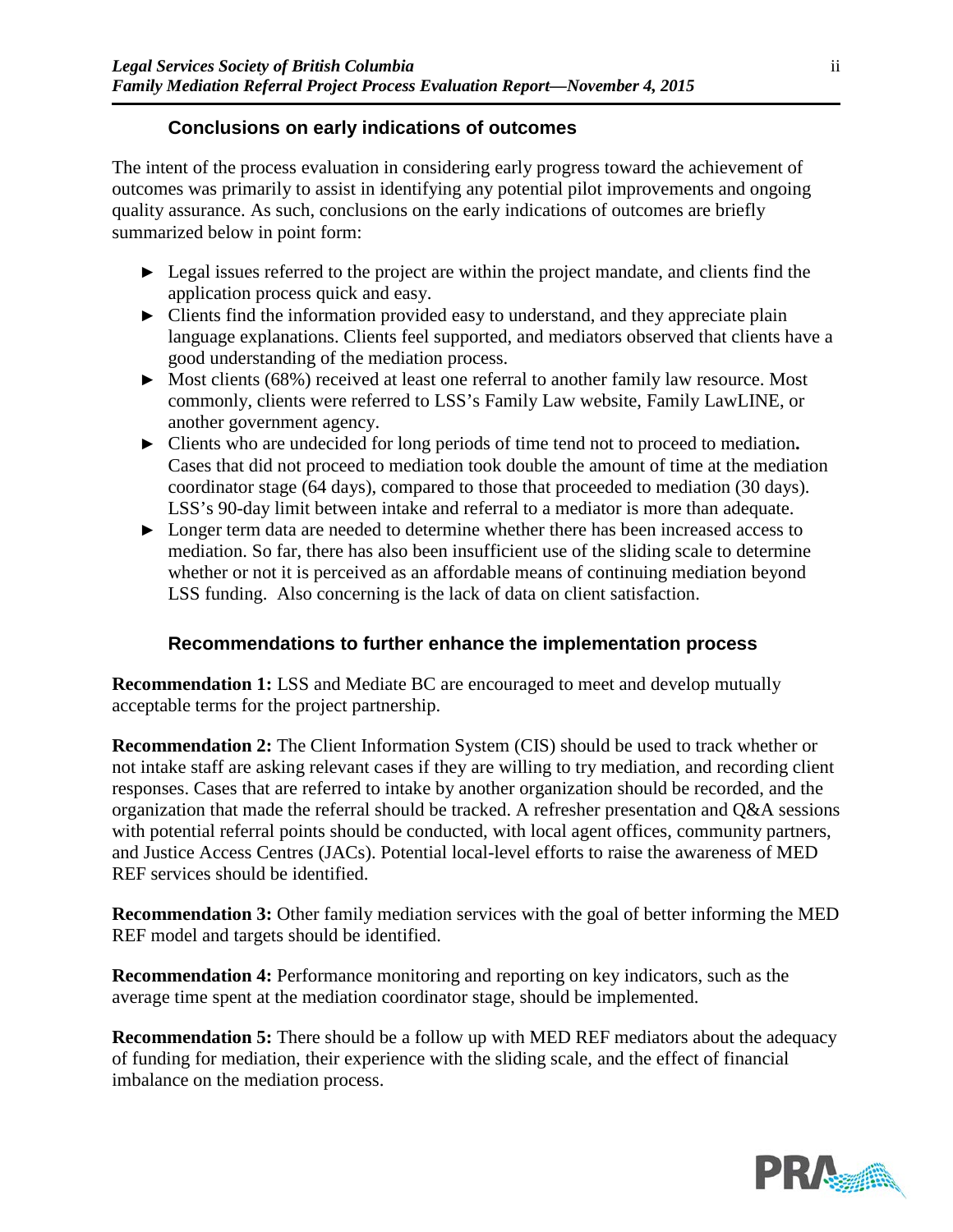# **1.0 Introduction**

This report presents the process evaluation findings for the Legal Services Society (LSS) of British Columbia's Family Mediation Referral (MED REF) pilot project. This evaluation is one of five evaluations of pilot projects implemented under the Justice Innovation and Transformation Initiatives (JITI) being conducted.

The MED REF evaluation includes a process evaluation, focussing on implementation and early progress toward achieving outcomes, and a summative evaluation, which will focus on the outcomes achieved. This report presents the findings of the process evaluation and covers the pilot project's activities from late November 2014 to mid-June 2015.

# **2.0 Brief overview of MED REF**

This section provides a snapshot of MED REF, as it was implemented in November 2014, to provide further context for the process evaluation report. As a result, changes to the model that occurred in mid-2015 are not addressed here, but are discussed later in relation to responses to implementation challenges.

MED REF is a province-wide service that refers low-income people to family mediation services and provides six hours of LSS funding for pre-mediation meetings and mediation sessions. The project focusses on clients who are financially eligible, who are willing to mediate, and who have legal issues — including property, debt, asset division, and spousal support — that are ineligible for legal representation contract, and that could be resolved through mediation.

The project is delivered in partnership with Mediate BC. Under the initial project design, Mediate BC was responsible for assessing whether cases are or are not suitable for mediation, calculating a sliding scale rate that may be used by clients beyond the six hours of LSS funding, and arranging for a private mediator through Mediate BC's family roster. The project lists the following as its objectives/outcomes:

- ► increasing access to high-quality mediation services for people with low incomes
- ► ensuring that participants are satisfied with the process and the outcomes
- ► enabling participants to resolve their family issues without going to court
- $\blacktriangleright$  helping clients to achieve timely and just resolutions to family disputes in a manner consistent with the best interests of children (if any)
- $\triangleright$  ensuring that the criteria for service is clear and consistent
- ► ensuring that clients are guided to the right service at the right time
- ► ensuring that clients are guided to the service with as few stops as possible
- <span id="page-4-0"></span> $\blacktriangleright$  ensuring that service will be complementary and not duplicative<sup>[1](#page-4-0)</sup>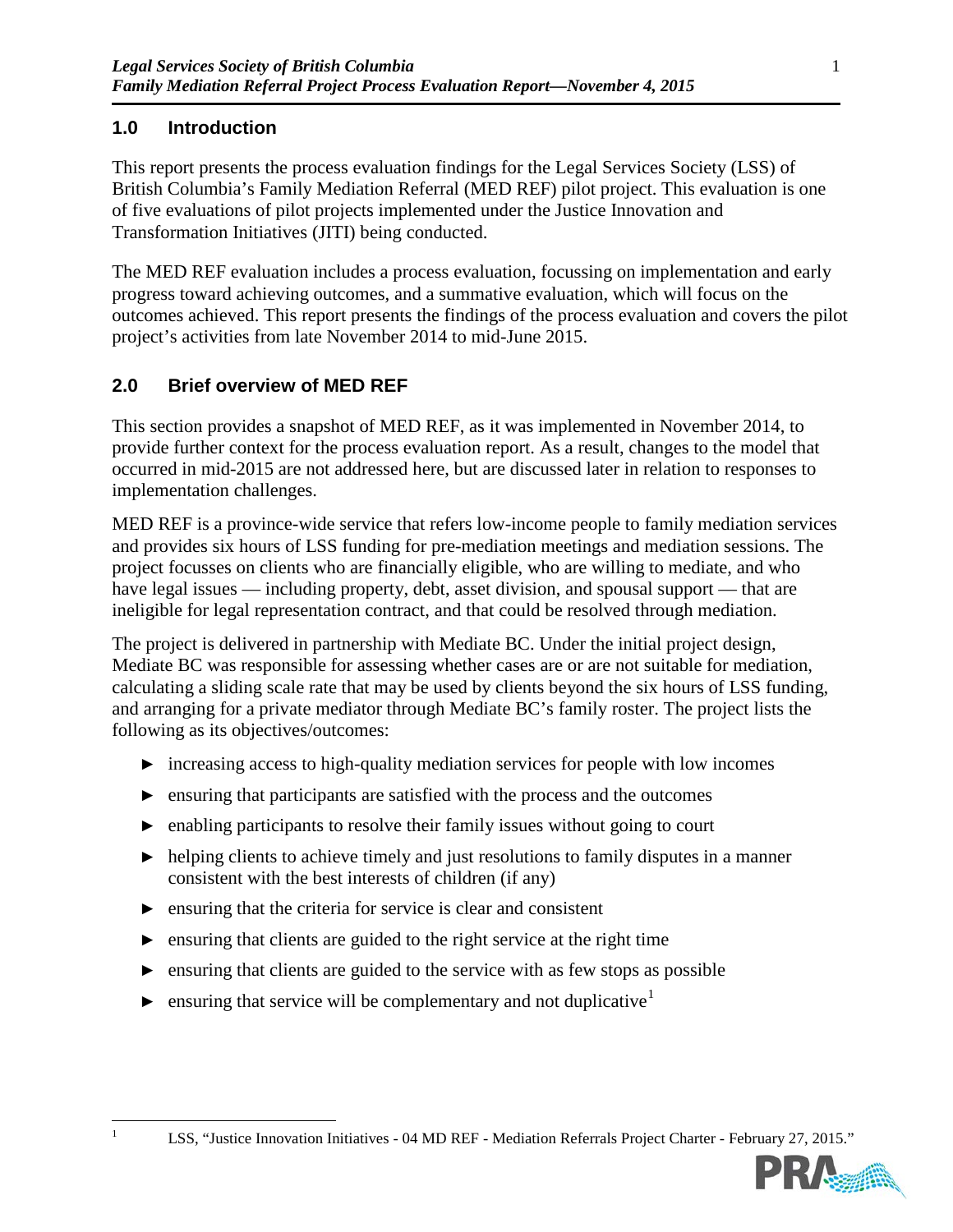As described below, the project is delivered through several stages, each involving different staff at LSS or Mediate BC. The following describes some of the key stages or operational aspects of the project during its first six months of operation<sup>[2](#page-5-0)</sup>:

- ► **Intake.** The process begins when a potential client contacts LSS intake (through the LSS call centre in Vancouver, the regional centre in Terrace, or local agent assistants), and describes their family law situation. If the person is financially eligible for legal representation, but their issues do not fall within LSS coverage guidelines, the intake workers provide a general description of the mediation process and ask whether the individual is interested in trying mediation. If the client is interested, the intake worker sends the case to the provincial supervisor for exception review. Intake workers may also refer a matter to exception review if a client's eligibility is unclear.
- ► **Exception review.** The provincial supervisor is responsible for conducting the exception review to determine whether the client is eligible for six hours of LSS-funded mediation under the project. The provincial supervisor determines the urgency of the client's matter and considers individual issues, such as mental/physical disability, the ability to selfrepresent, and spousal support. Eligible individuals are referred to the mediation coordinator at Mediate BC for more information on the mediation process and to determine the appropriateness of mediation. If individuals do not qualify for mediation under MED REF, they are advised that mediation is available on a sliding scale directly through Mediate BC. All cases involving violence receive a contract for representation.
- ► **Record keeping.** The MED REF project pilot administrator is responsible for maintaining client records in the pilot project database. This duty includes creating the client record after the exception review, updating the client record when parties decide whether or not to pursue mediation, and entering case summary information once the mediation is completed or otherwise ends.
- ► **Mediation coordination.** The mediation coordinator liaises with the provincial supervisor and other LSS staff, reviews cases being referred to mediation, and conducts high-level screening for violence and appropriateness. The mediation coordinator is responsible for contacting the applicant, explaining the mediation process (what it is and is not), explaining possible outcomes, and providing additional material on mediation. If the LSS client (Party 1) is interested and is deemed a good candidate for mediation, the mediation coordinator works with the client to contact the other party (Party 2). In some cases, Party 1 will contact Party 2 about mediation, while in others (upon Party 1's request), the mediation coordinator will contact Party 2, performing the same steps as with Party 1, including inviting and encouraging them to participate in mediation, informing them of the mediation process, and assessing their suitability for mediation.

If both parties are interested and amenable to mediation, the coordinator assists the parties in selecting a mediator, requests a contract from the LSS provincial supervisor, and provides the chosen mediator with a summary of the case and client contact information. The mediation coordinator is also responsible for calculating the sliding scale mediation rate,

<span id="page-5-0"></span><sup>&</sup>lt;sup>2</sup> In mid-2015, the MED REF model was revised, bringing the mediation coordination role into LSS, rather than operating externally through Mediate BC. These changes happened as data collection for the process evaluation were nearing completion, and therefore were not a factor in data analysis, except to note changes to the process going forward. See page seven, paragraph four for further details on changes to the mediation coordinator position.

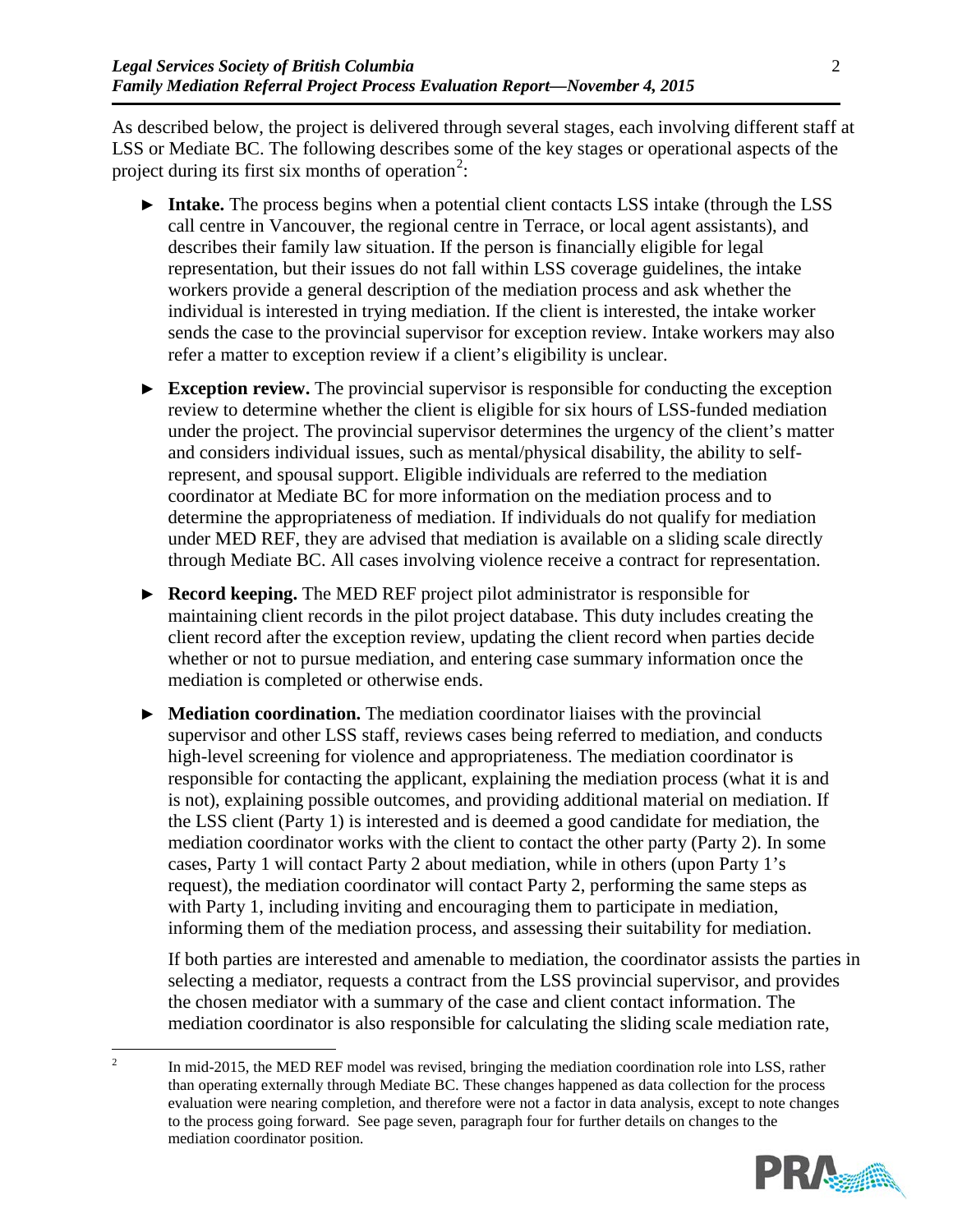which may be used if clients want to proceed beyond the six hours of LSS-funded mediation.

► **Roster family mediators**. Upon receiving information from the mediation coordinator, and receiving a contract from LSS for mediation services, the mediator contacts each party to arrange for separate pre-mediation meetings to ensure participants understand and are ready for the mediation process. If appropriate, joint, shuttle, or distance mediation sessions are held to resolve the identified family law issues. Once mediation is completed or otherwise ends, the mediator provides LSS with a completed case summary form and bills for their services. There are currently 31 mediators who have agreed to provide mediation services for six hours at the LSS rate.

The logic diagram in Appendix A provides further information on the flow of program activities, outputs, and intended outcomes of the program.

# **2.1 Client and project profile**

[Table 1](#page-7-0) provides an overview of MED REF intake since the pilot's launch in November 2014 to June 16, 2015. The clients in the table below include only the individuals who went through the LSS intake process and were referred to the mediation coordinator; demographics for the other party are not included in the pilot database. Of the 103 clients referred to the project:

- $\blacktriangleright$  the vast majority of clients (82%) are female;
- $\triangleright$  over half (59%) are 41 years or older, while a quarter (27%) are in their thirties;
- ► most (62%) reported their marital status as separated; and
- ► most referrals (88%) are from communities in southern BC, with a large proportion (42%) coming from six communities, including Vancouver (9%), Surrey (8%), Kelowna and Victoria (both 7%), and Kamloops and Vernon (both 6%); the remaining 58% of clients came from 40 other communities.<sup>[3](#page-6-0)</sup>

<span id="page-6-0"></span><sup>&</sup>lt;sup>3</sup> The breakdown among the other 40 communities is as follows: two communities with four clients each; two communities with three clients each; 10 communities with two clients each, and 26 communities with one client each.

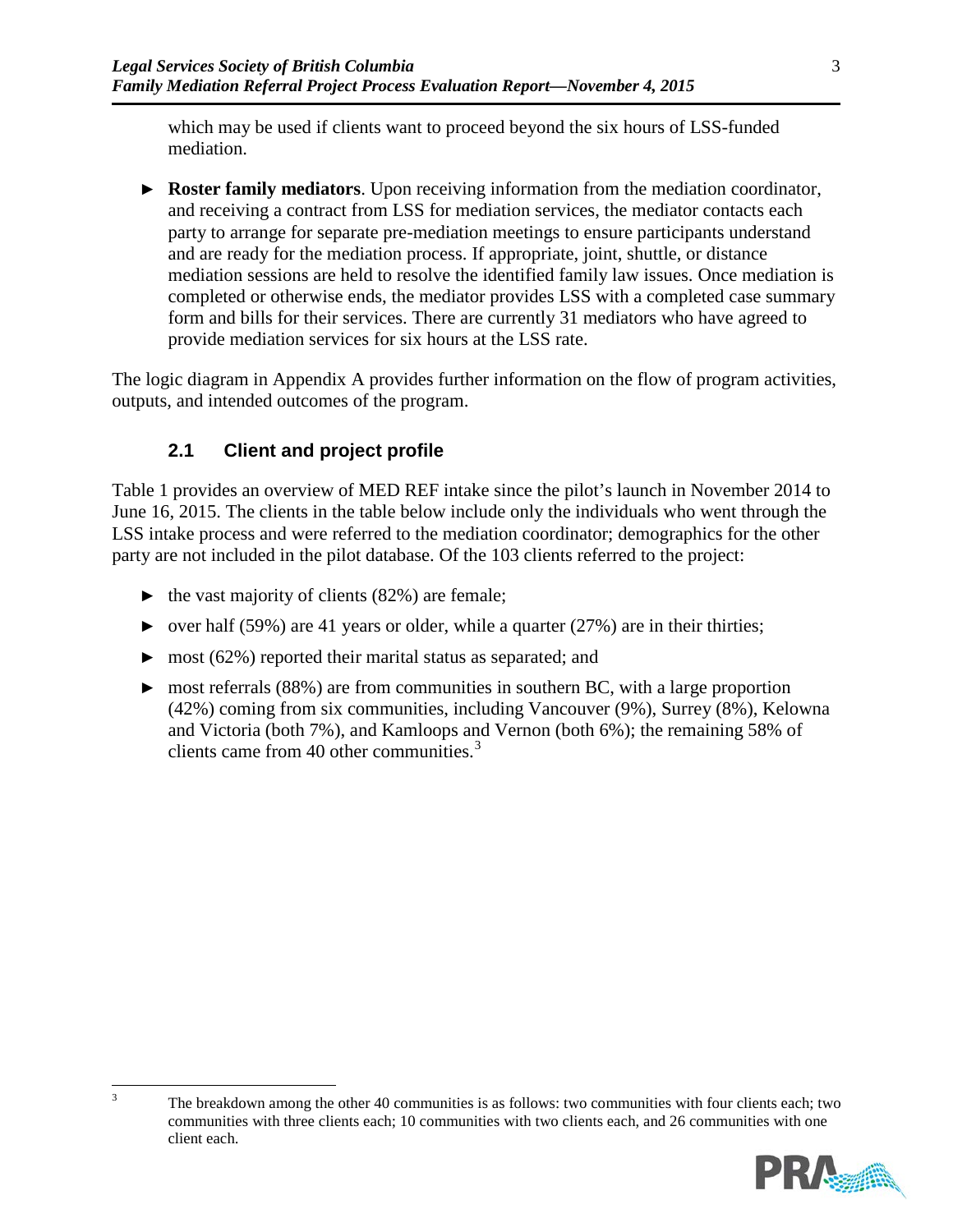<span id="page-7-0"></span>

| <b>Table 1: Client profile</b>                       |                |                                 |                                                                                  |     |  |  |  |
|------------------------------------------------------|----------------|---------------------------------|----------------------------------------------------------------------------------|-----|--|--|--|
|                                                      |                | <b>All clients</b><br>$(n=103)$ | <b>Clients that proceeded</b><br>to mediation<br>(closed files only)<br>$(n=11)$ |     |  |  |  |
|                                                      | #              | $\%$                            | #                                                                                | %   |  |  |  |
| Gender                                               |                |                                 |                                                                                  |     |  |  |  |
| Male                                                 | 19             | 18%                             | 1                                                                                | 1%  |  |  |  |
| Female                                               | 84             | 82%                             | 10                                                                               | 91% |  |  |  |
| Age                                                  |                |                                 |                                                                                  |     |  |  |  |
| 18 to 25                                             | 4              | 4%                              | ٠                                                                                |     |  |  |  |
| 26 to 30                                             | 10             | 10%                             | 1                                                                                | 9%  |  |  |  |
| 31 to 40                                             | 28             | 27%                             |                                                                                  |     |  |  |  |
| 41 to 50                                             | 30             | 29%                             | 5                                                                                | 46% |  |  |  |
| Over <sub>50</sub>                                   | 31             | 30%                             | $\overline{5}$                                                                   | 46% |  |  |  |
| <b>Marital status</b>                                |                |                                 |                                                                                  |     |  |  |  |
| Separated                                            | 64             | 62%                             | 9                                                                                | 82% |  |  |  |
| Married                                              | 16             | 16%                             | $\overline{2}$                                                                   | 18% |  |  |  |
| Single                                               | 14             | 14%                             | ٠                                                                                |     |  |  |  |
| Common-law                                           | 5              | 5%                              | ٠                                                                                |     |  |  |  |
| Divorced                                             | 4              | 4%                              | ٠                                                                                |     |  |  |  |
| Geography                                            |                |                                 |                                                                                  |     |  |  |  |
| Vancouver                                            | 9              | 9%                              | ٠                                                                                |     |  |  |  |
| Surrey                                               | 8              | 8%                              |                                                                                  |     |  |  |  |
| Kelowna                                              | 7              | 7%                              | 1                                                                                | 9%  |  |  |  |
| Victoria                                             | $\overline{7}$ | 7%                              |                                                                                  |     |  |  |  |
| Kamloops                                             | 6              | 6%                              | $\overline{2}$                                                                   | 18% |  |  |  |
| Vernon                                               | 6              | 6%                              | $\overline{2}$                                                                   | 18% |  |  |  |
| Other communities (n=40)                             | 60             | 58%                             | 6                                                                                | 55% |  |  |  |
| Note: Percentage may not equal 100% due to rounding. |                |                                 |                                                                                  |     |  |  |  |

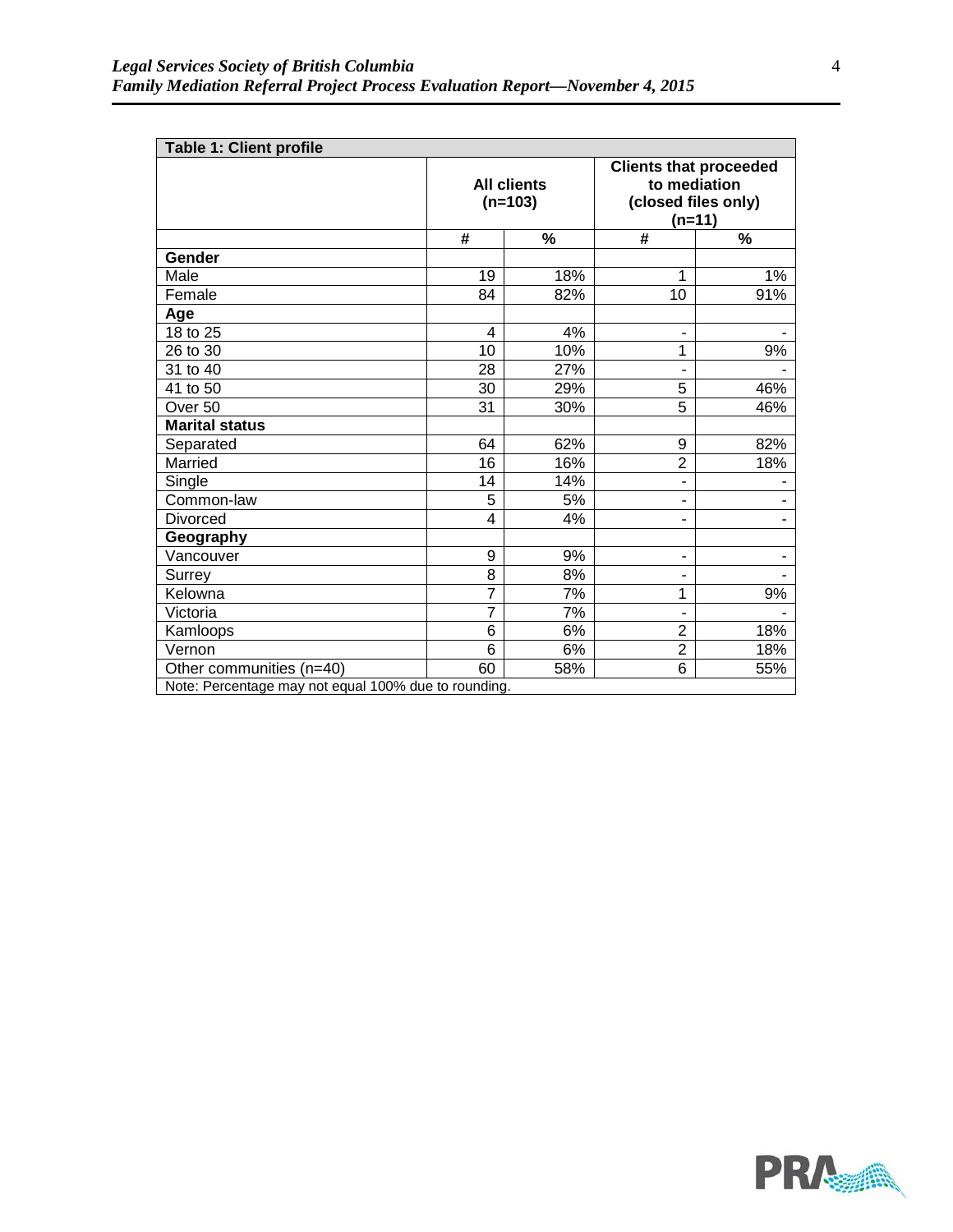Nearly half of the 31 available mediators (14 or 45%) have received contracts under the project. On average, each of these 14 mediators has been assigned two mediations each. Among the 103 clients referred to the mediator coordinator, half have not proceeded to mediation (50%), approximately 20% are waiting for a decision for mediation, and 30% have proceeded to mediation. Of these cases, 11 have been completed or ended, while another 20 remained open as of June 16, 2015 (see [Table 2](#page-8-0) below).

<span id="page-8-0"></span>

| Table 2: Project profile                             |             |               |  |
|------------------------------------------------------|-------------|---------------|--|
| <b>Intake</b>                                        | #           | $\frac{9}{6}$ |  |
| Total legal aid offices                              |             | 33            |  |
| Total legal aid offices referring to MED REF         |             | 22<br>(66%)   |  |
| <b>Total intake</b>                                  |             | 103           |  |
| In person                                            | 73          | 71%           |  |
| Phone                                                | 30          | 29%           |  |
| <b>Mediators</b>                                     | #           | %             |  |
| Total mediators participating in MED REF             | 31          |               |  |
| Mediators who have received a contract under MED REF | 14<br>(45%) |               |  |
| Average number of cases per mediator                 | 2.2         |               |  |
| <b>Case status</b>                                   | #           | $\frac{9}{6}$ |  |
| Proceeded to mediation, file closed                  | 11          | 11%           |  |
| Proceeded to mediation, file open                    | 20          | 19%           |  |
| Pending decision of parties to participate           | 21          | 20%           |  |
| Did not proceed to mediation                         | 51          | 50%           |  |
| Total                                                | 103         | 100%          |  |

Half of the clients identified property division (56%) and/or spousal support (50%) as their legal issues. Child support (42%), custody (35%), and access (27%) were other commonly identified legal issues. Among those clients who attended mediation (n=11), property division and spousal support (both 82%) were the most common legal issues addressed, followed by child support and parenting time (both 45%), and debt division and pension (both 36%).

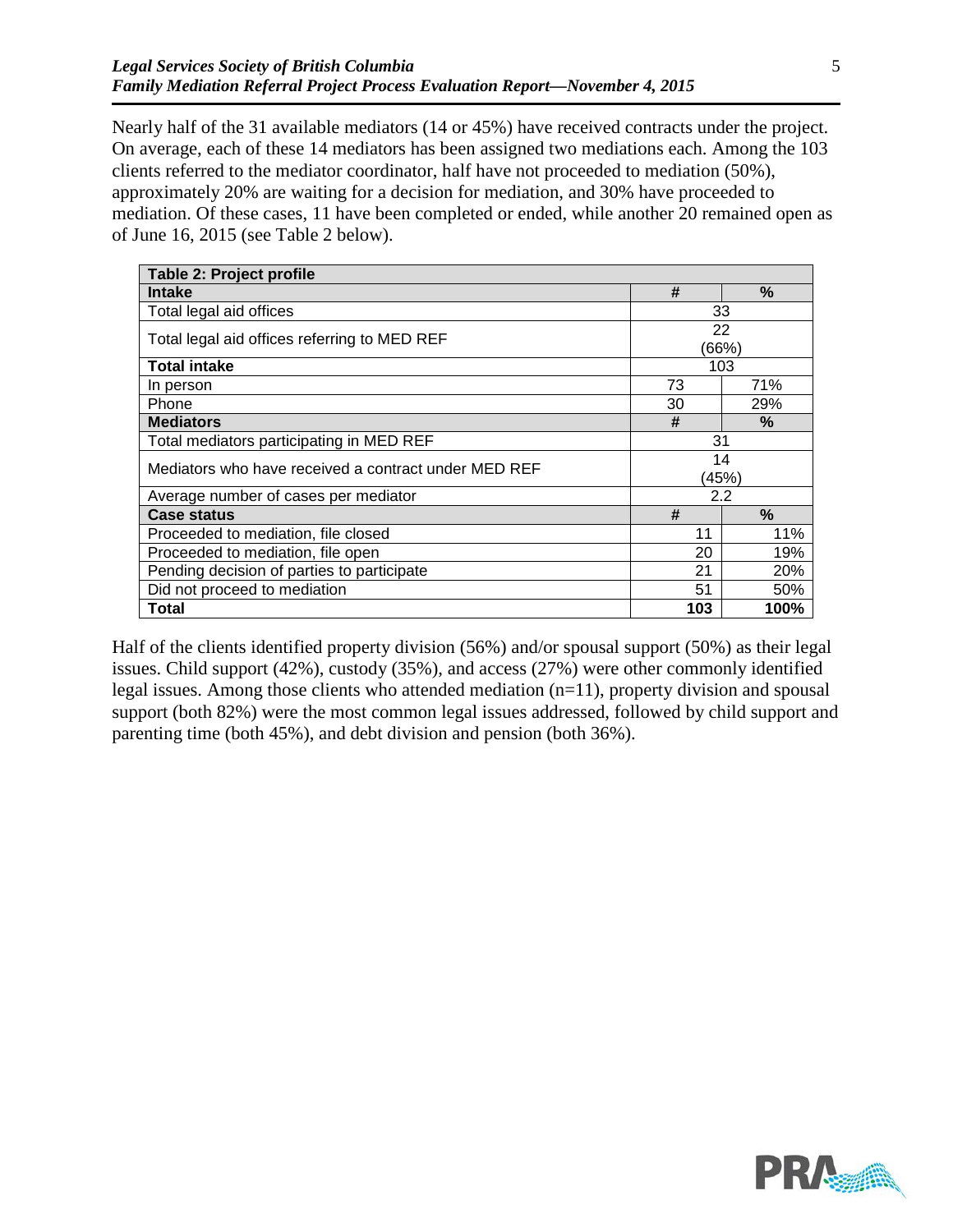Further analysis found a majority of clients (n=61 or 59%) had more than one legal issue identified. Two-thirds of clients (n=40 or 66%) with more than one identified legal issue had property-related issues. Spousal support (n=31 or 51%), child support (n=21 or 34%), and custody (n=16 or 26%) were other common issues among clients with more than one identified legal issue. About 38% of clients (n=39) had a single legal issue identified; just under half (41%) of those clients identified having a property division issue.

| Table 3: Client legal issues                                                          |                                                |     |                                                                     |     |  |  |
|---------------------------------------------------------------------------------------|------------------------------------------------|-----|---------------------------------------------------------------------|-----|--|--|
|                                                                                       | <b>Legal issues</b><br>identified<br>$(n=103)$ |     | <b>Legal issues</b><br>addressed<br>(closed files only)<br>$(n=11)$ |     |  |  |
|                                                                                       | #                                              | %   | #                                                                   | %   |  |  |
| Property division                                                                     | 56                                             | 56% | 9                                                                   | 82% |  |  |
| Spousal support                                                                       | 50                                             | 50% | 9                                                                   | 82% |  |  |
| Child support                                                                         | 42                                             | 42% | 5                                                                   | 45% |  |  |
| Custody                                                                               | 35                                             | 35% |                                                                     |     |  |  |
| Access/parenting time, contact                                                        | 27                                             | 27% | 5                                                                   | 45% |  |  |
| Debt division                                                                         |                                                |     | 4                                                                   | 36% |  |  |
| Pension                                                                               |                                                |     | 4                                                                   | 36% |  |  |
| Possession of home                                                                    |                                                |     | $\overline{2}$                                                      | 18% |  |  |
| <b>Family Maintenance Enforcement Act</b>                                             | 1                                              | 1%  | ۰                                                                   |     |  |  |
| Restraining order                                                                     | 1                                              | 1%  | ۰                                                                   |     |  |  |
| Disability pensions                                                                   |                                                |     | 1                                                                   | 9%  |  |  |
| Sale of family residence                                                              |                                                | ۰   | 1                                                                   | 9%  |  |  |
| Support arrears                                                                       |                                                |     | 1                                                                   | 9%  |  |  |
| <b>Blank</b>                                                                          | 3                                              | 3%  | ۰                                                                   |     |  |  |
| N/A - mediation not commenced                                                         | N/A                                            | N/A | 1                                                                   | 9%  |  |  |
| Note: Clients may have multiple issues identified. Totals will sum to more than 100%. |                                                |     |                                                                     |     |  |  |

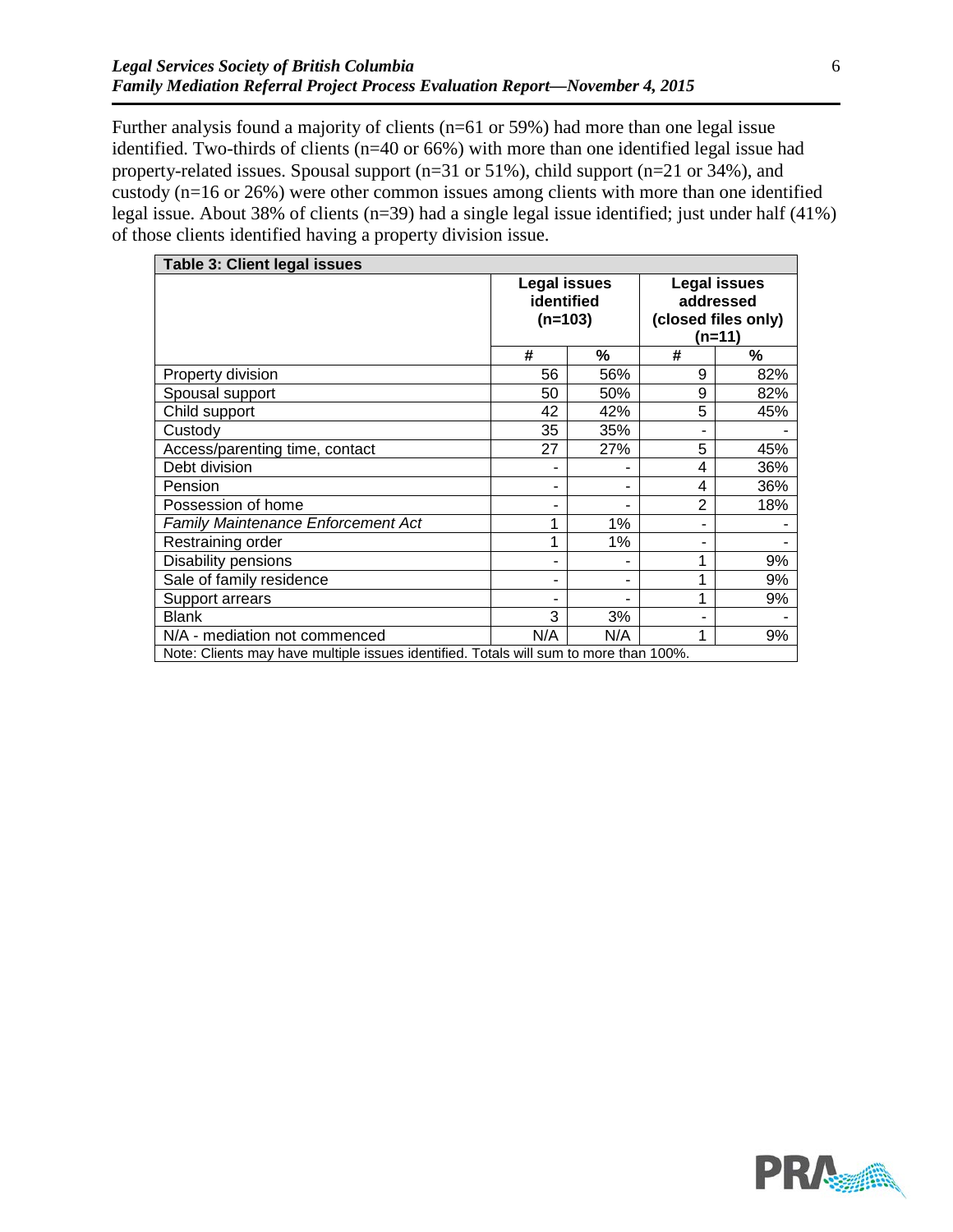# **3.0 Methodology**

The process evaluation consists of three lines of evidence: a document and data review, interviews with key informants (LSS staff and external stakeholders), and interviews with clients. A MED REF Project Working Group (WG) — comprised of representatives from LSS, British Columbia Ministry of Justice (MOJ), and Mediate  $BC -$  is guiding the evaluation process. PRA held consultations with the WG to refine the key evaluation documents that would guide the evaluation: the logic model and evaluation matrix, which are in Appendices A and B, respectively. The WG also reviewed and approved the data collection instruments used for the process evaluation. The data collection instruments are included in Appendix C.

## **3.1 Document and data review**

PRA reviewed relevant documents produced by the pilot project, including the project manual and charter, descriptions and diagrams of the MED REF model, and forms used by the pilot to collect information on its clients and the types of assistance provided. The data review for the process evaluation focusses on available data in the pilot project database. The summative evaluation will include data from the LSS CIS database, which was launched in April 2015.

# **3.2 Key informant interviews**

The process evaluation includes interviews with key informants to obtain their perspectives on pilot project implementation and early evidence of outcomes. Four interviews were conducted by telephone with internal stakeholders at LSS (including the MED REF project lead, project owner, pilot administrators, and provincial supervisor), and six interviews were conducted with external stakeholders, including representatives from Mediate BC, the Vancouver JAC, and three family roster mediators. Key informant interviews were completed in June 2015.

# **3.3 Client interviews**

To obtain feedback from MED REF clients, PRA conducted individual telephone interviews of about 20 minutes each with clients whose matters were referred to the mediation project. Interviews focussed on the clients' experience and satisfaction with the MED REF services, and how the services might be improved. To improve the response rate, a flyer explaining the evaluation and the potential for being contacted for an interview was provided to mediators for distribution to clients.

The interview sample was based on all clients who had a closed MED REF file as of June 16, 2015. This sample included clients who were referred to the project, but who did not proceed to mediation, as well as clients who attended and completed or ended their mediation. The sample was also screened by the mediation coordinator to ensure contact would be appropriate. The resulting sample included 40 clients, and resulted in 15 interviews. Of these clients, five proceeded to mediation (three of these completed their mediation) and10 did not proceed to mediation.

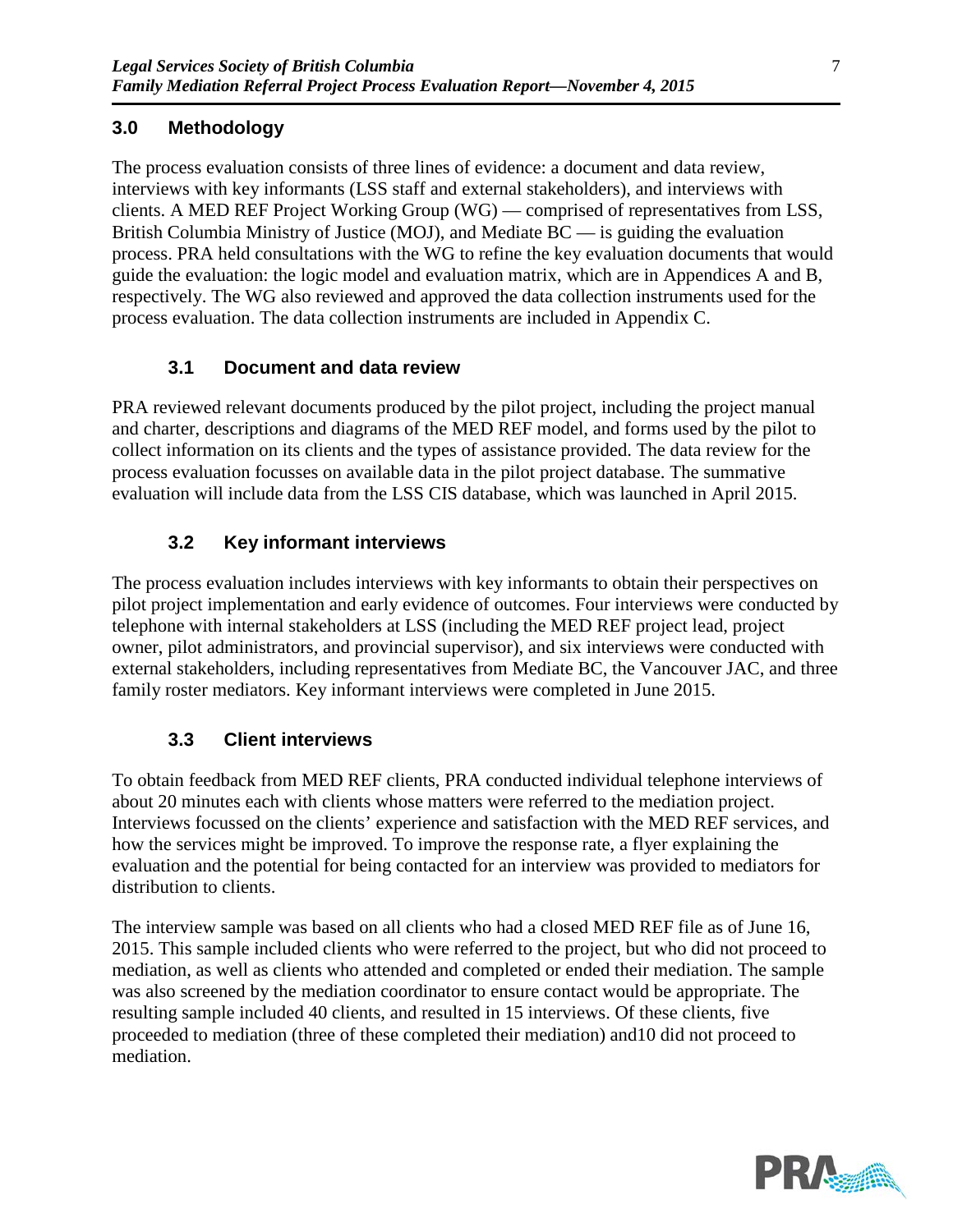## **4.0 Findings**

The process evaluation findings are presented based on the evaluation questions, which focus on the implementation of the pilot project and its early progress toward achieving its intended outcomes.

## **4.1 Implementation**

**1. Has the project been implemented as intended in Year 1? What challenges were identified and how were these addressed?**

The evaluation found a number of challenges that were encountered during the project's implementation. These are summarized below.

#### **Longer than expected time at the mediation coordinator stage**

Internal and external key informants recognized that a key issue during project implementation was the longer than expected amount of time that files remained at the mediation coordinator stage (between the exception review and the issuing of contracts for mediations), which slowed overall project throughput.

Key informants recognized that one of the most time-intensive tasks at the mediation coordinator stage is making contact and discussing mediation with both parties. According to the pilot database, contacting and discussing mediation with LSS clients took 13 days on average, while contacting and discussing mediation with the other party took 14 days on average (see [Table 8](#page-22-0) below for further discussion).

Key informants explained that reaching clients by phone can be challenging (resulting in telephone tag), because clients might be in the process of relocating or have not made up their minds about mediation. Also, discussing the prospect of mediation was described as a delicate process, involving screening for violence and encouraging the potential of mediation, which often requires a substantial change in mindset for clients who typically came to LSS looking for a lawyer. Clients and the opposing parties also need time to gather information for the mediation application process.

In addition to the innate time required for contacting, screening, and encouraging parties to try mediation, the evaluation found that the project, as originally designed, had no defined time limit on the contacting process. LSS is attempting to address the time taken at the mediation coordinator stage by putting the onus on clients to contact the mediation coordinator. LSS is also introducing a limit of 90 days between intake and getting to mediation. Applicants who exceed the 90-day cap would need to reapply if they still intended to pursue mediation.

## **Lack of support for independent legal advice and agreement drafting**

A key concern among external key informants was the service gap between clients reaching an agreement in mediation, and having that agreement finalized and drafted by a lawyer. Following mediation, the terms of the agreement are recorded, and mediators advise each party to seek independent legal advice to ensure they are not giving up any significant legal rights without their knowledge. Mediate BC indicates that not all families need to have a formal binding agreement coming out of mediation, and that many are able to move ahead with a Memorandum

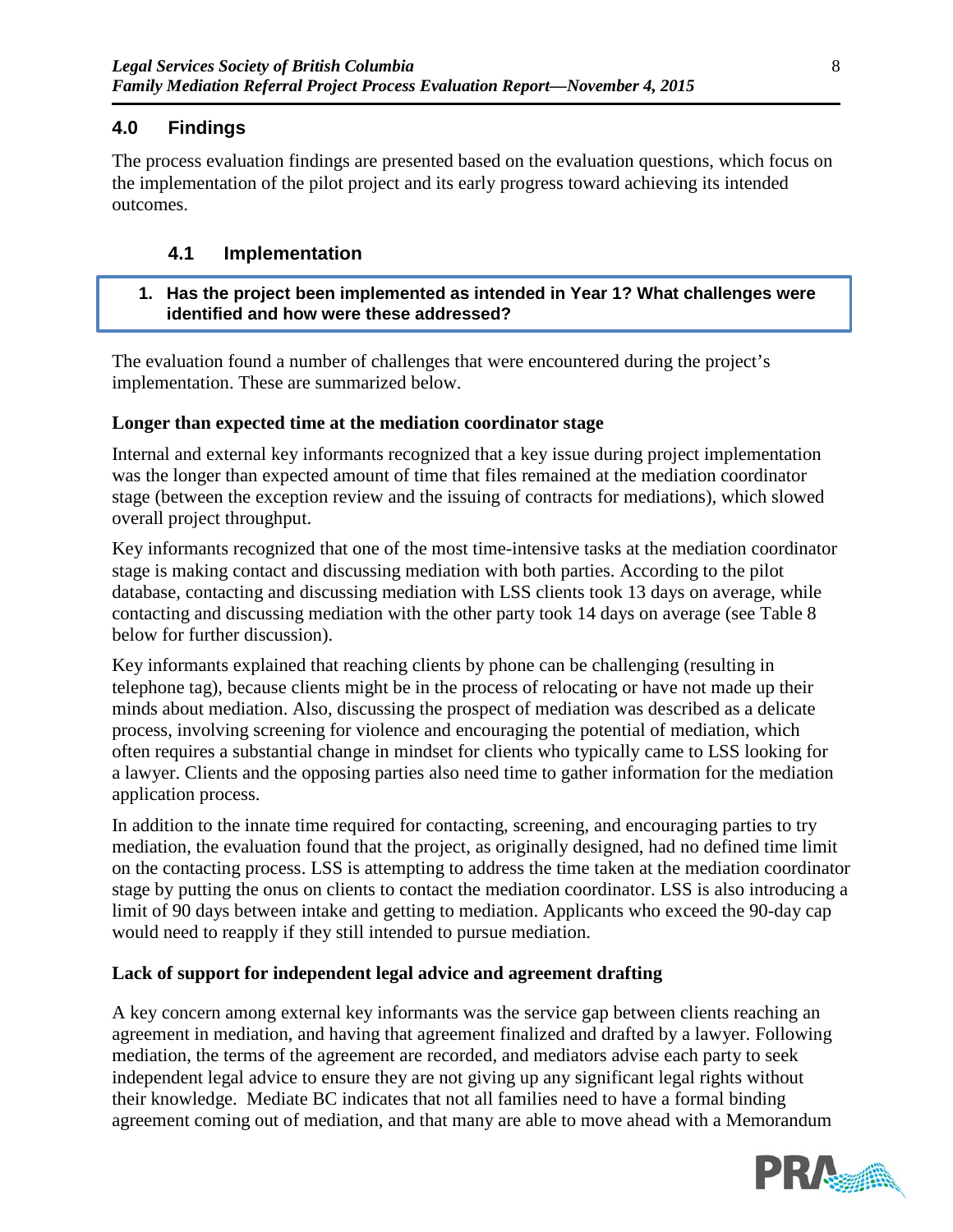of Understanding (MOU) listing the areas of agreement. However, if court orders are required, then a filed binding agreement may be necessary, which would require clients to seek agreement drafting services (also provided by lawyers).

Interviewed mediators expressed concerns about the adequacy of summary advice from Family Duty Counsel (FDC) or Family LawLINE in addressing what are often complex legal issues. Documentation from May 2014 indicates that FDC are limited to providing summary advice on property issues, which LSS notes may not be sufficient.<sup>[4](#page-12-0)</sup> Summary advice does not meet the requirements for independent legal advice (ILA) as defined by the Law Society, so FDC cannot provide a Certificate of ILA on a mediated agreement. Also, FDC cannot draft agreements for clients (LSS provides instructions for drafting agreements on its website). Independent legal advice and drafting written agreements are beyond the scope of service for FDC.

The evaluation found that, among the three interviewed clients who completed mediation, one client believed they had their settlement agreement reviewed by a lawyer through a JAC. The evaluation examined the databases for the Expanded FDC<sup>[5](#page-12-1)</sup> and Expanded Family LawLINE projects and found that none of the clients listed in the MED REF pilot database (as of June 16, 2015) are listed as accessing services in relation to coaching for mediation or substantive advice on a mediated agreement. However, the pilot databases show that a few MED REF clients (n=6) accessed Expanded Family LawLINE or Expanded FDC and received substantive advice on legal issues and/or procedural advice regarding court processes in relation to parenting issues, property division, spousal support, child support, or divorce.

This challenge remains unresolved.

## **Undefined partnership**

The evaluation found that Mediate BC and LSS have different understandings of the partnership for the pilot project. While Mediate BC is listed as a partner in the project charter, there is a lack of clarity in the roles and responsibilities between the partners. Among its responsibilities in the MED REF project manual, Mediate BC must liaise between project partners and identify areas of the project process that can be improved. However, the manual does not detail Mediate BC's potential role in strategic oversight as a subject matter expert — a role Mediate BC is keen to play in the project. For example, there is no agreement on what the role of Mediate BC should be in project discussions and decisions, including changes to project funding, estimations for annual mediation targets and budgeting, project priorities, and key policy issues.

This challenge remains unresolved.

<span id="page-12-1"></span>REF - Mediation Referrals Draft d03," 6–7.<br>The EXP FDC pilot includes family advice lawyers, who can provide up to three hours of free legal advice for eligible individuals who need advice on parenting time, contact, access, guardianship, custody, child support, property division (limited advice), tentative settlement agreements, and court procedures. Clients with incomes above the financial guidelines may receive up to one hour of advice if they are in mediation and received a referral through a family justice counselor.



<span id="page-12-0"></span><sup>&</sup>lt;sup>4</sup> LSS, "Justice Innovation and Transformation Initiatives — Policy and Processes Template — 04 MED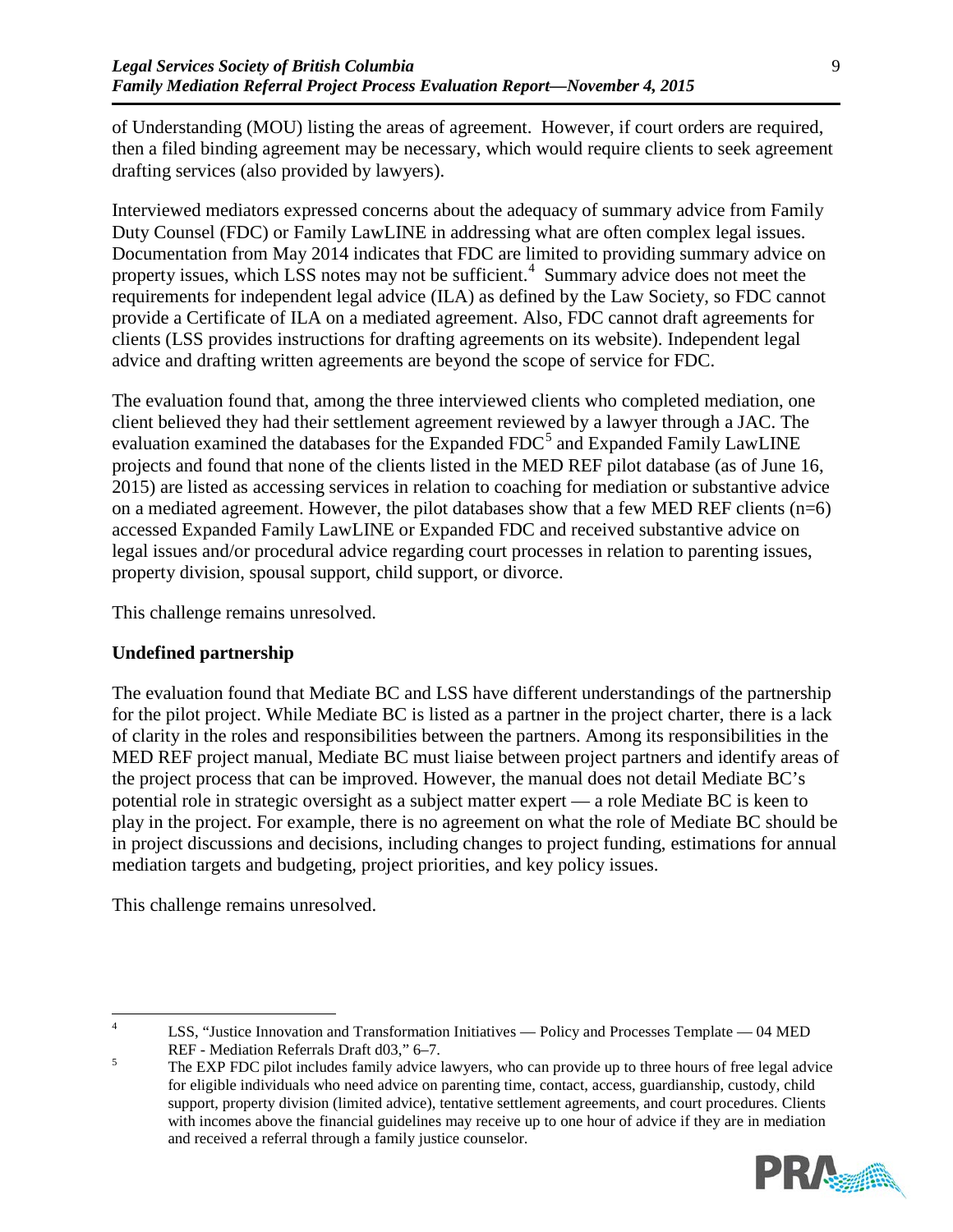## **Capacity at pilot administration stage**

The evaluation found that the project initially underestimated the workload of the pilot administrator, who also performs other roles within LSS. This led to a backlog of information to be input into the pilot database. This issue was resolved by assigning another resource to assist with the entry of contract and case summary information, as well as with troubleshooting data entry issues.

Going forward, the pilot administrator role will take on additional roles and responsibilities, including assessing cases and the performing duties of the mediation coordinator position, which is being moved in-house. [6](#page-13-0)

No further details are available on how LSS plans to integrate these roles and responsibilities into the pilot administrator role.

## **Launch of CIS**

► Key informants indicate that the implementation of LSS's new CIS in April 2015 significantly slowed the overall intake process, resulting in increased caller wait times (from an average of eight minutes to an average of 47 minutes), leading to a decreased volume of clients reaching LSS intake for triage to appropriate services. This contributed to fewer clients being referred to the MED REF project. Data from the pilot database confirms that there was a considerable drop in MED REF intake around this time, from 22 clients in April 2015 to five clients in May, and three clients as of mid-June 2015 (see Figure 1 below).



**Figure 1 — MED REF intake**

<span id="page-13-0"></span><sup>&</sup>lt;sup>6</sup> LSS, "Justice Innovation and Transformation Initiatives 04 MED REF — Family Mediation Referral Decision Record June 18, 2015."

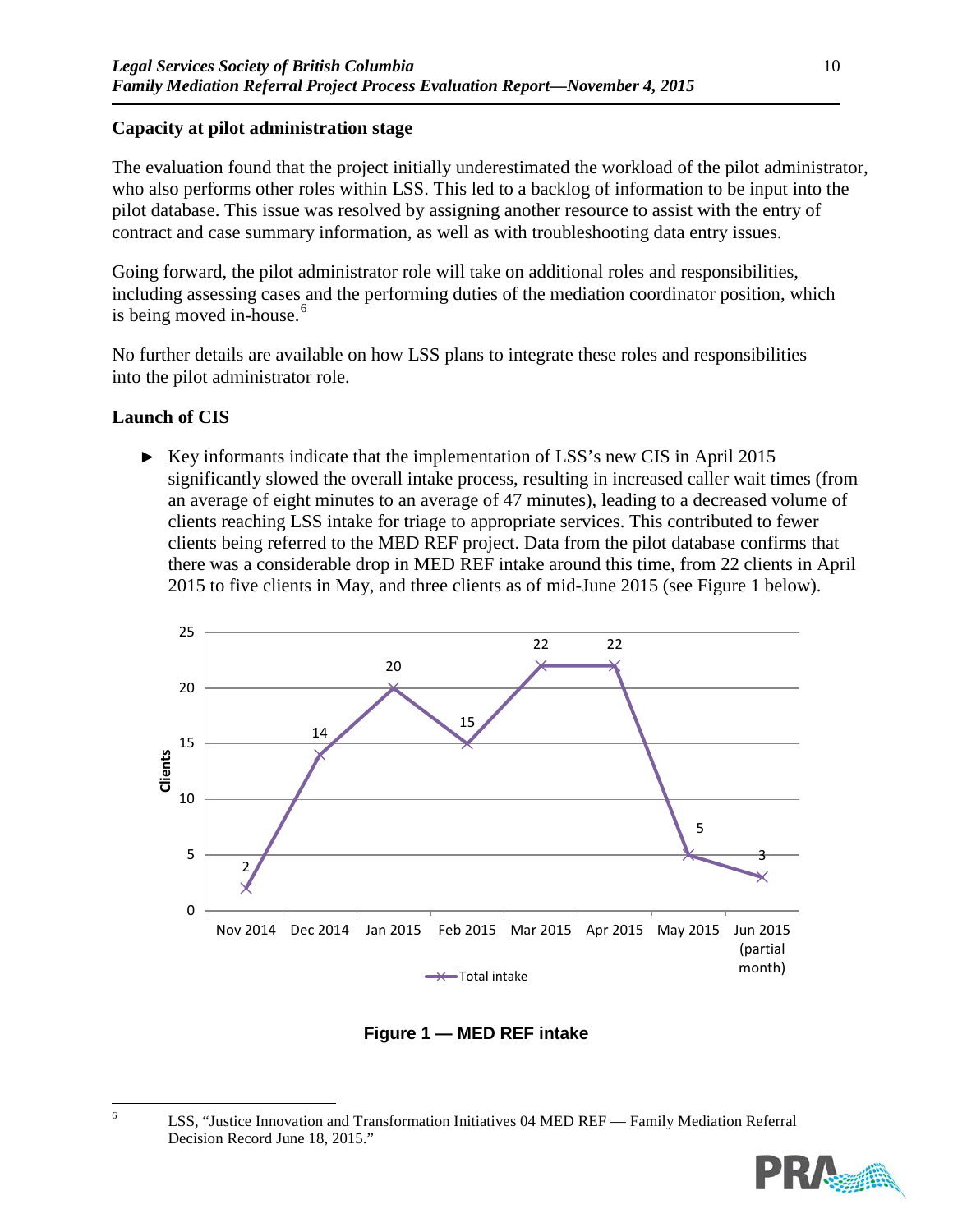## **2. What external factors have influenced the implementation and success of the project?**

## **FJCs and MED REF are complementary, but referrals from FJCs are unknown**

Key informants identified Family Justice Counsellors (FJCs) as an external factor influencing the implementation and success of the project. FJCs are accredited mediators employed by Family Justice Services Division at JACs and Family Justice Centres to provide mediation on specific family law matters, including guardianship, parenting arrangements, and child and spousal support.<sup>[7](#page-14-0)</sup> During the design phase of MED REF, it was clarified that the pilot project would provide complementary mediation services for matters involving property division, debt division, and complex spousal support, thereby offering another potential referral resource for FJCs in matters that fell outside the FJC mandate.

**3. Do stakeholders feel properly prepared for their role in the program and consider the available information/tools for performing their role helpful?**

### **Internal staff satisfied with preparation; more outreach to FJCs**

LSS staff were satisfied with the amount of preparation they received for the pilot project. Some indicated that staff training is ongoing, or that the project did not require much additional training for LSS staff. For example, since intake staff already had the fundamental skills for the intake process, they only needed to consider the availability of another option for callers who fell outside LSS eligibility criteria. Other key informants referred to specific manuals that were created for their position in the project, including manuals for the provincial supervisor and the pilot administrator.

Although LSS staff indicated that a "Question and Answer" document was developed by the pilot project to help explain MED REF services to external stakeholders, including FJCs, and although training was provided to FJCs and JAC management, there was a suggestion that additional outreach efforts among JACs and Family Justice Centres would help to clarify MED REF eligibility criteria.

### **4. Did the project have sufficient resources and capacity to meet demand and any intended targets?**

The process evaluation found that the issue for the pilot project is not whether there is or is not sufficient capacity to meet demand, but whether the project is or is not sufficiently reaching potential demand. The ability of the project to reach its full capacity may be limited by the fact that the pilot project had been in operation for approximately seven months (at the time of the process evaluation). Yet key informants are concerned about project uptake being lower than expected, with LSS noting that the project may not be able to reach its targeted number of mediations this year. Between November 2014 and June 2015, 31 cases proceeded to mediation, while the project

 <sup>7</sup> FJSD, "Family Justice Services Division — Offices and Divisions — Justice Services Branch - Ministry of Justice."



<span id="page-14-0"></span>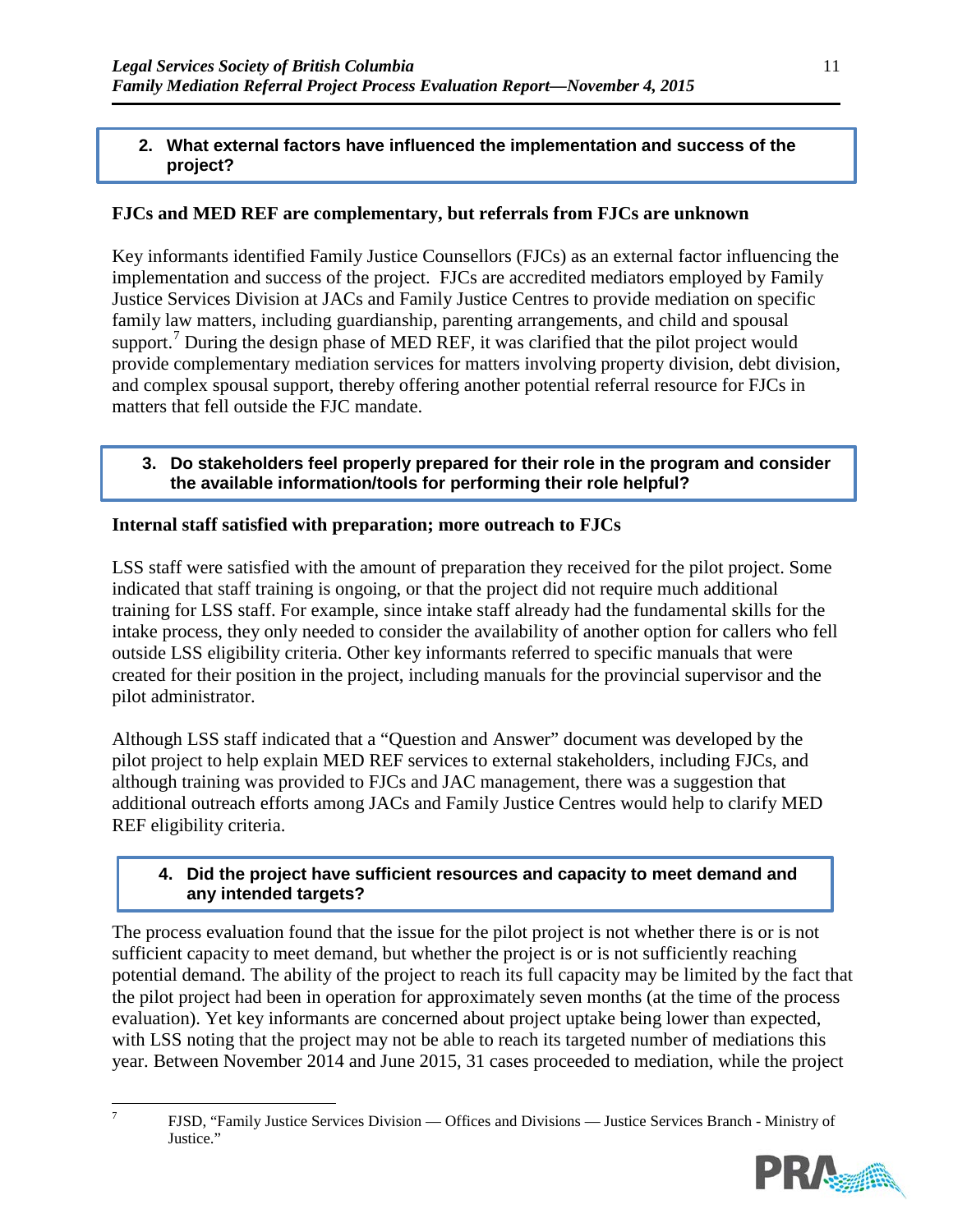budgeted for 160 mediations annually  $^8$  $^8$  at the LSS rate.  $^9$  $^9$  Since uptake is lower than expected, the budgeted resources are sufficient to meet current demands. However, LSS lacks reliable information<sup>[10](#page-15-2)</sup> for estimating potential demand for family law mediation involving property, making it difficult for the project and the evaluation to determine what level of resources will be sufficient in the longer term.

## **Overview of use of LSS funding:**

## ► **More hours used in mediation than pre-mediation, but use varies by case outcome**

As indicated above, the MED REF project provides clients with up to six hours of mediation, which includes pre-mediation preparation and the mediation sessions. Pre-mediation preparations can include additional safety screening, assessing appropriateness for mediation, and scheduling dates and locations for mediations.

The pilot database shows that, among cases that were approved for mediation  $(n=11; closed$  files only), on average 2.3 hours were used in pre-mediation sessions and 3.1 hours were used in mediation sessions. Further analysis shows that cases that ended prior to completing mediation (including cases where some progress was made, no issues were settled, or some issues were settled) tended to use more hours in pre-mediation sessions (average 3.5 hours) compared to those that completed their mediation (1.7 hours). Those clients who completed their mediation (including cases where some or all issues were settled and/or an agreement was drafted and/or signed) tended to use more hours toward mediation (average 4.2 hours) than those cases that ended prior to completion (1.0 hrs).

| Table 4: Use of LSS hours (closed files only)                      |    |                                |                            |      |  |  |  |
|--------------------------------------------------------------------|----|--------------------------------|----------------------------|------|--|--|--|
| <b>Amount of time</b>                                              |    | <b>Pre-mediation</b><br>(n=11) | <b>Mediation</b><br>(n=11) |      |  |  |  |
|                                                                    | #  | ℅                              | #                          | ℅    |  |  |  |
| None                                                               | -  | -                              | $3^*$                      | 27%  |  |  |  |
| 1.0 hours or less                                                  | 2  | 18%                            | -                          |      |  |  |  |
| 1.1 hrs to 2.0 hrs                                                 | 5  | 45%                            | 1                          | 9%   |  |  |  |
| 2.1 hrs to 3.0 hrs                                                 | 1  | 9%                             | 1                          | 9%   |  |  |  |
| 3.1 hrs or 4.0 hrs                                                 | 2  | 18%                            | 2                          | 18%  |  |  |  |
| 4.1 hrs to 5.0 hrs                                                 | -  |                                | 2                          | 18%  |  |  |  |
| 5.1 hrs to 6.0 hrs                                                 | 1  | 9%                             | 2                          | 18%  |  |  |  |
| <b>Total (cases)</b>                                               | 11 | 100%                           | 11                         | 100% |  |  |  |
| Average                                                            |    | $2.3$ hrs                      | $3.1$ hrs                  |      |  |  |  |
| * Includes three cases that ended following pre-mediation sessions |    |                                |                            |      |  |  |  |

<span id="page-15-0"></span><sup>&</sup>lt;sup>8</sup> LSS, "Justice Innovation Initiatives — 04 MD REF — Mediation Referrals Project Charter — April 8, 2014;" LSS, "Justice Innovation Initiatives — 04 MD REF — Mediation Referrals Project Charter — February 27, 2015."<br>\$83.90/hour to a maximum of six hours. LSS, "Disbursements Tariff;" LSS, "General Terms and

<span id="page-15-2"></span> $10$  Conditions."<br><sup>10</sup> During the design phase of MED REF, LSS attempted to calculate the number of family clients who were denied a family referral and who disclosed property in their financial assessment. The results were considered by LSS to be an underestimate because LSS does not always open a case file if the only issue is property division. LSS, "Justice Innovation and Transformation Initiatives — Policy and Processes Template — 04 MED REF — Mediation Referrals Draft d03."



<span id="page-15-1"></span>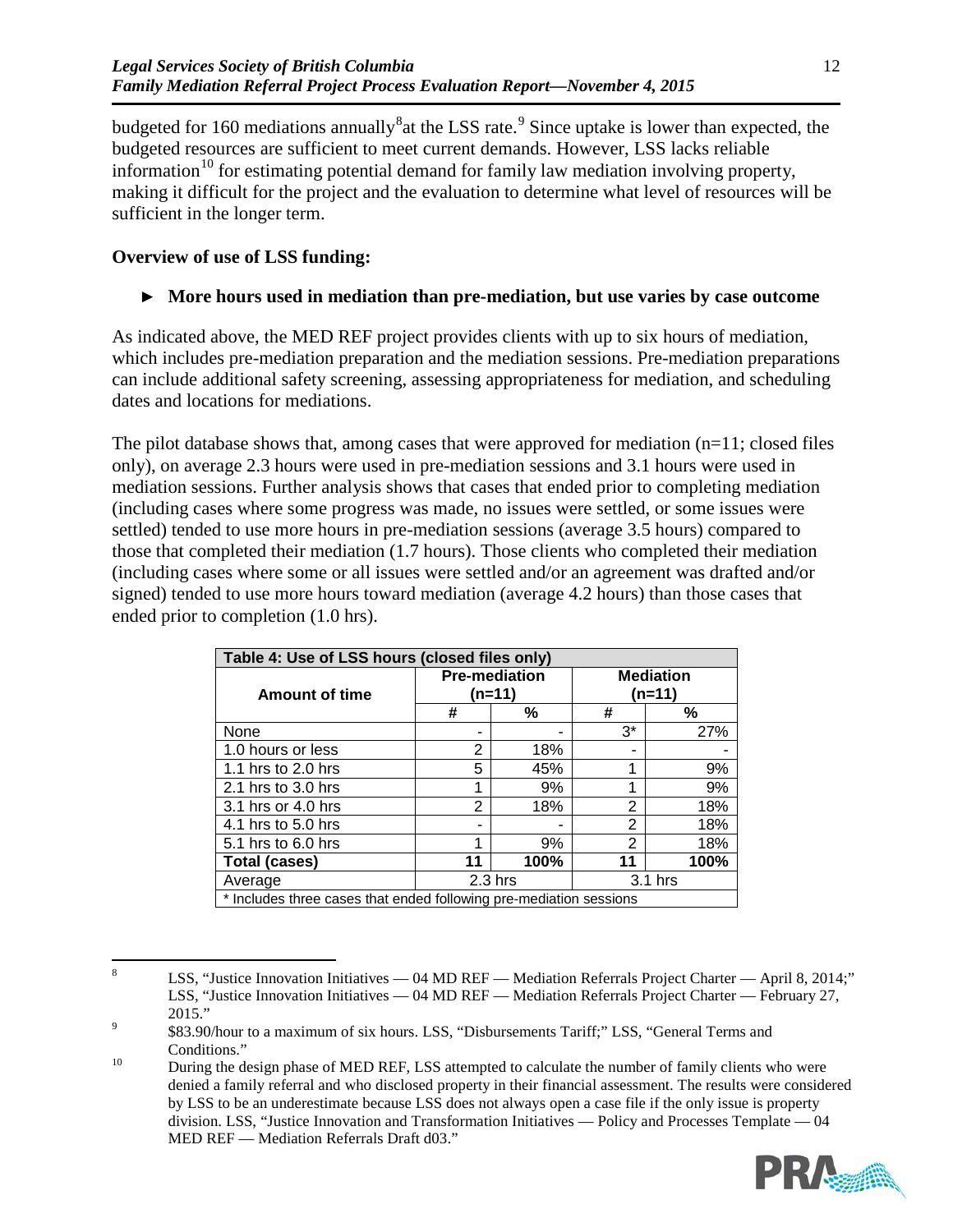# ► **External key informants indicate six hours of LSS funding is barely sufficient**

Prior to implementation, LSS adjusted the number of funded hours from four hours to six hours at the Tier 1 LSS rate  $(\$83.90/hour)^{11}$  $(\$83.90/hour)^{11}$  $(\$83.90/hour)^{11}$  to allow mediators additional time to interview and prepare clients for mediation. While internal key informants were unsure about the sufficiency of the six hours or believed it was too early to determine whether the six hours of funding was sufficient to complete a mediation, external key informants indicated that, in practice, more time is needed to complete the administrative side of the mediation. This includes scheduling the mediation sessions, preparing a summary of issues after each mediation session and "homework" for the next session, and filling out the paperwork required for the MED REF project (for LSS and Mediate BC). Mediators described the six hours of LSS funding as barely sufficient, noting that more complex cases generally require more time. Each of the interviewed mediators (n=3) indicated that they had provided services or preparation time at no cost to the project, in order to avoid clients having to pay for services. LSS indicated that the sliding scale was put in place in recognition that many cases would not reach agreement within six hours.

Mediators also raised the issue of having to pay for their own facility costs under the project. In private practice, facility costs are typically covered by the client, or in some cases mediations are held at the offices of clients' lawyers. This is typically not an option for LSS clients. Although LSS can provide a \$25 standard disbursement for mediators, facility rental costs are around \$150 per day.

## ► **Lack of completed cases to reliably determine if six hours of LSS funding is sufficient for clients**

The pilot database shows that six of the seven clients who completed their mediation used all of their six hours. Among these six cases, four resolved all their issues and two settled no issues, but made progress. One of these cases was unwilling to pay for further services. During the client interviews, clients who attended mediation (n=5) were asked how far they got in their mediation, using the free hours provided by LSS, and whether that time was enough to address the family law issues. Two of these clients clearly indicated that they had enough time to address their family law issues.

# **LSS staff exceptionally busy**

Internal key informants described LSS staff as being exceptionally busy, particularly due to the five concurrent JITI projects and recent IT changes, but they believed there are no capacity issues for staffing. It is unclear how moving the mediation coordinator position in-house will affect LSS capacity.

## **Mediation coordinator may require more than 18 hours per week**

The initial design of MED REF allotted the mediation coordinator 18 hours per week (three days per week) to perform the duties assigned to the position, which includes contacting and collecting information from both parties, screening and encouraging clients, following up on unreturned calls, recording information for Mediate BC and LSS, and coordinating referrals to family mediators. Mediate BC indicated the mediation coordinator worked a considerable amount of time beyond these 18 hours, in order to stay on top of the caseload. As a result, Mediate BC suggested that the role would be more suitable as a full-time position.

<span id="page-16-0"></span><sup>&</sup>lt;sup>11</sup> Based on Disbursement Tariff and quick reference table in LSS General Terms and Conditions LSS, "Disbursements Tariff"; LSS, "General Terms and Conditions."

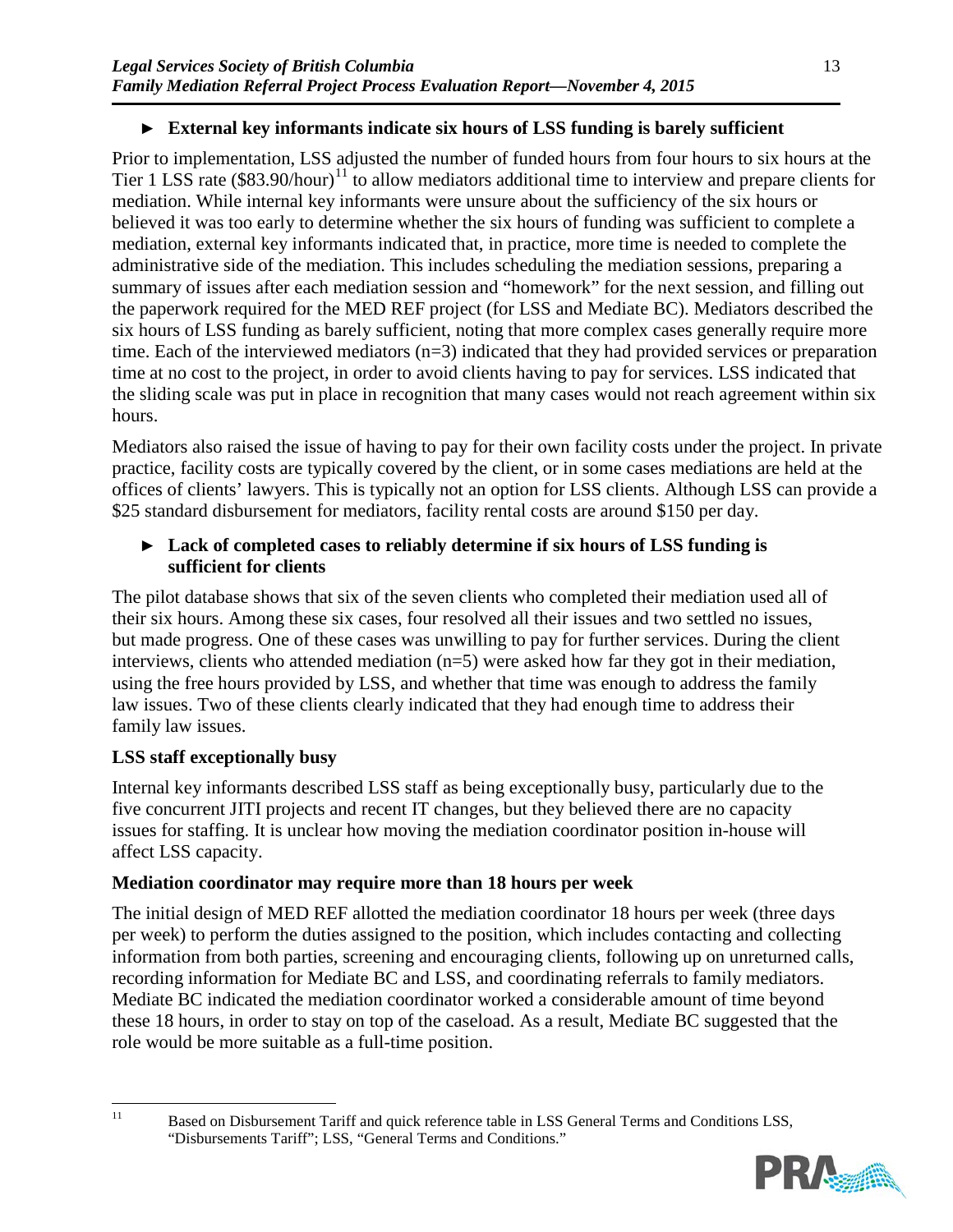As noted above, LSS is moving the mediation coordinator role in-house and transferring the roles and responsibilities to the pilot administrator. This transition was still in its early stages during the process evaluation, so little information was available about the transition.

### **5. To what extent do the current processes and structure of the MED REF project support its efficient and effective delivery?**

## **Streamlining mediation coordinator position**

As indicated above, key informants believed that the longer than expected time taken at the mediation coordinator stage affected the efficiency of the MED REF project. That being said, clients and mediators indicated that the mediation coordinator at Mediate BC was effective at preparing clients for mediation. Clients indicated that the mediation coordinator was informative, explained the process well, and was understanding and emotionally supportive. Mediators indicated clients were coming to them well prepared for mediation.

Since the mediation coordinator at Mediate BC is leaving the project, the position will be brought in-house and combined with the pilot administrator role. These revised roles and responsibilities are intended to streamline the application and approval process, because it will eliminate duplicative record keeping between LSS and Mediate BC, will require clients to contact the mediation coordinator (not vice-versa), and will put a 90-day limit on the time allotted for clients to transition from intake to mediation.

# **4.2 Early indications of outcomes**

The following sections discuss early indications of MED REF outcomes.

# **6. Are appropriate cases being streamed to mediation services under MED REF?**

## **Intake is a primary source of referral and client awareness, but some offices not referring**

Key informants and clients consistently identified LSS intake as the primary means of clients becoming aware of the services available under the MED REF project. The pilot database shows that most intake occurs in person (69%), while a considerable volume (29%) occurs via phone, which aligns with LSS's standard intake proportions. The Vancouver office had the highest level of intake (31%), most of which (25 out of 32) was received via the call centre. The pilot database contains a field to track where clients are referred from, but this field is blank for all records.

The pilot database also shows that most of LSS's local agent offices (67%, or 22 out of 33) are making referrals to the project. Offices without referrals may represent a gap in the MED REF referral process, given these communities may have cases appropriate for referral to MED REF. Specifically, 11 local agent offices had no record of referring clients to the project. That said, the pilot database shows that clients from four of these communities had been referred to the project via the call centre or another regional office.

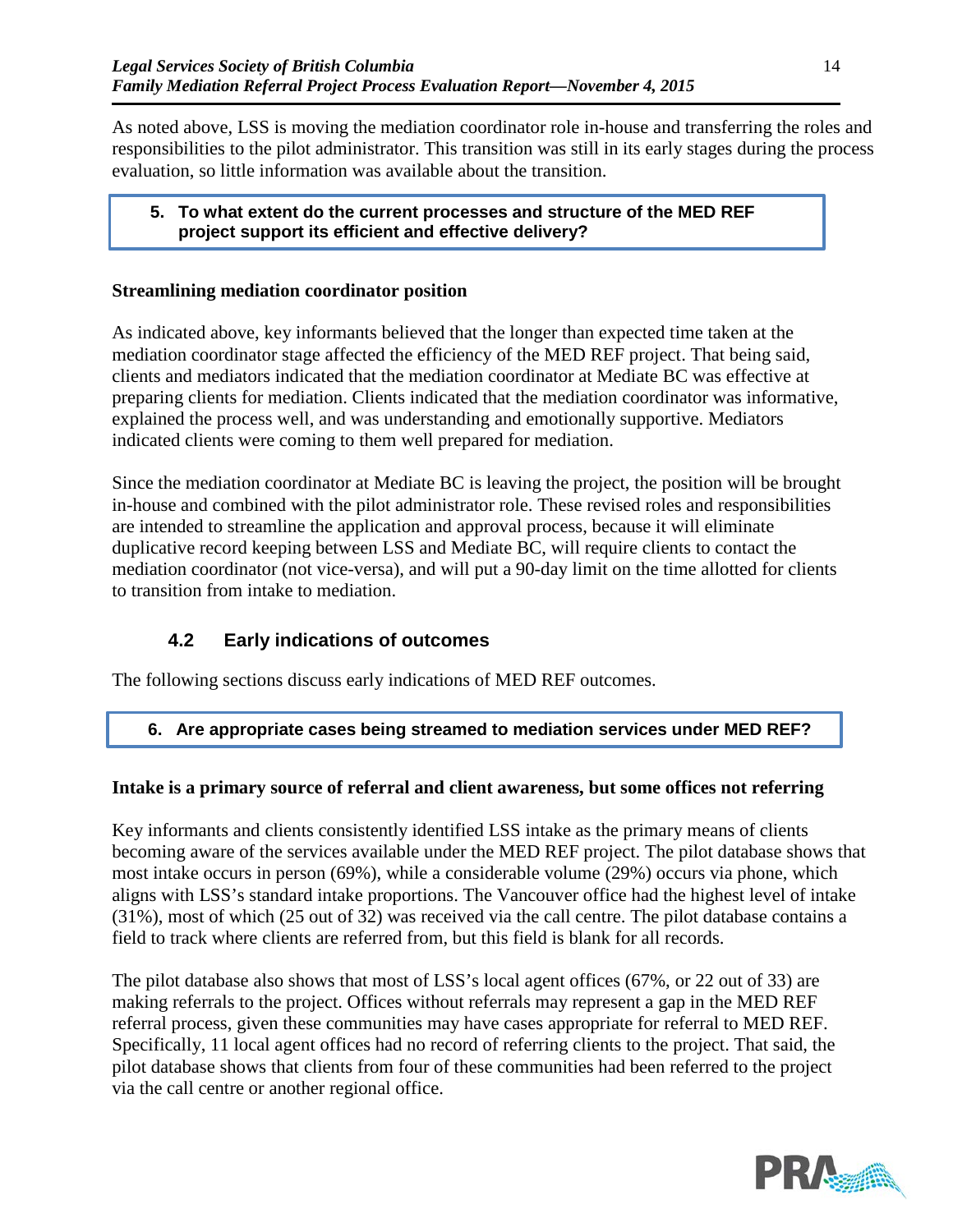| Table 5: Project intake                              |                |                          |  |  |  |
|------------------------------------------------------|----------------|--------------------------|--|--|--|
| <b>Intake</b>                                        | #              | %                        |  |  |  |
| In person                                            | 73             | 71%                      |  |  |  |
| Phone                                                | 30             | 29%                      |  |  |  |
| <b>Total intake</b>                                  | 103            | 100%                     |  |  |  |
| <b>Referring offices</b>                             |                |                          |  |  |  |
| Total local agent offices                            | 33             |                          |  |  |  |
| Total offices referring to MED REF                   | 22             |                          |  |  |  |
|                                                      | (67%)          |                          |  |  |  |
| <b>Office locations</b>                              | #              | $\overline{\frac{9}{6}}$ |  |  |  |
| Vancouver                                            | 32             | 31%                      |  |  |  |
| Kelowna                                              | 11             | 11%                      |  |  |  |
| Kamloops                                             | 8              | 8%                       |  |  |  |
| Victoria                                             | 8              | 8%                       |  |  |  |
| Surrey                                               | 6              | 6%                       |  |  |  |
| Nanaimo                                              | $\overline{4}$ | 4%                       |  |  |  |
| Terrace                                              | 4              | 4%                       |  |  |  |
| Vernon                                               | 4              | 4%                       |  |  |  |
| Abbotsford                                           | 3              | 3%                       |  |  |  |
| Dawson Creek                                         | 3              | 3%                       |  |  |  |
| Langley                                              | $\overline{3}$ | 3%                       |  |  |  |
| Prince George                                        | $\overline{3}$ | 3%                       |  |  |  |
| Courtenay                                            | $\overline{2}$ | 2%                       |  |  |  |
| Cranbrook                                            | $\overline{2}$ | 2%                       |  |  |  |
| Penticton                                            | $\overline{2}$ | 2%                       |  |  |  |
| Port Alberni                                         | $\overline{2}$ | 2%                       |  |  |  |
| <b>Campbell River</b>                                | $\overline{1}$ | 1%                       |  |  |  |
| Hazelton                                             | $\overline{1}$ | 1%                       |  |  |  |
| Nelson                                               | 1              | 1%                       |  |  |  |
| New Westminster                                      | 1              | 1%                       |  |  |  |
| Port Coquitlam                                       | $\overline{1}$ | $1\%$                    |  |  |  |
| Salmon Arm                                           | 1              | 1%                       |  |  |  |
| <b>Total</b>                                         | 103            | 100%                     |  |  |  |
| Note: Percentage may not equal 100% due to rounding. |                |                          |  |  |  |

Key informants also mentioned that referrals have come from private bar lawyers, court staff, a judge, and community partners, although these are not tracked in the pilot database. A few clients mentioned hearing about the service through friends or family. It is unknown whether the project received referrals from FJCs.

It is worth noting that at least one mediator has made efforts to advertise the project in their community newspaper, release a local radio ad, and promote the project among local service organizations. It is notable that this community (Kelowna) had the highest number of in-person intake (n=11) among all communities with legal aid offices.

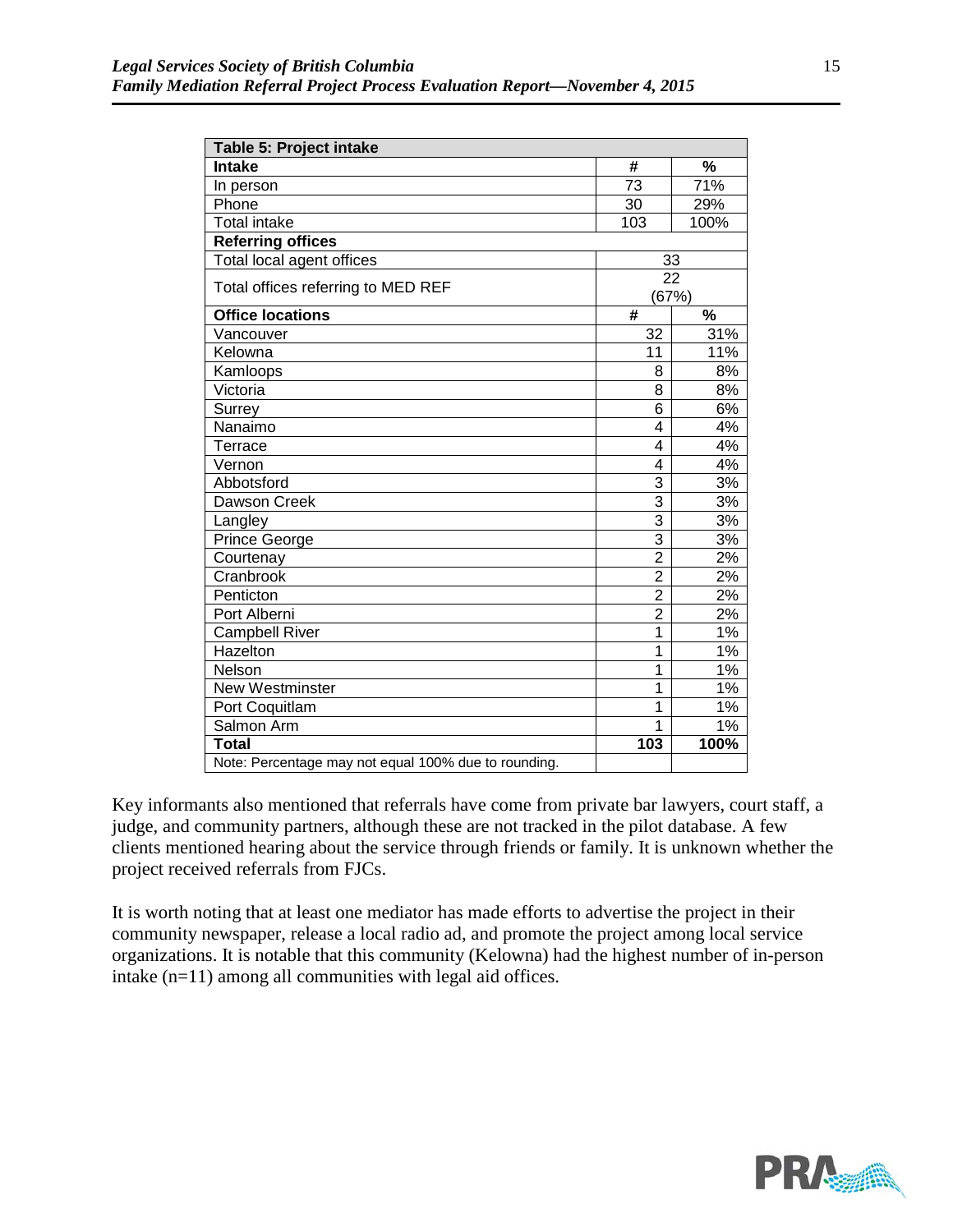#### **Evaluation unable to assess other potential gaps in intake**

Aside from identifying 11 local agent offices that have not made a referral to the project, the evaluation is unable to determine whether there are other issues in the intake process that are affecting the volume of referrals to the project. The pilot database does not contain information on potentially useful measures, including: 1) the number of eligible clients who were made aware of the option to mediate during intake and, of those who were made aware, how many chose to pursue this option and how many did not; and 2) if at intake clients were already aware of the mediation option, who it was that informed them of this option. LSS indicates that the new CIS tracks the number of clients who underwent an exceptions review for MED REF and the number of clients who did not proceed to the mediation coordinator stage, because the exceptions review found that they did not meet the MED REF referral criteria. These data were not available for the process evaluation.

#### **Referrals received are appropriate**

As mentioned earlier, the criteria for a referral to MED REF includes being financially eligible and having a family law matter, such as property and debt divisions not covered by legal aid coverage guidelines. The exception review also considers individual issues, such as mental/physical disability, ability to self-represent, spousal support, and whether a client is willing to try mediation.

The *Family Law Act* requires that a proper screening for violence be conducted. Screening for violence takes place at multiple stages of the MED REF process, ranging from disclosure at the time of intake, to discussions with the mediation coordinator, and also during initial contact with the mediator. This approach is necessary, as sometimes it takes time for clients to feel ready to disclose this information.

As noted earlier, half of the referred clients identified property division (56%) and/or spousal support (50%) as legal issues, while a considerable proportion also identified child support (42%), custody (35%), and access (27%) as legal issues. All of these legal issues are within the scope of the MED REF project mandate.

Overall, internal key informants indicated that, although there were some referrals early in the project that could be considered inappropriate (due to violence) the appropriateness of referrals has improved over time. For the few clients who were referred to the mediation coordinator, but should not have been, these clients were described as being confused because they were looking for a lawyer or legal advice. For those seeking legal advice, the mediation coordinator referred the person to a service to receive legal advice.

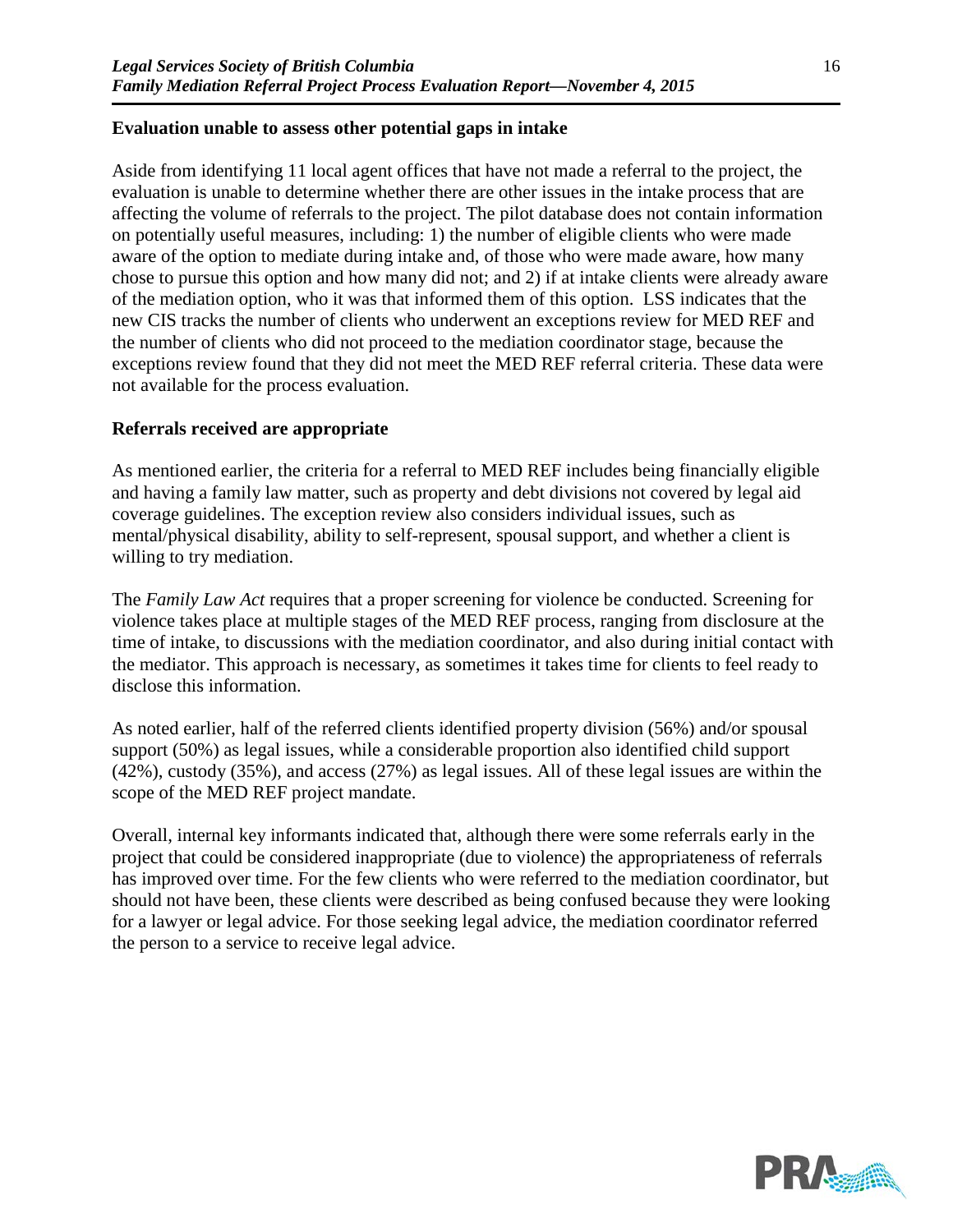#### **7. Are participants receiving referrals to mediation in a timely manner and are participants satisfied with the referral process?**

#### **Referrals to mediation are timely**

Most clients indicated that they learned about MED REF services before going to court, a statement which aligns with data from the pilot database that shows (among clients who completed their mediation) most pursued mediation before court proceedings. These clients also believed they learned about these services early enough in the family law matter.

The general consensus among key informants was that there was no single correct time for clients to be referred to mediation, because there are so many variables at play among the client and the other party, such as where they are in the legal process, when they separated, how long divisive issues have been building, and whether both parties have mindsets conducive to mediation.

#### **Triage and LSS intake application process is quick**

Key informants commented that the process from intake to the completion of the exception review happened quickly, usually within 24–48 hours. Clients also indicated that their application and referral process was quick and easy. Internal key informants indicated that initially there were some challenges with the assessment, triage, and application process, but these issues were resolved through sending out communications to clarify the process and to ensure that there was good communication between the provincial supervisor and the mediation coordinator.

#### **Overview of time spent at the mediation coordinator stage**

#### ► **Most pending decisions have file open dates exceeding three months**

As [Table 6](#page-21-0) below shows, 20% of clients referred to the project had not decided whether or not to proceed to mediation (as of June 16, 2015). Key information about these clients (e.g., time taken to contact applicant, contact other party, calculate sliding scale) is not entered until clients decide whether or not they will proceed to mediation. Although LSS tracks the date the exception review decision was made, this was not included in the pilot data for the process evaluation, and therefore, there is no reliable way to calculate the amount of time between completion of the exception review and referral to a mediator. Based on the date the file was opened, many of these clients (66%) have had their file open for three months or more.

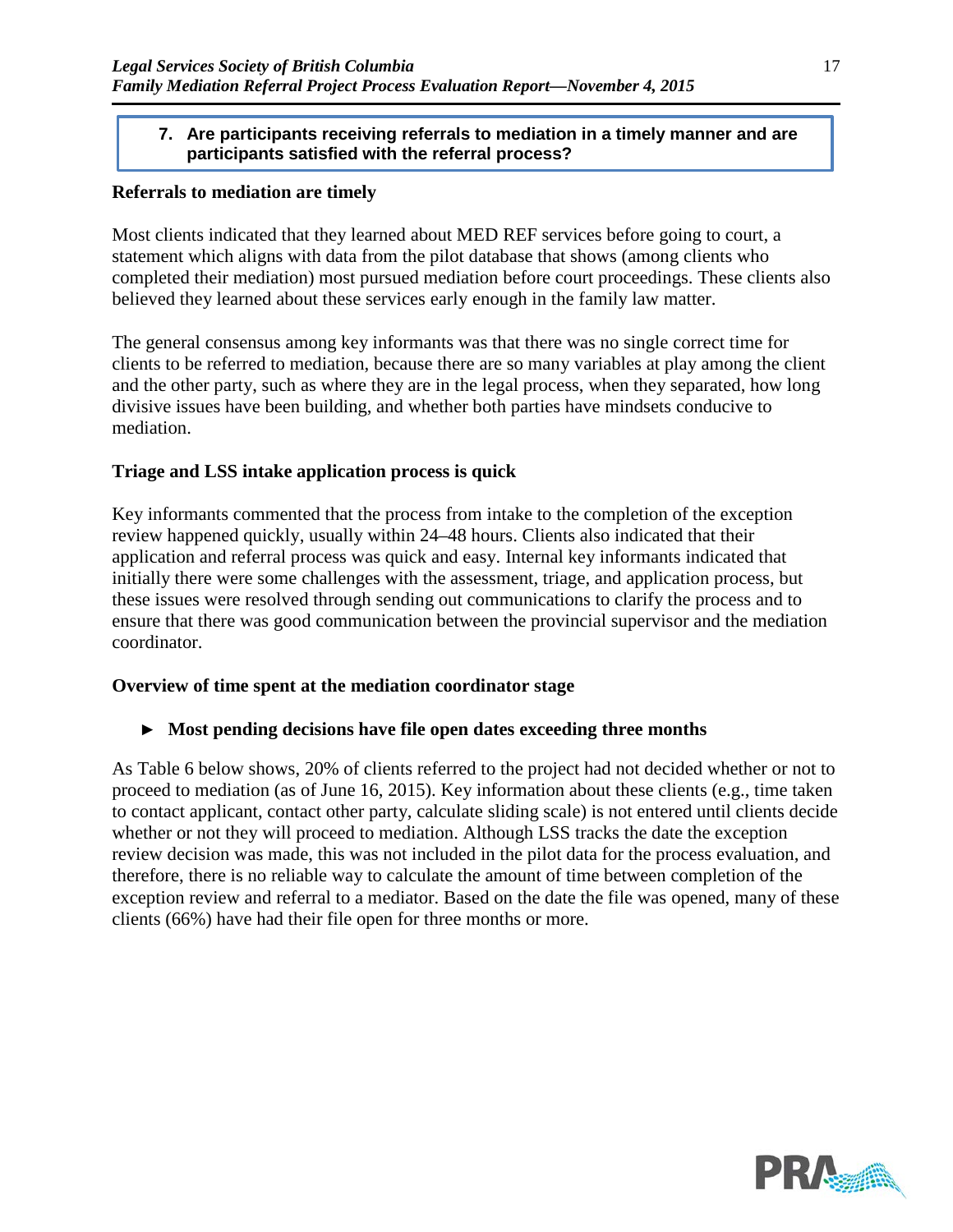### ► **Clients who take the longest time at the mediation coordinator stage tend to not proceed to mediation**

As indicated earlier, there is a general sentiment among key informants that the mediation coordinator stage took longer than expected. The mediation coordinator stage begins after a file is referred from the exception review and ends when the client decides not to pursue mediation or when the client is referred to a mediator. The pilot database shows that clients who decide not to pursue mediation take, on average, double the amount of time (64 days) at the mediation coordinator stage, compared to files that proceed to mediation.

<span id="page-21-0"></span>

| <b>Table 6: Case decisions</b>            |     |               |                                                          |  |  |  |  |
|-------------------------------------------|-----|---------------|----------------------------------------------------------|--|--|--|--|
|                                           | #   | $\frac{0}{0}$ | Average total days at the<br>mediation coordinator stage |  |  |  |  |
| Did not proceed to mediation              | 51  | 50%           | 64 davs                                                  |  |  |  |  |
| Proceeded to mediation                    | 31  | 30%           | 30 days                                                  |  |  |  |  |
| Pending decision for mediation by parties | 21  | <b>20%</b>    | -                                                        |  |  |  |  |
| Total                                     | 103 | 100%          |                                                          |  |  |  |  |

The most common reasons for clients to not proceed to mediation include one or both parties declining to participate (31%) and one or both parties not being located or not responding to contact attempts (20%). Notably, six cases (12% of cases that did not proceed to mediation) planned to resolve or resolved their issues through other means and therefore did not require mediation services.

| Table 7: Reasons for not proceeding to mediation (n=51)                                            |    |     |  |  |  |  |  |
|----------------------------------------------------------------------------------------------------|----|-----|--|--|--|--|--|
|                                                                                                    | #  | %   |  |  |  |  |  |
| One or both parties declined to participate                                                        | 16 | 31% |  |  |  |  |  |
| One or both parties cannot be located or have not responded to contact attempts                    | 10 | 20% |  |  |  |  |  |
| One or both parties not ready for mediation                                                        | 8  | 16% |  |  |  |  |  |
| Parties to resolve/resolved issues through other means (counselling, negotiations, reconciliation) | 6  | 12% |  |  |  |  |  |
| Mediation is not appropriate                                                                       | 4  | 8%  |  |  |  |  |  |
| Issue outside mandate                                                                              | ⌒  | 4%  |  |  |  |  |  |
| Client provided with legal aid lawyer                                                              | າ  | 4%  |  |  |  |  |  |
| One or both parties lack the necessary authority to settle                                         |    | 2%  |  |  |  |  |  |
| Change in parties' family circumstances - children put in foster care                              |    | 2%  |  |  |  |  |  |
| No reason provided                                                                                 |    | 2%  |  |  |  |  |  |
| Note: Percentage may not equal 100% due to rounding.                                               |    |     |  |  |  |  |  |

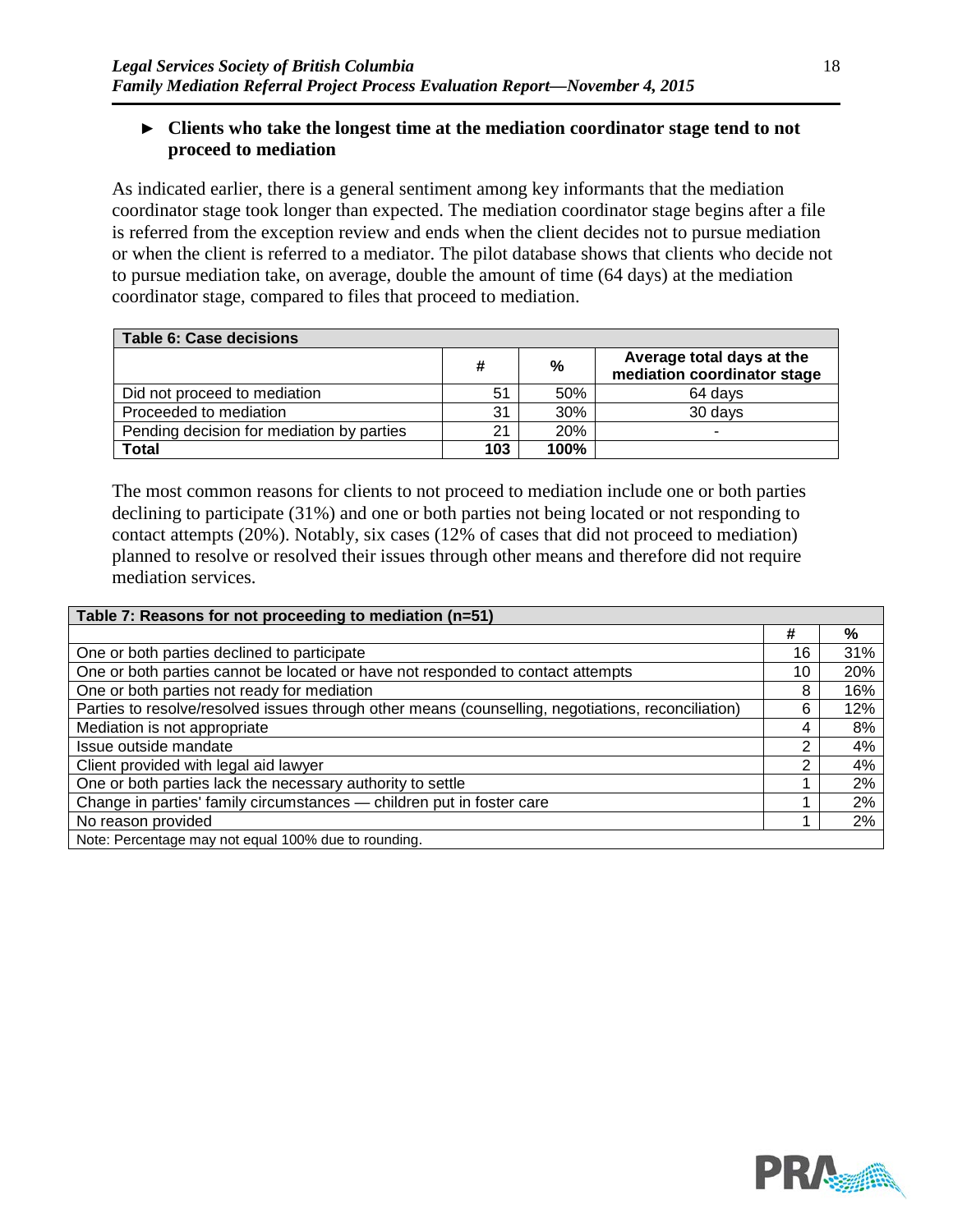## ► **Longest duration occurs when attempting to contact applicants and other party**

The pilot database shows that, among clients who proceeded or did not proceed to mediation (n=82), it took on average 13 days (mean 35 days) to contact, screen, and discuss mediation with applicants. By comparison, among the 41 cases where contact was made with the other party, it took an average of 14 days (mean 26 days) to contact, screen, and discuss mediation with the other party (see [Table 8](#page-22-0) below). Considerably less time was spent acquiring financial information for the sliding scale (nine days) and matching the family with a mediator (seven days).

<span id="page-22-0"></span>

| Table 8: Duration spent at the mediation coordinator stage |                                                                           |                |                                                                                         |                |                                                                                          |               |                                                          |                     |                                                                             |                      |
|------------------------------------------------------------|---------------------------------------------------------------------------|----------------|-----------------------------------------------------------------------------------------|----------------|------------------------------------------------------------------------------------------|---------------|----------------------------------------------------------|---------------------|-----------------------------------------------------------------------------|----------------------|
|                                                            | Contacting<br>applicants,<br>discussing<br>mediation, screening<br>(n=82) |                | <b>Engaging other</b><br>party, encouraging<br>mediation, obtaining<br>agreement (n=41) |                | <b>Acquiring financial</b><br>information,<br>calculating sliding<br>scale rate<br>(n=9) |               | <b>Matching</b><br>family with a<br>mediator<br>$(n=31)$ |                     | <b>Overall duration</b><br>at mediation<br>coordinator<br>stage<br>$(n=82)$ |                      |
| <b>Duration (days)</b>                                     | #                                                                         | $\frac{0}{0}$  | #                                                                                       | $\%$           | #                                                                                        | $\frac{0}{0}$ | #                                                        | $\%$                | #                                                                           | $\frac{9}{6}$        |
| None<br>$(0 \text{ days})$                                 | ۰                                                                         | $\blacksquare$ | $\blacksquare$                                                                          | $\blacksquare$ |                                                                                          | 11%           | ۰                                                        | ۰                   | ۰                                                                           |                      |
| 1 to 7 days<br>$(1$ week)                                  | 25                                                                        | 30%            | 17                                                                                      | 41%            | 3                                                                                        | 33%           | 17                                                       | 55%                 | 5                                                                           | 6%                   |
| 8 to 14 days<br>(2 weeks)                                  | 20                                                                        | 24%            | 5                                                                                       | 12%            | 4                                                                                        | 44%           | 11                                                       | 35%                 | 5                                                                           | 6%                   |
| 15 to 21 days<br>(3 weeks)                                 | $\overline{2}$                                                            | 2%             | $\overline{2}$                                                                          | 5%             |                                                                                          |               | 1                                                        | 3%                  | $\overline{7}$                                                              | 9%                   |
| 22 to 30 days<br>(4 weeks)                                 | $\overline{2}$                                                            | 2%             | 6                                                                                       | 15%            |                                                                                          | 11%           | ۰                                                        |                     | 9                                                                           | 11%                  |
| 31 to 60 days<br>(1 to 2 months)                           | 11                                                                        | 13%            | 6                                                                                       | 15%            |                                                                                          |               | 1                                                        | 3%                  | 27                                                                          | 33%                  |
| 61 to 90 days<br>(2 to 3 months)                           | 12                                                                        | 15%            |                                                                                         | 2%             | ٠                                                                                        |               | ۰                                                        |                     | 16                                                                          | 20%                  |
| More than 90 days<br>(more than 3 months)                  | 9                                                                         | 11%            | 3                                                                                       | 7%             |                                                                                          |               | ۰                                                        |                     | 12                                                                          | 15%                  |
| No data                                                    |                                                                           | $1\%$          |                                                                                         | 2%             | 22                                                                                       |               | 1                                                        | 3%                  |                                                                             | $1\%$                |
| Mean duration                                              | $\overline{3}5$ days                                                      |                | 26 days                                                                                 |                |                                                                                          | 9 days        |                                                          | $\overline{7}$ days |                                                                             | $\overline{5}2$ days |
| Median duration                                            |                                                                           | 13 days        | 14 days                                                                                 |                |                                                                                          | 8 days        |                                                          | 7 days              |                                                                             | 43 days              |

## ► **Parties that proceed to mediation typically have very short contact periods**

Nearly all of the clients who were approved for mediation (27 out of 31) were contacted, screened, and informed of mediation within 14 days. In most of these cases (71% or n=22), the other party was also contacted and screened within 14 days. Among the 31 clients who proceeded to mediation, 26 (84%) had a total contact period of 30 days or less, which includes the duration taken to contact and inform both parties.

#### ► **Time spent at the mediation coordinator stage decreases over time**

The pilot database shows that the total number of days spent at the mediation coordinator stage is decreasing over time. This trend is particularly noticeable among cases that did not proceed to mediation. [Figure 2](#page-23-0) below shows that the number of cases spending more than two months (61 days or greater) at the mediation coordinator stage has steadily decreased over time, while the number of cases spending two months or less (60 days or less) has steadily increased. The evaluation could not determine the precise reasons for these changes over time. Mediate BC indicates that this trend may be due to the mediation coordinator having more time to close dormant files.

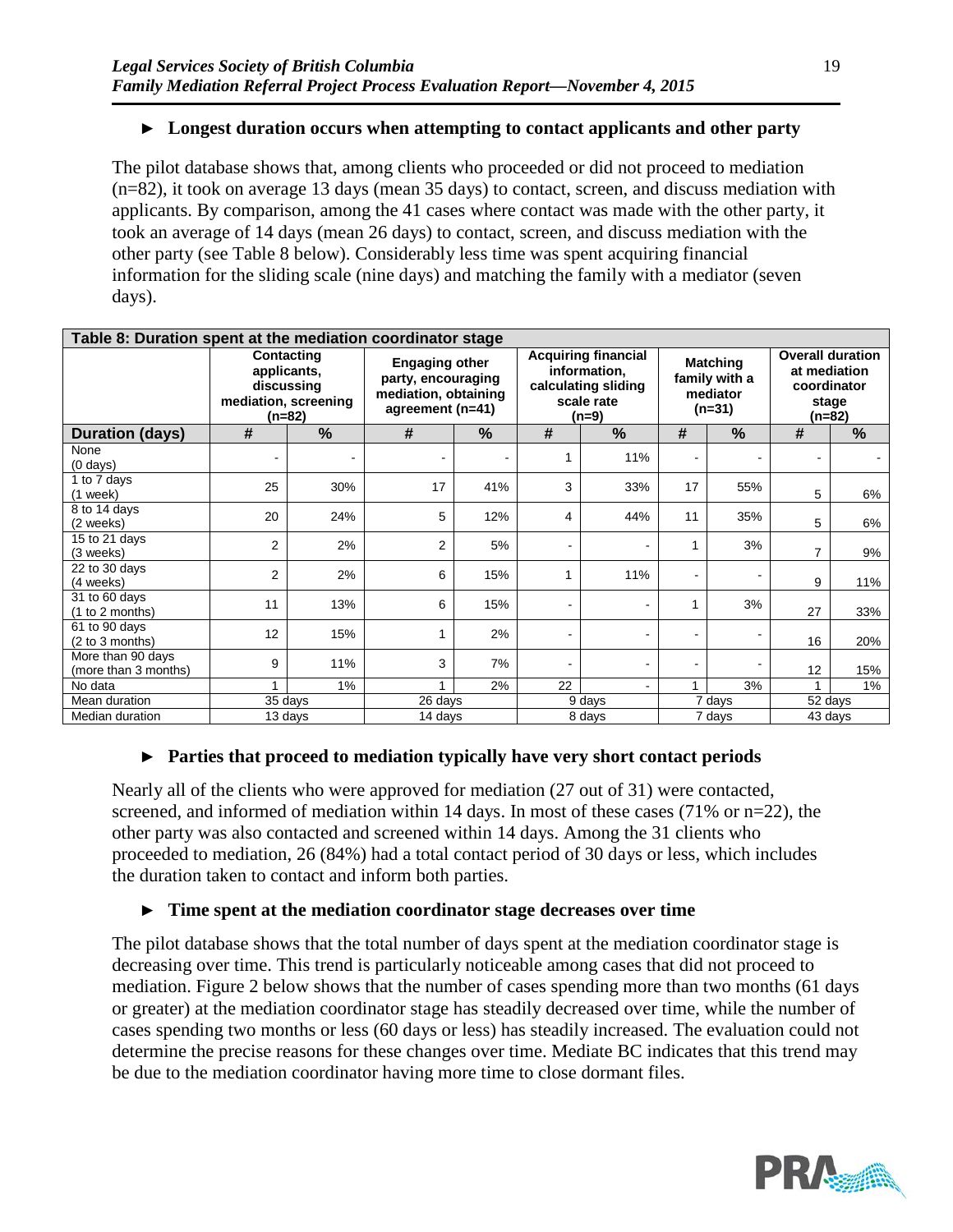Note that the chart below uses the file open date as a measure of time, because the date of the exceptions review decision was not included in the pilot data for the process evaluation. The outcome evaluation will use the date of the exceptions review decision.



## **Figure 2 – Time spent at the mediation coordinator stage**

## <span id="page-23-0"></span>► **Whether or not clients proceed to mediation, they are satisfied with amount of time at mediation coordinator stage**

Among the 15 clients interviewed for the evaluation, those who proceeded to mediation tended to spend less time during the contacting phase (average of 10 days for applicant and 11 days for other party) than clients who did not proceed to mediation (average of 54 days for applicant and 44 days for the other party). Despite these differences in time, nearly all of the interviewed clients said they were satisfied with the amount of time between the application process and receiving the results of their mediation application. Clients who proceeded to mediation (n=5) were also satisfied with the amount of time between the application being approved and the beginning of the mediation sessions.

**8. To what extent has the program increased access to affordable mediation services for people with low incomes?**

#### **Project has not increased access to affordable mediation to the extent that was intended**

Key informants explained that, since there are no other similar mediation services for lowincome British Columbians, the project has increased access to affordable mediation services. LSS explained that 60% of clients applying for legal aid for family law matters are turned down, and now some of these clients have access to a free alternative that they might not have originally considered. However, as noted earlier in the report, overall project intake is lower than expected, and with 30% of project intake proceeding to mediation, the project is far from

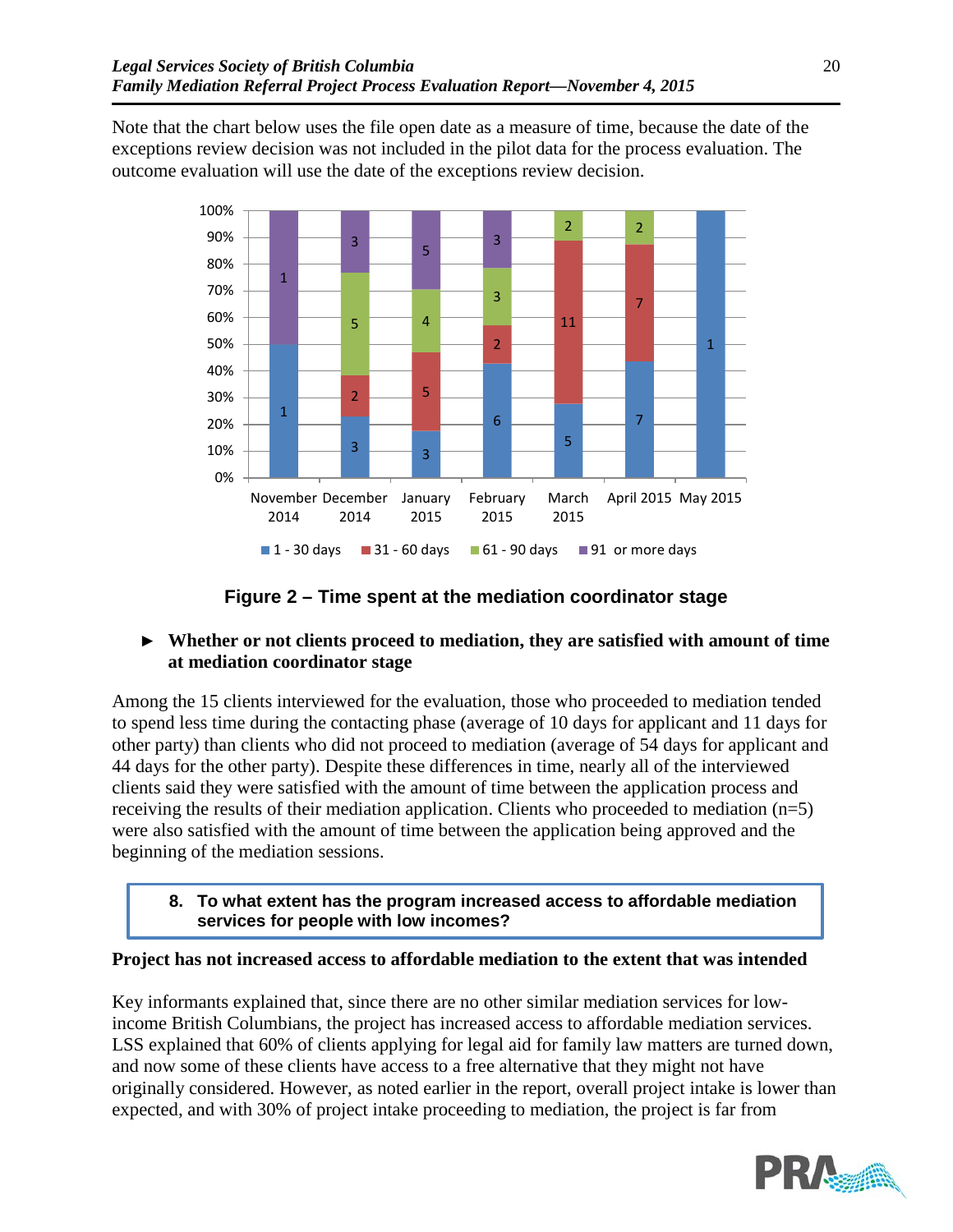meeting the planned target of 160 mediations per year. As such, the project is not on track to increase access to affordable mediation to the extent that was intended.

That being said, as indicated earlier under Question 4, the current target of 160 mediations per year is based on a budgetary exercise rather than estimates based on real-world performance. The project has no established target for intake and lacks an intended conversion rate.<sup>[12](#page-24-0)</sup> Mediate BC reports that the project's 30% conversion rate is quite good, being on par with its Distance Family Mediation Project (which ranged from 30% to 36%).<sup>[13](#page-24-1)</sup>

The process evaluation also tried to answer this question by examining whether the rate of intake and cases proceeding to mediation generally increased over time, which could help demonstrate the project's progress toward increasing access to affordable mediation. As Figure 3 below illustrates, intake and cases proceeding to mediation generally increased within the first five months of the project; however, these trends took a dramatic downward turn following April 2015, coinciding with the launch of LSS's new CIS. Longer term data is needed to determine how trends in intake and cases proceeding to mediation have fared in the months following the launch of CIS.



**Figure 3 — MED REF intake and case status**

<span id="page-24-1"></span>the Technology-Assisted Family Mediation Project."



<span id="page-24-0"></span><sup>&</sup>lt;sup>12</sup> The conversion rate is the proportion of clients that proceed to mediation out of all clients referred to the project.<br>Catherine Tait Consulting, "Evaluation of the Distance Family Mediation Project: Report on Phase III of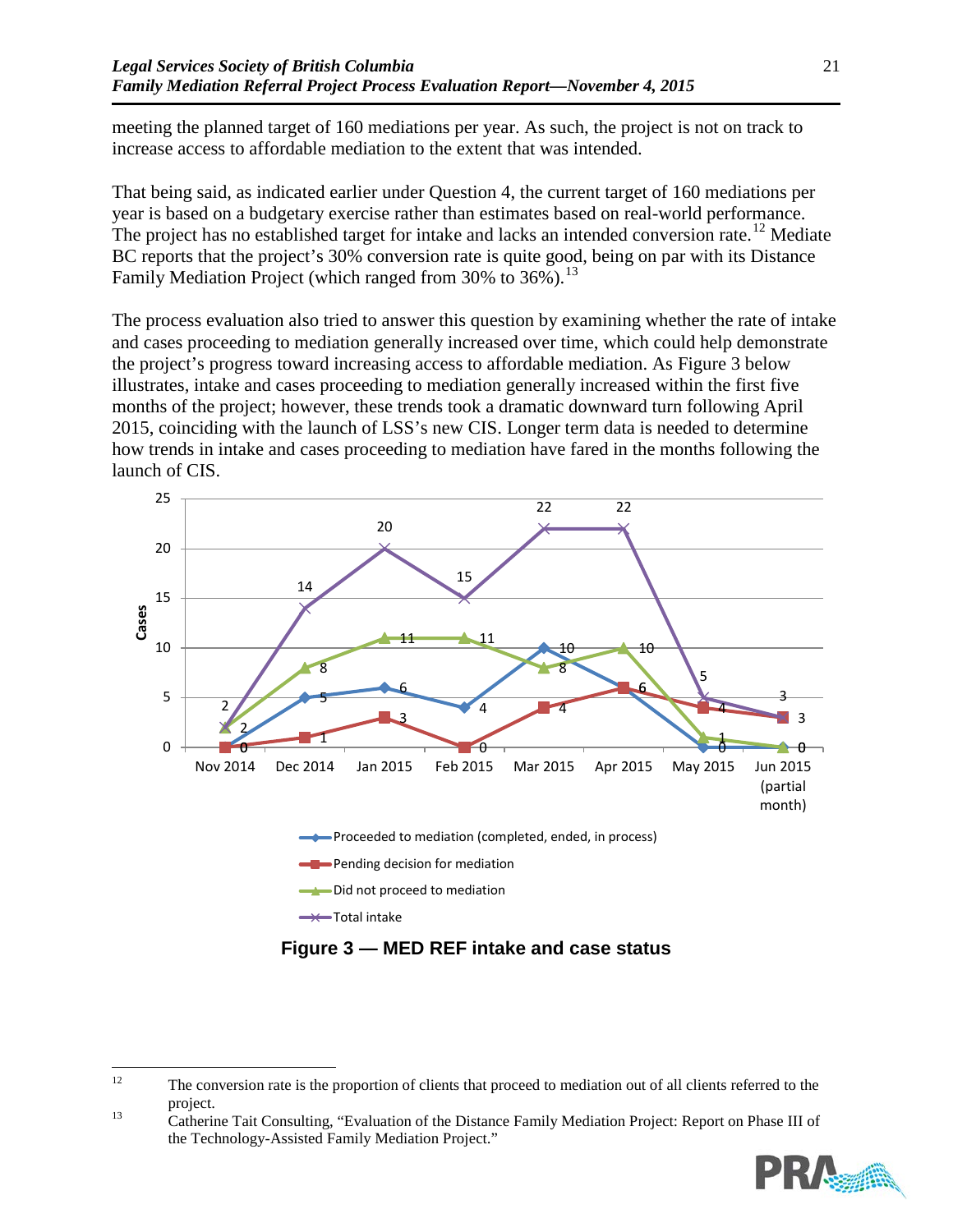### **More cases using the sliding scale are needed to determine its affordability**

For clients who wish to proceed with mediation beyond LSS's six hours, Mediate BC calculates a sliding scale rate for each party, based on total income and net assets (assets less debts), and household size. The role of the sliding scale within MED REF is to provide affordable mediation beyond the hours covered by LSS, thus preserving access to affordable mediation for lowincome people who have started, but not yet completed, their mediation.

As of June 16, 2015, the pilot database contained one in-progress case that intended to use the sliding scale; however, there was no data entered for this record. Key informants also mentioned a few cases that had used the sliding scale. The pilot database also contains a field to track why parties did not proceed beyond the six hours of funding. Two cases indicated that the clients either would not pay outside the initial six hours, or the parties could not afford to pay the sliding scale.

During the client interviews, clients who ended or completed their mediation after using all of the available hours from LSS said they did not use the sliding scale, because they already reached agreement or believed no further progress could be made with the other party.

#### **9. Are participants adequately prepared and informed prior to, during, and after the mediation session?**

#### **Participants feel adequately informed and prepared for mediation**

Interviewed clients generally found that the information provided during the intake and assessment process was explained well and easy to understand. They appreciated the use of plain language explanations. Interviewed clients who were referred to a mediator (n=5) generally believed they received enough help, support, and information.

The mediation coordinator indicated that clients' understanding of the mediation process varied client-to-client, depending on their level of comprehension, their willingness to listen, and if they had previously received any legal advice. Even though some clients appeared to be overwhelmed by the information, they still appeared to be digesting what was provided. It was observed that, although the project had seen only a few clients with English as their second language, these clients tended to feel more lost and uncertain than other clients. Mediators observed that by the time clients arrived at the mediation stage, they had a pretty good understanding of the mediation process, thanks to the efforts of the mediation coordinator.

### **Internal key informants believe clients are receiving referrals to other resources; pilot database confirms most are receiving referrals**

Internal key informants were confident that clients were being referred to Family LawLINE and FDC to receive additional family law support and were following up on these referrals.

According to the pilot database, most clients (68%) received at least one referral to another family law resource. Most commonly, clients were referred to LSS's Family Law website (46%), Family LawLINE (13%), or another government agency (10%). FDC did not appear in any of the clients'

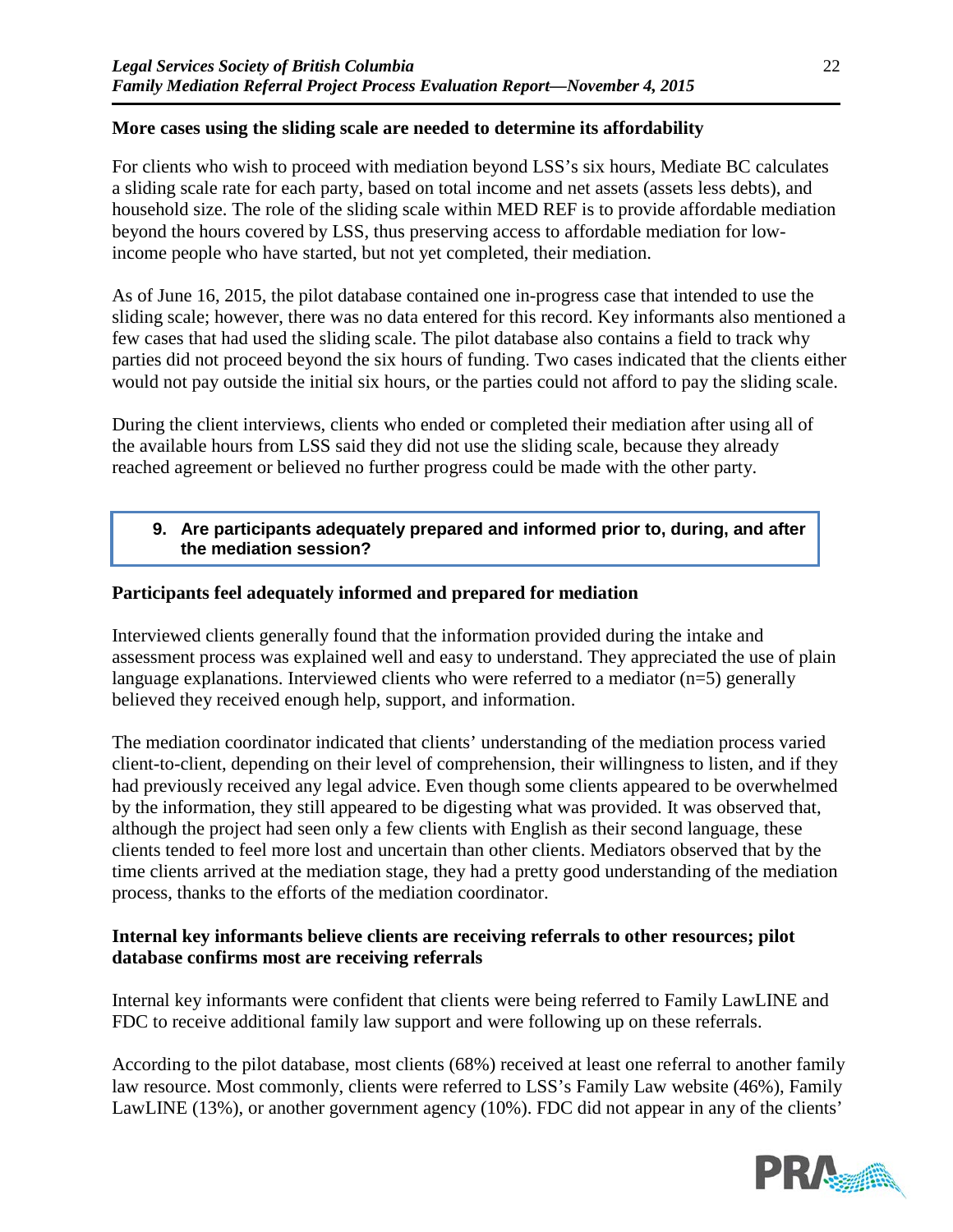referral records. Notably, 32% of clients had no information about referrals; this was more common among clients who did not proceed to mediation than clients who proceeded to mediation.

To better understand why clients who did not proceed to mediation had a greater tendency to have no recorded referral to other family law services (n=19), the evaluation examined the reasons these case did not proceed to mediation. The largest group of these cases (n=7) involved clients that could not be contacted or located, while two more cases involved parties resolving or intending to resolve their matter through other means (n=1) or being provided with a legal aid lawyer (n=1), which helps clarify why these cases may not have received a referral. For the remaining nine cases, the reason for no referral are less clear, including the cases that were deemed not appropriate (n=4), the cases in which one or both parties were not ready for mediation  $(n=3)$ , and the cases in which one or both parties declined to participate  $(n=3)$ .

| Table 9: Referral to other services                                                        |                                   |     |                                 |     |                |     |  |
|--------------------------------------------------------------------------------------------|-----------------------------------|-----|---------------------------------|-----|----------------|-----|--|
|                                                                                            | <b>Proceeded to</b><br>mediation* |     | Did not proceed<br>to mediation |     | <b>Overall</b> |     |  |
|                                                                                            | #                                 | ℅   | #                               | %   | #              | %   |  |
| <b>LSS Family Law website</b>                                                              | 15                                | 48% | 23                              | 45% | 38             | 46% |  |
| <b>LSS Family LawLINE</b>                                                                  | 5                                 | 16% | 6                               | 12% | 11             | 13% |  |
| Other government agency                                                                    |                                   | 3%  | 7                               | 14% | 8              | 10% |  |
| Private lawyer - advice                                                                    | 5                                 | 16% | ۰                               |     | 5              | 6%  |  |
| JAC - resource room or self-help                                                           |                                   | ۰   | 4                               | 8%  | 4              | 5%  |  |
| Private lawyer - draft agreement                                                           | 3                                 | 10% |                                 |     | 3              | 4%  |  |
| Advocate or community agency                                                               |                                   | 3%  |                                 | 2%  | 2              | 2%  |  |
| Access Pro Bono                                                                            |                                   | 3%  |                                 | 2%  | $\overline{2}$ | 2%  |  |
| <b>Family Justice Counsellor</b>                                                           |                                   | ۰   | 2                               | 4%  | 2              | 2%  |  |
| Immigrant settlement or multicultural organization                                         |                                   | 3%  | ۰                               |     |                | 1%  |  |
| <b>FMEP</b>                                                                                |                                   | ۰   |                                 | 2%  | 1              | 1%  |  |
| MCFD social worker                                                                         |                                   | ۰   |                                 | 2%  | 4              | 1%  |  |
| <b>Blank</b>                                                                               | 7                                 | 23% | 19                              | 37% | 26             | 32% |  |
| Total                                                                                      | 31                                |     | 51                              | ۰   | 82             |     |  |
| * Includes cases that were completed, ended, or were still in process as of June 16, 2015. |                                   |     |                                 |     |                |     |  |

Note: N=82 because clients who are pending a decision for mediation (n=21) do not have referral information entered in the pilot database. Clients may be referred to multiple services. Totals will sum to more than 100%.

The evaluation also compared the responses of interviewed clients  $(n=15)$  to their associated referral record in the pilot database. The results showed that the client recall of referral to another service typically did not match what was recorded in the pilot database. There were two cases where client recall matched precisely with the pilot database's referral record; there were two more cases where the interviewee had no record of referral in the pilot database, and yet recalled and followed up on a referral to duty counsel or Family LawLINE. Among the remaining cases, some clients may have forgotten about being referred, while others may have used the initial referral resource as a stepping stone to another resource, which had more of an impression on their memory than the initial resource.

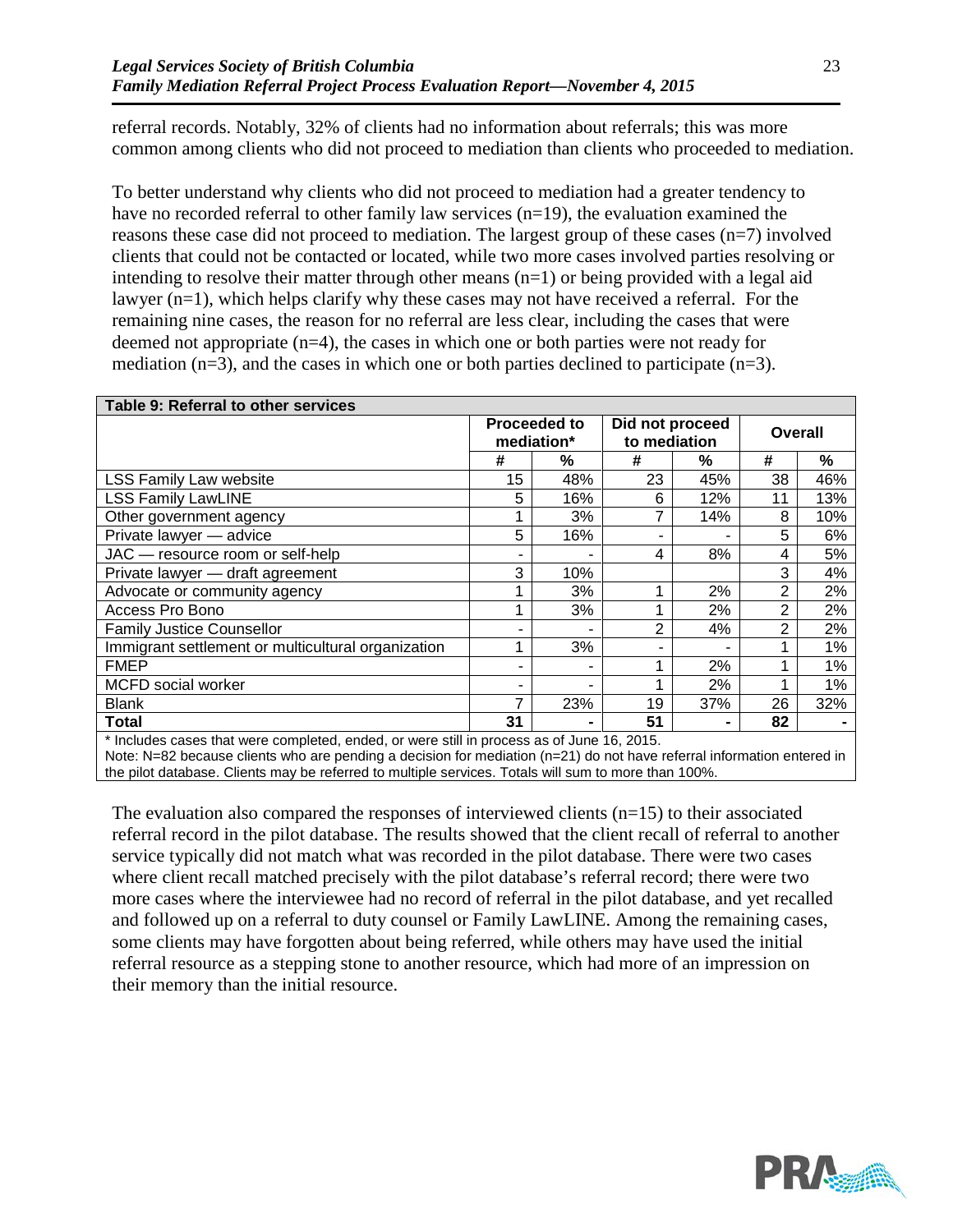#### **10. Are participants satisfied with the mediation process and outcomes of their mediation?**

#### **Lack of data on client satisfaction**

This evaluation found the project's approach to tracking client satisfaction has encountered challenges since implementation. Mediate BC designed and implemented a concise single-page client feedback form for this purpose, but the organization has received very few feedback forms from clients. Although designed by Mediate BC, the forms are distributed by mediators, who have final contact with clients. Mediators are responsible for returning completed forms to Mediate BC.

The evaluation found a number of potential issues that could affect the success of the feedback form, including the following:

- ► Questions specifically target clients who completed mediation, and few clients as of mid-June 2015 had completed a mediation (n=7).
- $\triangleright$  Clients have the option of taking the survey with them after mediation, with the intent that they complete and return the survey later. This option increases the risk that clients will not complete or return the survey.
- ► Although concise, the survey is not a fillable electronic form. Such a form would still allow hardcopy forms to be completed at the mediation, but would also allow the form to be emailed to clients, who could fill out the form electronically, and return the form via email. Such a simple convenience could increase the response rate.

Among the three interviewed mediators, one had received completed surveys from both the cases they mediated, one did not mention the surveys in relation to client satisfaction, and one hadn't received any completed surveys from clients.

Based on the client interviews, among the few clients who attended mediation  $(n=5)$ , three felt the mediation process overall was helpful, because it was comfortable, professional, fair, and encouraged the other party to come to the table. The other two clients were less positive about the mediation process, due to their negative experience with the mediator or the lack of cooperation from the other party.

Three out of these five clients were not satisfied with the outcome of their mediation, because they believed progress was diminished by the other party, or they could not afford to have a lawyer review the resulting agreement. The remaining two clients were satisfied, with one client indicating that, although they did not get what they wanted, they felt that the process was supportive, that they were heard, and that they gained a greater understanding of their legal rights.

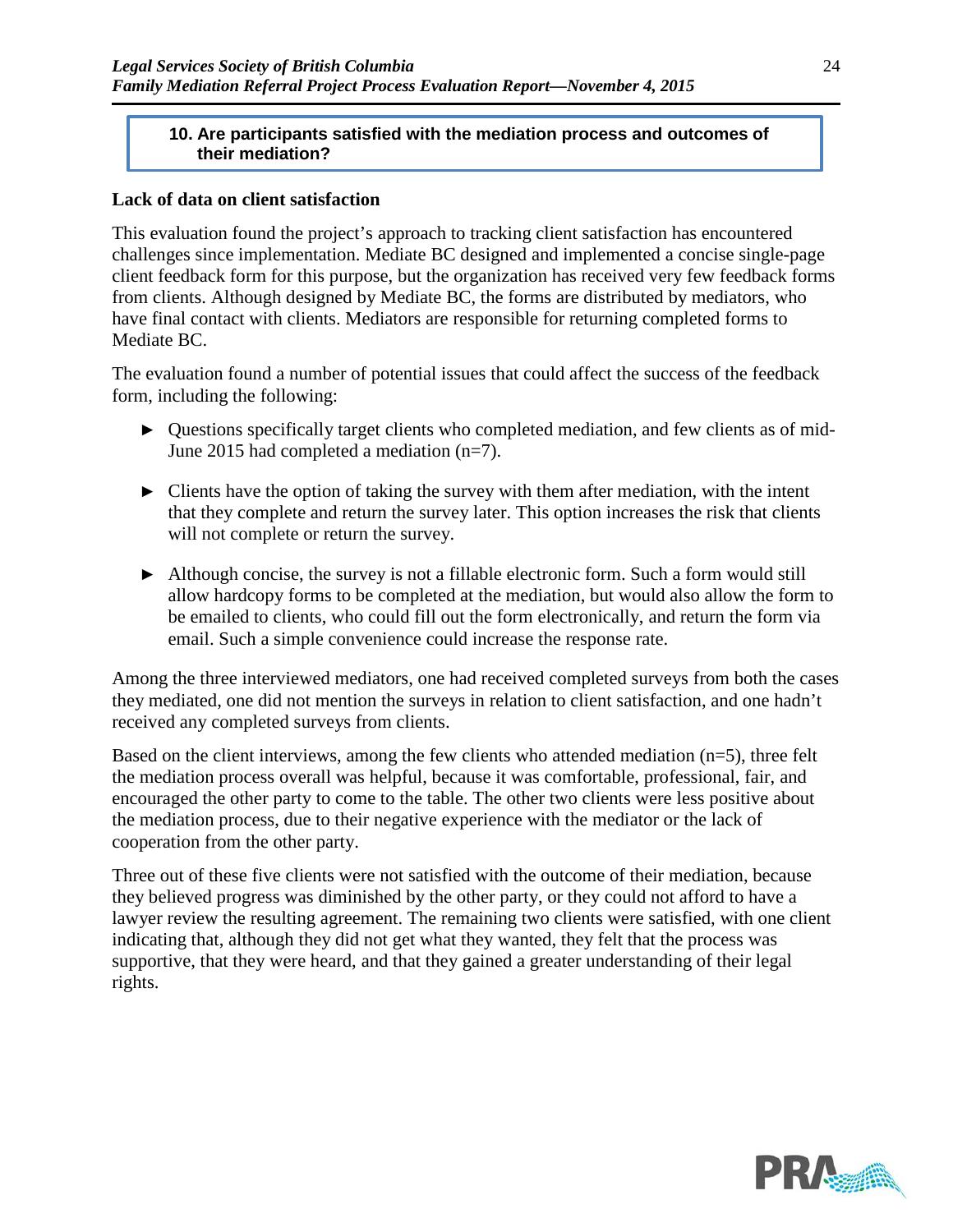#### **11. To what extent are participants resolving their family law issues through mediation?**

#### **Early case results are mixed, more cases and longer term data needed**

As the MED REF logic diagram indicates (Appendix A), the intended outcome of the project was for participants to resolve their family law issues through mediation. As the table below shows, cases that ended prior to completion tended to have no issues settled, while cases that completed mediation were variable, with some clients settling all their issues and a few clients settling some of their issues or at least making progress toward a settlement.

| Table 10: Outcome at end or completion of service |              |      |                          |      |                |      |  |
|---------------------------------------------------|--------------|------|--------------------------|------|----------------|------|--|
|                                                   | <b>Ended</b> |      | <b>Completed</b>         |      | <b>Overall</b> |      |  |
|                                                   | #            | %    | #                        | %    | #              | %    |  |
| All issues settled                                | ۰            |      | 4                        | 57%  |                | 36%  |  |
| No issues settled, but progress made              |              | 25%  | $\overline{2}$           | 29%  | 3              | 27%  |  |
| MOU drafted and signed                            | -            |      | 3                        | 43%  | 3              | 27%  |  |
| MOU drafted, but not signed                       |              | 25%  | 2                        | 29%  | 3              | 27%  |  |
| No issues settled                                 | 2            | 50%  | $\overline{\phantom{0}}$ |      | 2              | 18%  |  |
| Some issues settled                               |              | 25%  |                          | 14%  | っ              | 18%  |  |
| Written agreement drafted and signed              |              | -    |                          | 14%  |                | 9%   |  |
| <b>Total</b>                                      |              | 100% | 7                        | 100% | 11             | 100% |  |

Among the five interviewed clients who attended mediation, one reported that their case was resolved, three cases were ongoing (either in court or heading to court), and one case remained unresolved. Among the remaining 10 clients who did not attend mediation, two cases were resolved, five were ongoing, and two were unresolved.

#### **Stage of case remains the same**

The pilot database shows there was no change in the stage of the case between the opening and closing of the MED REF file for the seven cases that completed mediation. However, as the client interviews indicated, three of the cases that completed mediation are in court or heading to court.

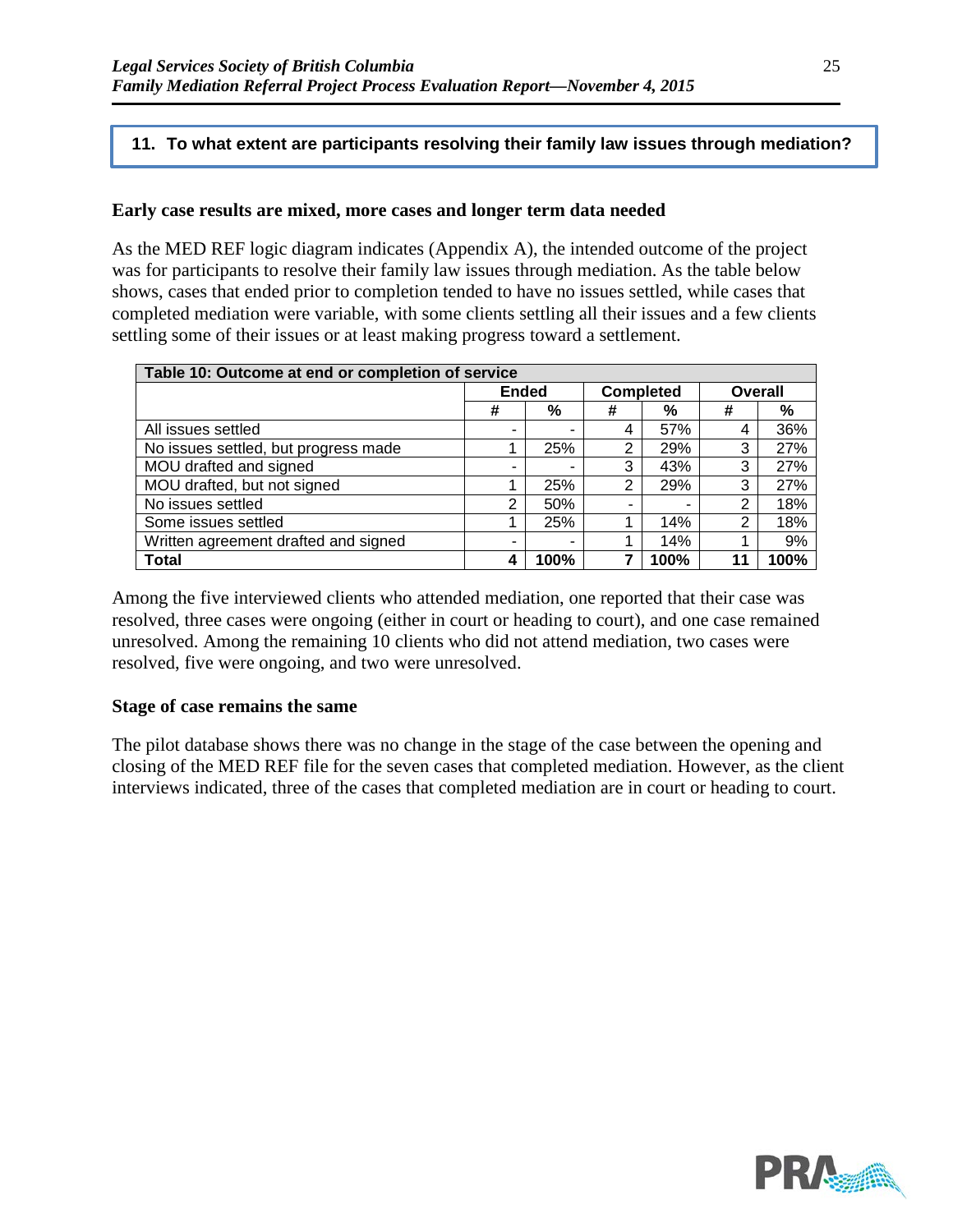### **More cases and longer term data needed on barriers to resolution**

The pilot database currently contains very little data on barriers to resolution. Among the four cases that ended prior to completion, three were affected by a party being unwilling to accept responsibility. Most of the cases that completed mediation reported no barriers to reaching agreement on the issues to be addressed.

| Table 11: Barriers to resolution                    |              |      |                  |      |  |  |
|-----------------------------------------------------|--------------|------|------------------|------|--|--|
|                                                     | <b>Ended</b> |      | <b>Completed</b> |      |  |  |
|                                                     | #            | %    | #                | %    |  |  |
| Party unwilling to accept responsibility            | 3            | 75%  |                  |      |  |  |
| Lack of representation/legal advice                 | 2            | 50%  |                  |      |  |  |
| Lack of support (practical, emotional, educational) | 2            | 50%  | -                |      |  |  |
| Party unprepared for mediation                      | 2            | 50%  |                  |      |  |  |
| Unrealistic expectations                            |              | 25%  |                  | 14%  |  |  |
| Lack of understanding of the process                |              | 25%  |                  |      |  |  |
| Party emotionally unable to participate             |              | 25%  |                  |      |  |  |
| Power imbalance                                     |              | 25%  |                  |      |  |  |
| Insufficient time with widely disparate positions   |              |      |                  | 14%  |  |  |
| No barrier reported                                 |              |      | 5                | 71%  |  |  |
| <b>Total</b>                                        | Δ            | 100% |                  | 100% |  |  |

Mediators identified a potential barrier that could affect MED REF clients more so than clients who can afford private mediation services. Specifically, if one spouse has considerably more financial resources than the other, this can create a power imbalance where the more wealthy party can "dig in" and wait until the LSS hours are exhausted. The circumstance in private practice differs, since both parties can afford mediation and can afford legal representation. With both parties paying private mediation rates and fees for legal counsel, both have a strong incentive to work quickly to resolve matters.

### **12. Were there any unintended consequences or outcomes of the MED REF project identified in Year 1?**

The process evaluation did not find any unintended consequences or outcomes during the implementation of the MED REF project.



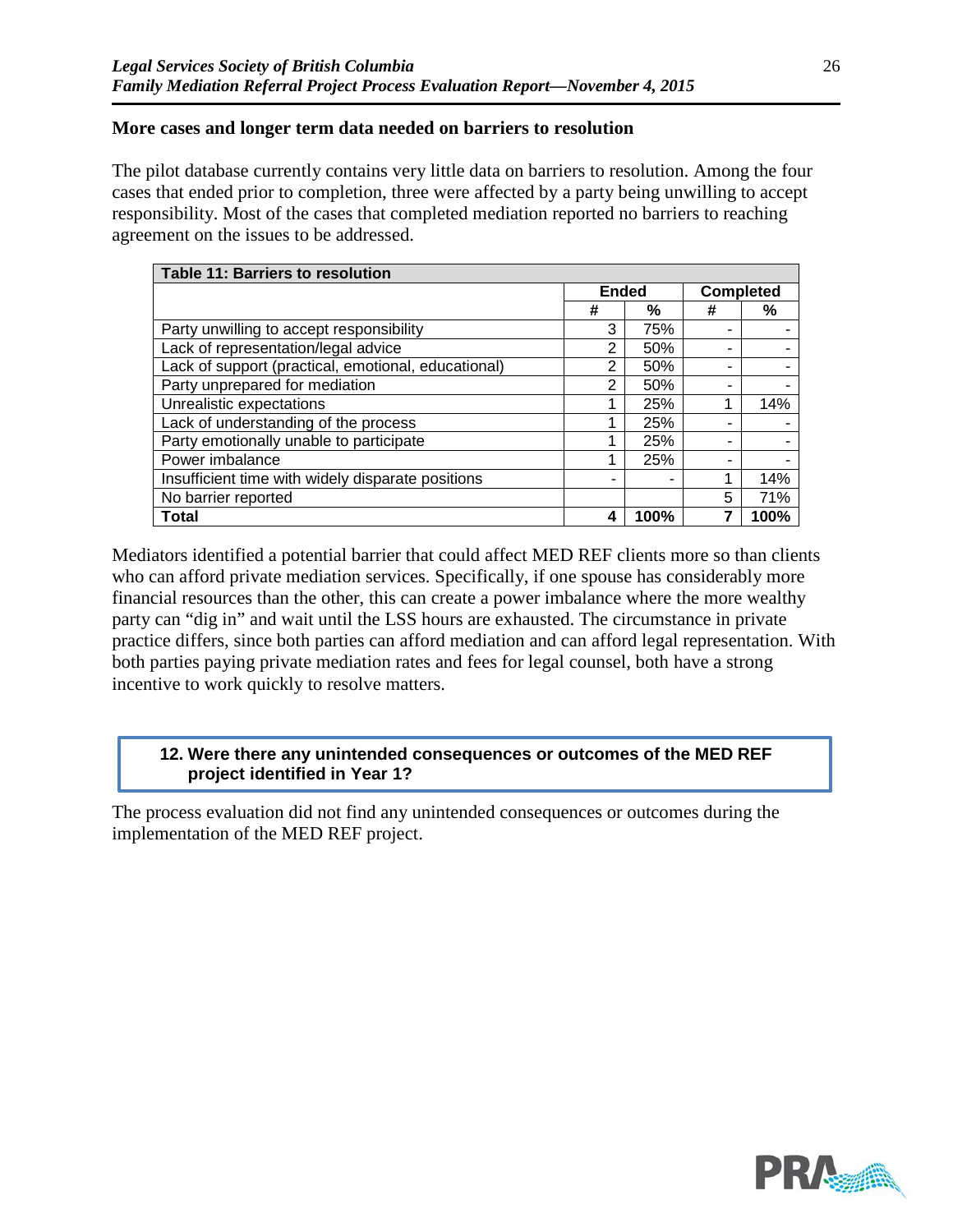# **5.0 Conclusions**

This section presents some brief conclusions of the process evaluation, based on the data collection and analysis performed to date

# **5.1 Conclusions on implementation of MED REF**

The project has been successful in identifying, and in some cases resolving, important implementation challenges, such as providing additional capacity at the pilot administrator stage. It has also taken steps to improve the efficiency of the mediation coordinator stage, by introducing a 90-day time limit. That being said, the evaluation found a number unresolved issues that could continue to affect the project's implementation.

## **Efficiency and effectiveness at the mediation coordinator stage**

Moving the mediation coordinator position in-house is intended to introduce efficiencies to the data entry process, and it will adopt a 90-day limit on getting clients from intake to mediation. However, it remains unclear how the revised position will balance efficiency with effectiveness and, specifically, the need to educate and encourage parties to participate in mediation — a process that is praised by clients and described as delicate, time consuming, and necessary by internal and external key informants.

## **Low intake levels**

The evaluation found project intake was lower than planned and may have been hampered by several factors, including the launch of CIS in April 2015 and a lack of referrals from some local agent offices. The number of referrals from FJCs remains unknown. Furthermore, while the project has a target of 160 mediations per year, there is no targeted conversion rate. If the current conversion rate (30% as of June 2015) continues for the second half of 2015, the project would need to increase its intake four-fold to meet its target of 160 mediations per year. This amounts to 72 new clients per month between July and December 2015. This does not seem likely based on the first six months of project performance, which has received a total of 103 clients.

## **Lack of completed cases to reliably determine if six hours of LSS funding is sufficient for clients; external key informants indicate six hours of LSS funding is barely sufficient**

The pilot database shows mixed results from the six hours of funding; six out of the seven clients that completed mediation used all their hours, and four of these cases resolved all their issues, while two settled no issues. One of these cases was unwilling to pay for further services. Mediators indicated that six hours is barely sufficient, which has led them to provide services or prep time at no cost to avoid clients having to pay for services. Longer term data — and particularly more cases completing mediation — are needed for the outcome evaluation.

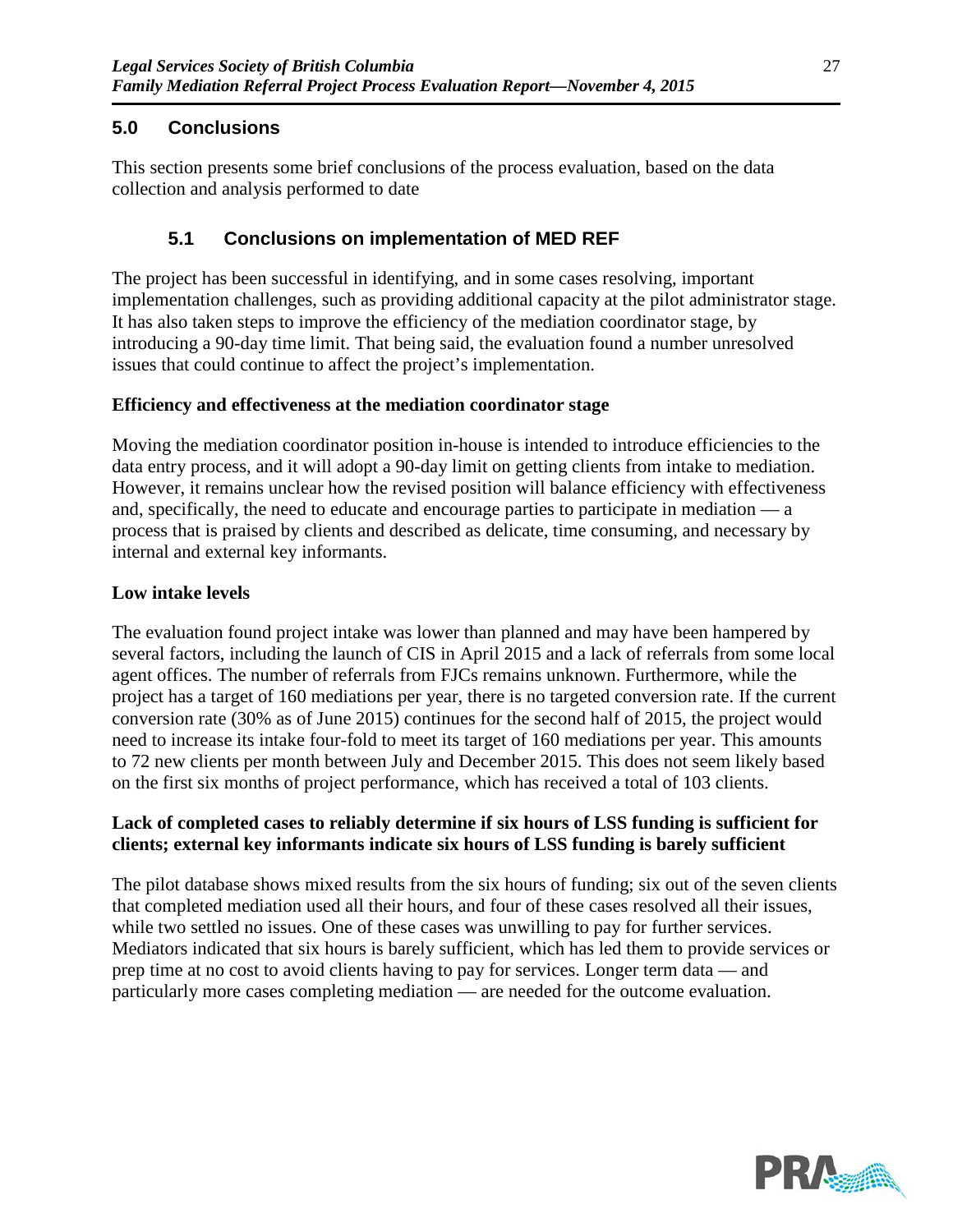## **Undefined partnership**

The evaluation found that Mediate BC and LSS have different understandings of the partnership for the pilot project. Mediate BC is listed as a partner in the project charter and has certain roles defined in the project manual, but neither source defines Mediate BC's potential role in strategic oversight as a subject matter expert on funding allocations, priorities, and key policy issues. These are roles Mediate BC is keen to play in the project.

### **Lack of support for independent legal advice and agreement drafting**

A key concern among external key informants was the service gap between clients reaching an agreement in mediation and having that agreement finalized and drafted by a lawyer. Mediators advise all parties to receive independent legal advice on agreements reached during mediation. If court orders are required, then a filed binding agreement may be necessary, which will require clients to seek agreement drafting services (also provided by lawyers). Clients cannot obtain these services through FDC or FLL.

Among the three interviewed clients who completed mediation, one client believed that they had their settlement agreement reviewed by a lawyer via a JAC. The evaluation examined the databases for the Expanded FDC or Expanded Family LawLINE projects. The pilot databases show that a few MED REF clients (n=6) accessed the Expanded Family LawLINE or the Expanded FDC and received substantive advice on legal issues and/or procedural advice regarding court process in relation to parenting issues, property division, spousal support, child support, or divorce. However, no MED REF clients received services in relation to coaching for mediation or substantive advice on a mediated agreement.

# **5.2 Conclusions on early indications of outcomes**

## **Referrals received are appropriate and applications processed quickly**

The pilot database and responses from key informants indicated that legal issues being referred to the project are within the mandate of the project, most commonly in relation to property division, spousal support, and/or child support. Interviewed clients were satisfied with the application process for receiving mediation services, indicating that it was quick and easy.

## **Participants adequately informed and prepared for mediation**

Interviewed clients generally found the information provided during the intake and assessment process was explained well and easy to understand. They appreciated the use of plain language explanations. Interviewed clients who were referred to a mediator (n=5) generally believed they received enough help, support, and information. Mediators observed that by the time clients arrived at the mediation stage, they had a pretty good understanding of the mediation process.

#### **Most clients are being referred to additional services**

According to the pilot database, most clients (68%) received at least one referral to another family law resource. Most commonly, clients were referred to LSS's Family Law website (46%), Family LawLINE (13%), or another government agency (10%). FDC did not appear in any of the clients' referral records. Notably, 32% of clients had no information about referrals; this was

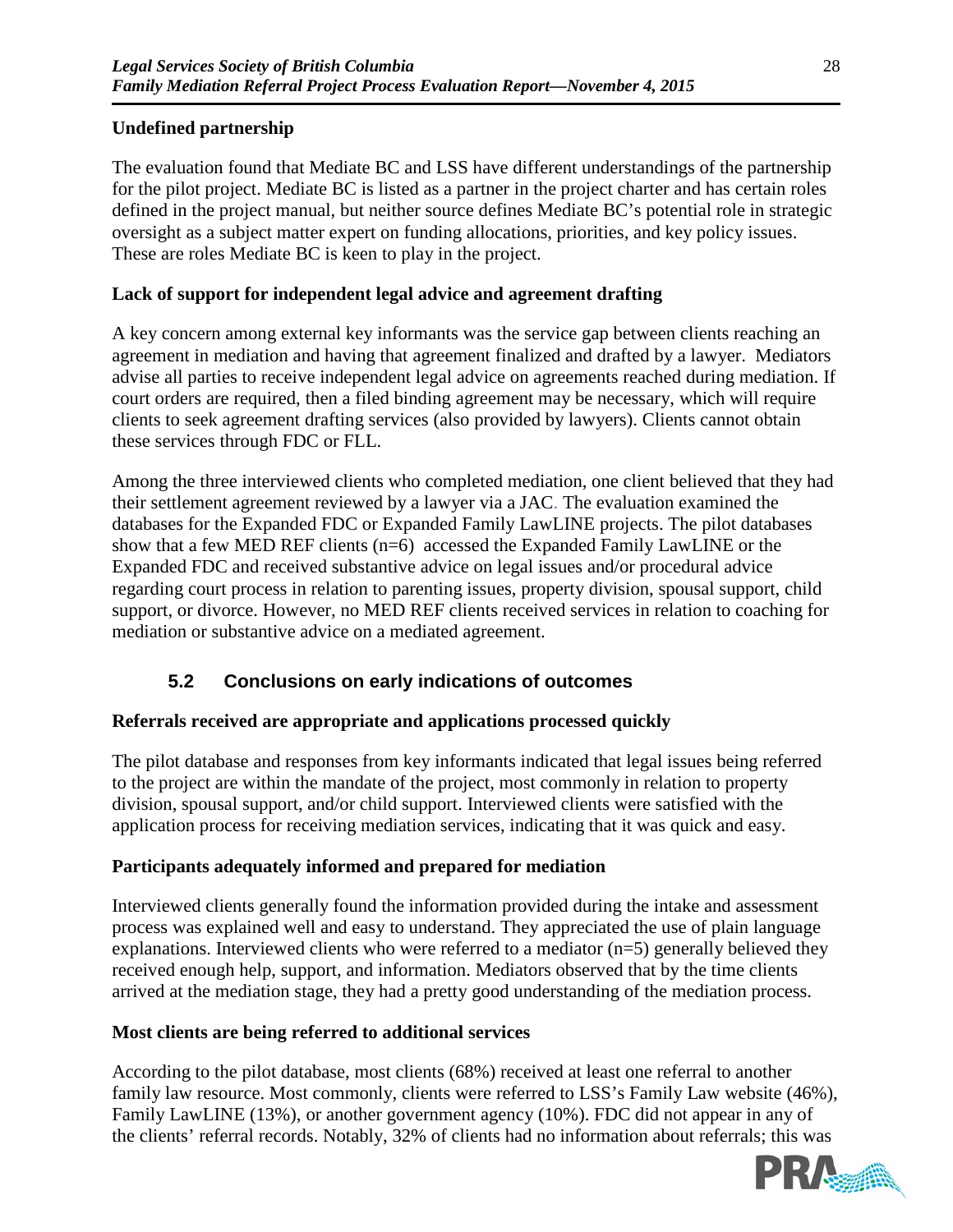more common among clients who did not proceed to mediation. In some cases this made sense, while in other cases the reason for no recorded referral remains unclear.

#### **Clients who are undecided for long periods tend not to proceed to mediation; LSS 90-day cap more than adequate**

Cases that did not proceed to mediation took double the amount of time at the mediation coordinator stage (64 days), compared to those that proceeded to mediation (30 days). The pilot database shows that the longest periods of time occur when contacting the applicants (median 13 days, mean 35 days) and other party (median 14 days, mean 26 days). Among the 31 clients approved for mediation, 26 (84%) had a total contact period of 30 days or less, which includes the duration taken to contact and inform both parties. This suggests that a 90-day limit between intake and being referred to a mediator is more than adequate.

## **Lack of cases and long-term data to verify increase in access to affordable mediation or affordability of the sliding scale; lack of data on client satisfaction**

Aside from the need for greater intake (as noted in previous sections), the project needs longer term data to determine whether there has been increased access to mediation. There is also insufficient use of the sliding scale so far to determine whether it is perceived as an affordable means of continuing mediation beyond the six hours provided by LSS. Also concerning is the lack of data on client satisfaction. Very few clients have returned the client feedback form.

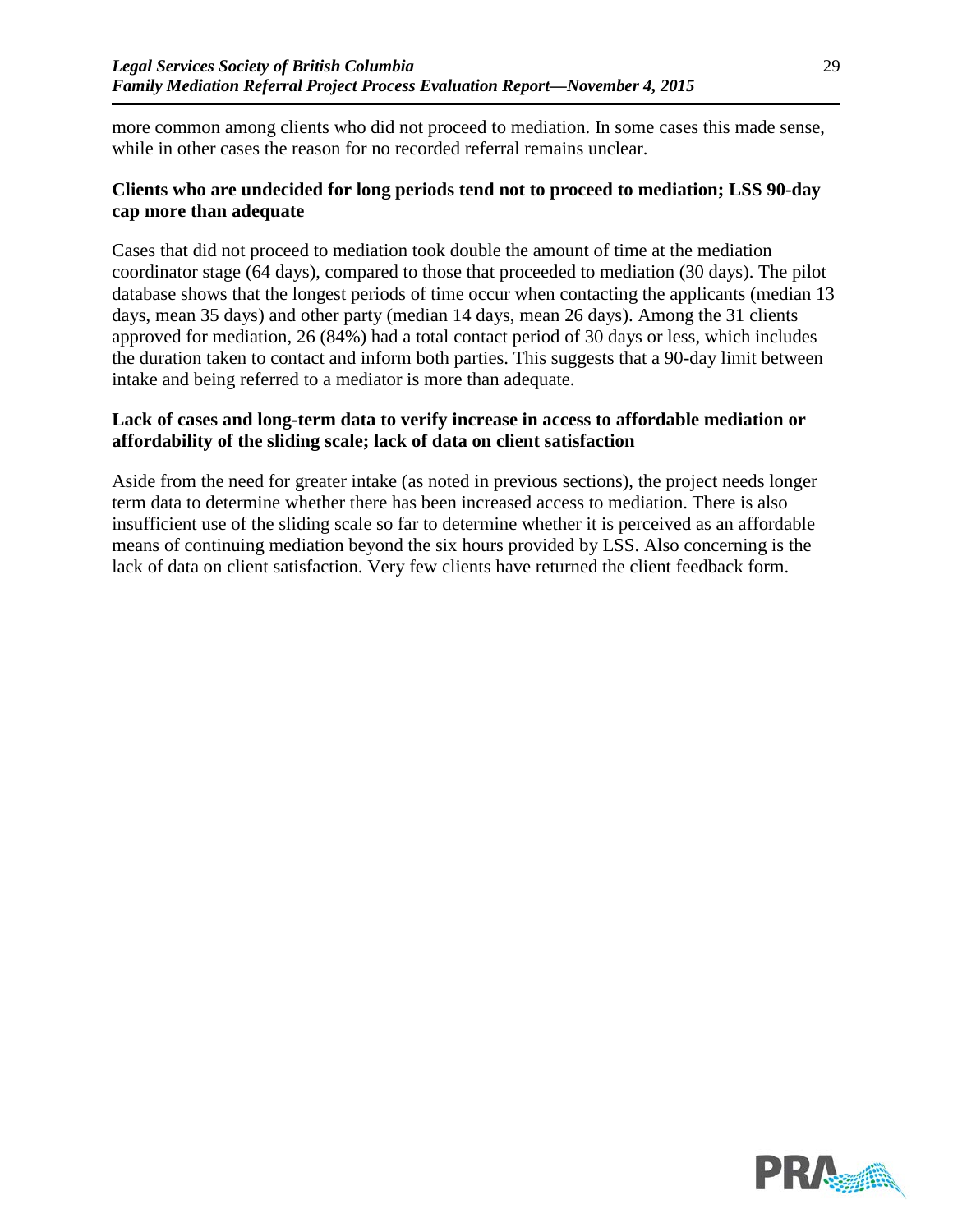### **6.0 Recommendations to further enhance the implementation process**

#### **Recommendation 1: Clarify terms of partnership.**

The evaluation found that Mediate BC and LSS have different understandings of the partnership for the pilot project. LSS and Mediate BC are encouraged to meet and develop mutually acceptable terms for the partnership and record these in the project charter and project manual. Satisfaction with the terms of the partnership should be reviewed at regular meetings between LSS and Mediate BC stakeholders.

| <b>Recommendation 2:</b> | Further investigate and resolve factors contributing to lower than |  |  |  |
|--------------------------|--------------------------------------------------------------------|--|--|--|
|                          | expected intake.                                                   |  |  |  |

Investigate the possibility of using CIS to track whether or not intake staff are asking relevant cases if they are willing to try mediation and are recording clients' responses. Also, monitor the volume and types of cases that do not proceed past the exception review. Finally, the project should be recording which cases are referred to intake by another organization specifically for MED REF services and identifying which organization made the referral. The pilot database contains a field to track where clients were referred from, but it is blank for all cases. These measures will provide a more concrete means of assessing potential gaps in the intake process.

Consider following up with local agent offices who have low or no referrals to MED REF and determine why no referrals are being received from these areas. Consider conducting a refresher presentation and Q&A sessions with FJCs, community partners, and local agent offices that have low or no referrals. Follow up with MED REF mediators, local agent offices, JACs, and community partners to determine potential for additional local-level efforts to raise awareness of MED REF services; reviewing the advertising efforts of the mediator in Kelowna may provide a good starting point.

| <b>Recommendation 3:</b> | Further investigate the practices and experience of other family |  |  |  |
|--------------------------|------------------------------------------------------------------|--|--|--|
|                          | mediation services, with goal of better informing MED REF model  |  |  |  |
|                          | and targets.                                                     |  |  |  |

The first goal of this task is to investigate the intake numbers, conversion rate, and completion rate of other family mediation services (inside and outside BC) with the goal of using these to inform appropriate performance targets for MED REF. The second goal is to look at other jurisdictions to understand how other family mediation services dealing with property issues address the need for low-cost/no-cost independent legal advice and agreement drafting services. Mediate BC indicates that it is in the process of submitting a proposal to the Law Foundation to fund a project to encourage family lawyers to provide affordable unbundled legal services to support families using mediation. If successful, MED REF project partners should ensure clients are aware of how to access these services after completing mediation.

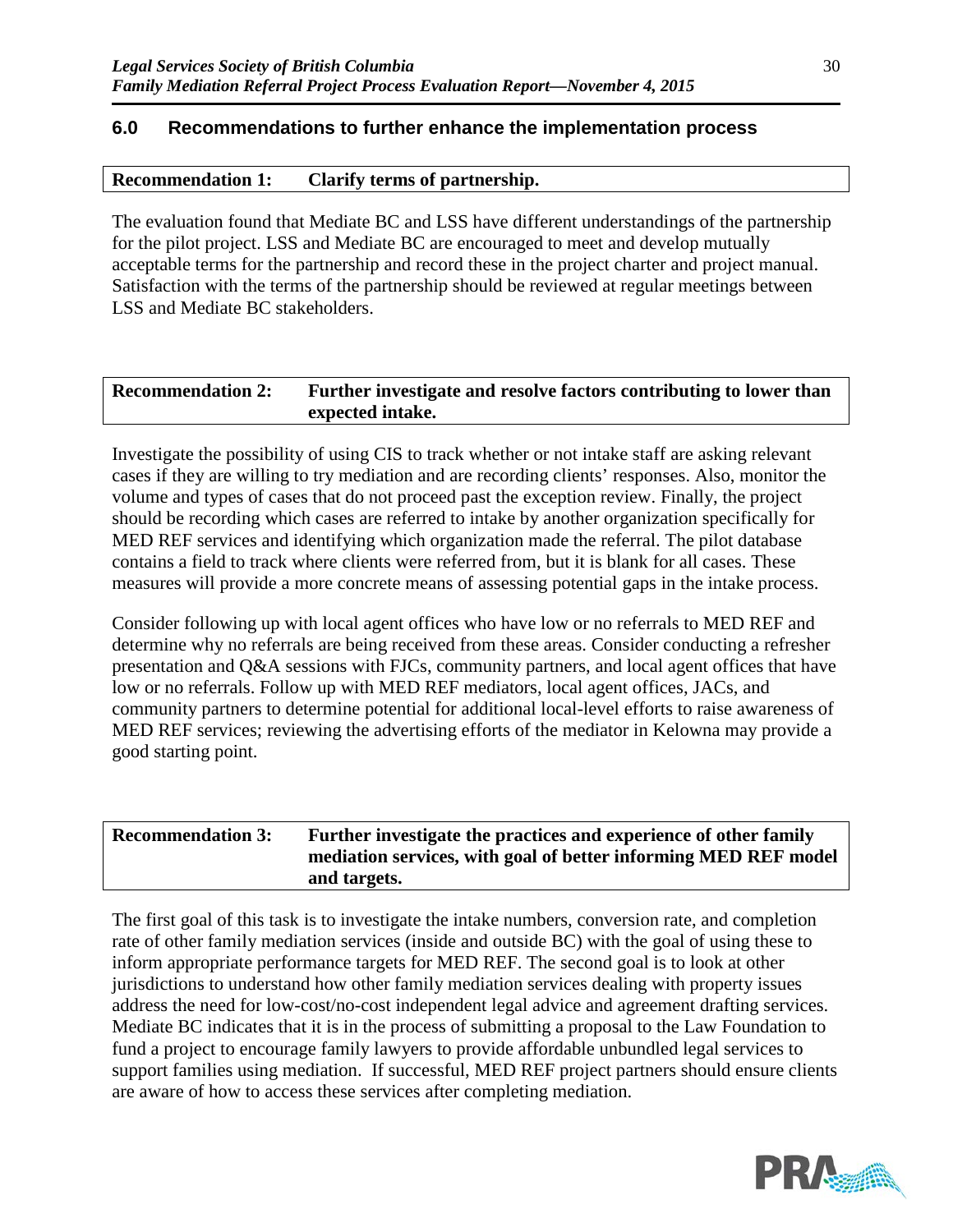### **Recommendation 4: Implement regular performance monitoring and reporting on key indicators.**

The evaluation recommends LSS implement (or revise if already implemented) regular monitoring and reporting (monthly or biweekly, depending on activity levels) on project intake and conversion rate, considering how these rates could better inform the project's targeted number of mediations per year.

Performance monitoring should also include regular (biweekly) analysis and reporting on average time spent at the mediation coordinator stage, with particular attention to the time taken to establish contact, screen, and encourage the applicant and the other party. It would be wise to investigate and follow up in cases where the contact period for the applicant or other party exceeds current overall means (35 days for applicants and 26 days for other party).

The caveat to this recommendation is that regular performance monitoring will require case data to be entered upon its availability. Delays in data entry will diminish the accuracy and usefulness of performance monitoring.

| <b>Recommendation 5:</b> | Follow up with MED REF mediators on the adequacy of funding<br>for mediation and effect of financial imbalance on mediation |
|--------------------------|-----------------------------------------------------------------------------------------------------------------------------|
|                          | process.                                                                                                                    |

LSS is recommended to work with Mediate BC to consult with project mediators to revisit the discrete tasks typically involved in a mediator providing services to clients, and the amount of time spent on those tasks. Tasks may include preparation time (e.g., reviewing files, contacting clients, preparing session summaries or session "homework"), as well as pre-mediation meetings, joint/shuttle/distance mediations sessions, and administrative time for completing project forms. It may be more informative if mediators did this exercise for a non-complex case as well as a complex case, which mediators indicated are more time consuming. These consultations could also be used to discuss costs related to mediation facilities, to explore the frequency and reasons behind mediators providing services "pro bono" under the project, and to gather feedback on their use of the sliding scale. The results of these consultations should be used to inform whether mediators have sufficient funding to cover the cost of mediation under MED REF.

LSS is also recommended to work with Mediate BC and project mediators to learn more about the frequency and severity of financial imbalance among the cases they have mediated so far, and explore how this could be affecting the mediation process.

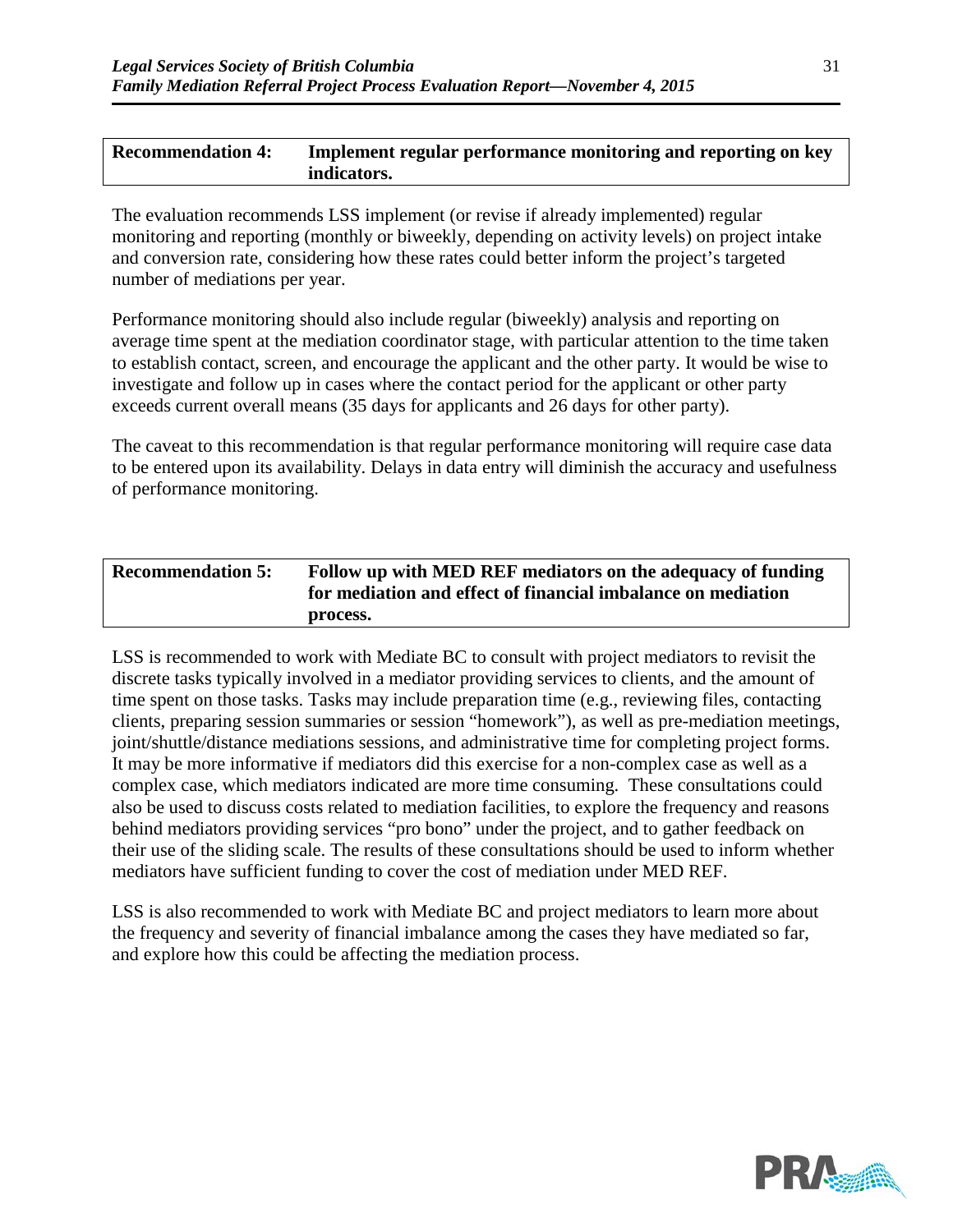**Appendix A — MED REF logic model**

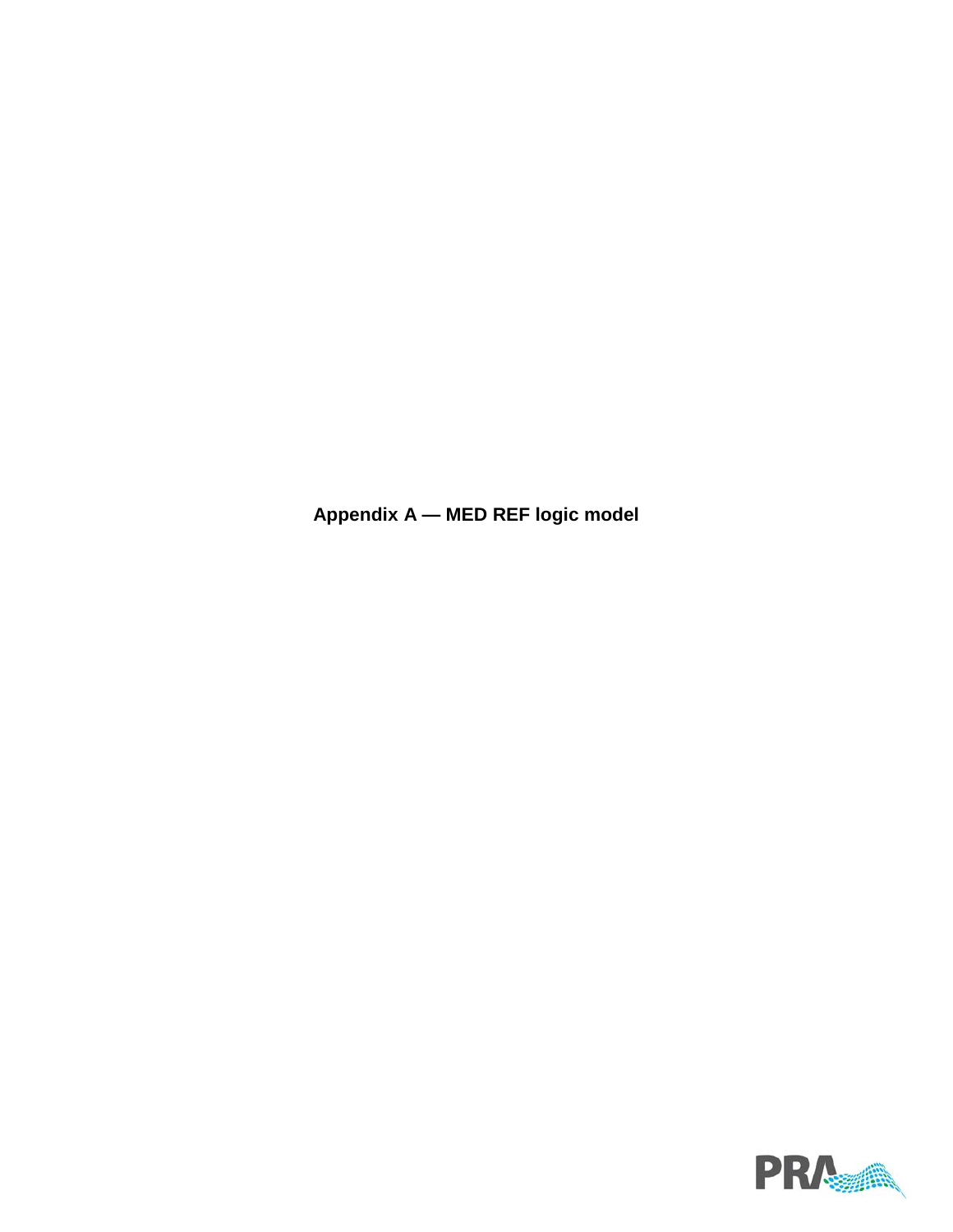### **Program logic model — Family Mediation Referral**

|                                          | <b>Program activities</b>                                                                                       | <b>Program outputs</b>                                                                                                                                                                                                                                                                                                                                                                                                                                                                                                                                                                                                                      | <b>Short-term outcomes</b>          |                                                                                                                                                                                                                                  | Medium-term<br>outcomes                      |
|------------------------------------------|-----------------------------------------------------------------------------------------------------------------|---------------------------------------------------------------------------------------------------------------------------------------------------------------------------------------------------------------------------------------------------------------------------------------------------------------------------------------------------------------------------------------------------------------------------------------------------------------------------------------------------------------------------------------------------------------------------------------------------------------------------------------------|-------------------------------------|----------------------------------------------------------------------------------------------------------------------------------------------------------------------------------------------------------------------------------|----------------------------------------------|
| INTAKE AND<br>REFERRALS<br><b>INTAKE</b> | Referral and screening of<br>potential clients                                                                  | # and type of information disseminated about MED REF<br>$\bullet$<br>service<br># and types of cases processed by exception review,<br>$\bullet$<br>including stage of proceeding (if available) and end result<br>of exception review<br># and type of referrals made for clients who are approved<br>$\bullet$<br>for mediation                                                                                                                                                                                                                                                                                                           | $\bullet$<br>$\bullet$<br>$\bullet$ | Participants receive referral to<br>mediation services in a timely<br>manner<br>Appropriate cases are streamed to<br>mediation service<br>Access to family law mediation<br>services is increased for people with<br>low incomes |                                              |
| SUPPORT<br>CLIENT                        | Preparation of clients for<br>mediation and referral of<br>clients to other family<br>law services or resources | Total # of pre-mediation sessions and total pre-mediation<br>hours per client<br>Types of other family law resources used before, during,<br>$\bullet$<br>and after mediation (e.g., Family LawLINE, FDC, private<br>lawyers, Access Pro Bono, online, FLWS, PLEI)                                                                                                                                                                                                                                                                                                                                                                          | $\bullet$                           | Participants are prepared and<br>understand the mediation process<br>and believe other family law<br>resources are helpful in<br>understanding their legal rights<br>throughout the process                                      | Participants resolve                         |
| MEDIATION                                | Provide mediation<br>services to financially<br>eligible family law<br>clients                                  | Mediation<br>Total # of mediation sessions and total mediation hours per<br>$\bullet$<br>client<br># of and types issues being addressed by Mediate BC (incl.<br>$\bullet$<br>ongoing, ended, and completed)<br># and types of services provided during mediation<br>$\bullet$<br># of mediations involving technology, including type of<br>$\bullet$<br>technology and reasons for using technology<br>Resolutions<br># of mediation cases by outcome at end of LSS funding<br>(ended, completed)<br># of mediation cases by outcome at the time services ended<br>$\bullet$<br>or were completed<br># and type of barriers to resolution |                                     | Affordable mediation services<br>provided for people with low<br>incomes<br>Participants are satisfied with the<br>mediation process<br>Participants are satisfied with the<br>outcome of their mediation                        | their family law issues<br>through mediation |

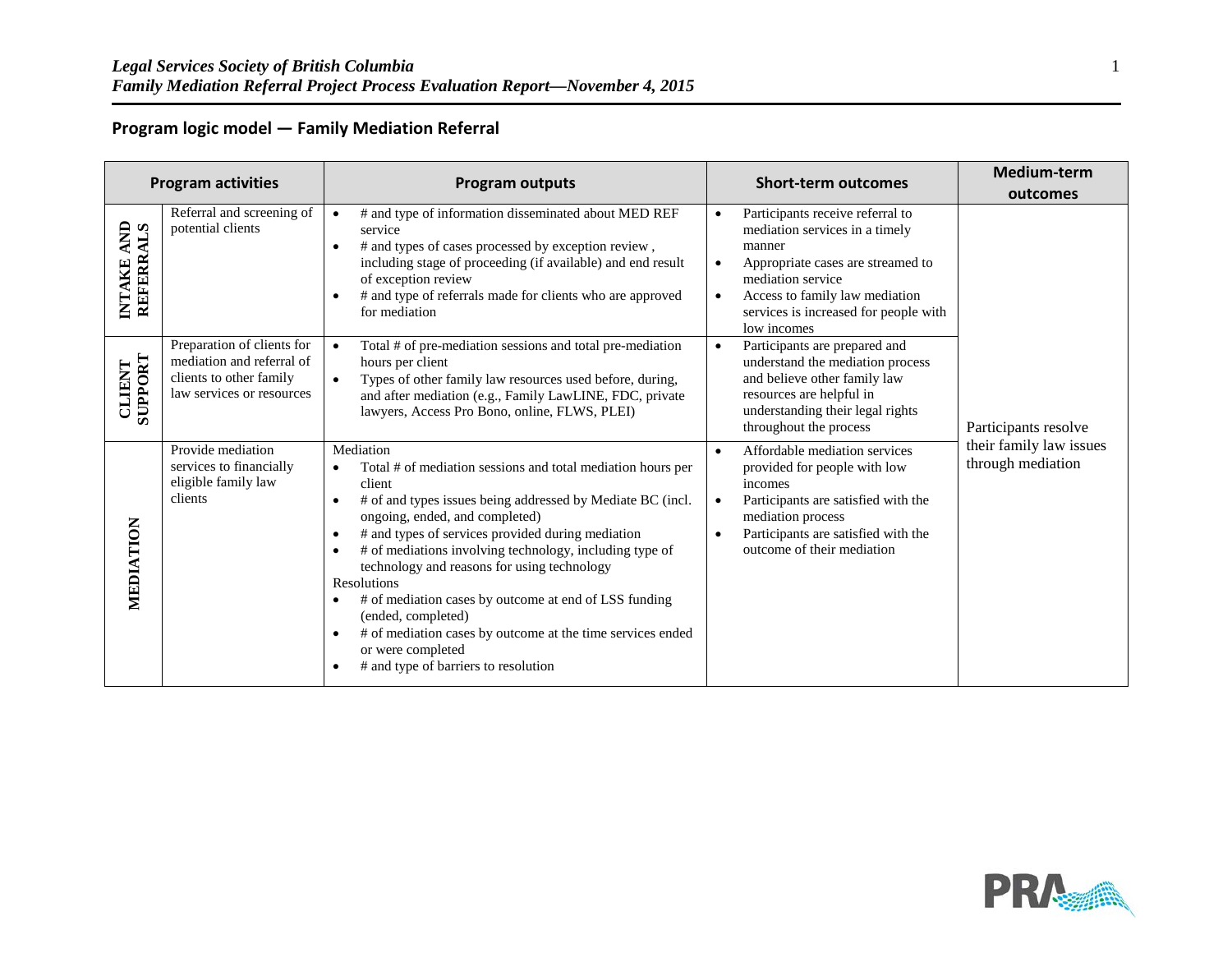**Appendix B — MED REF evaluation matrix**

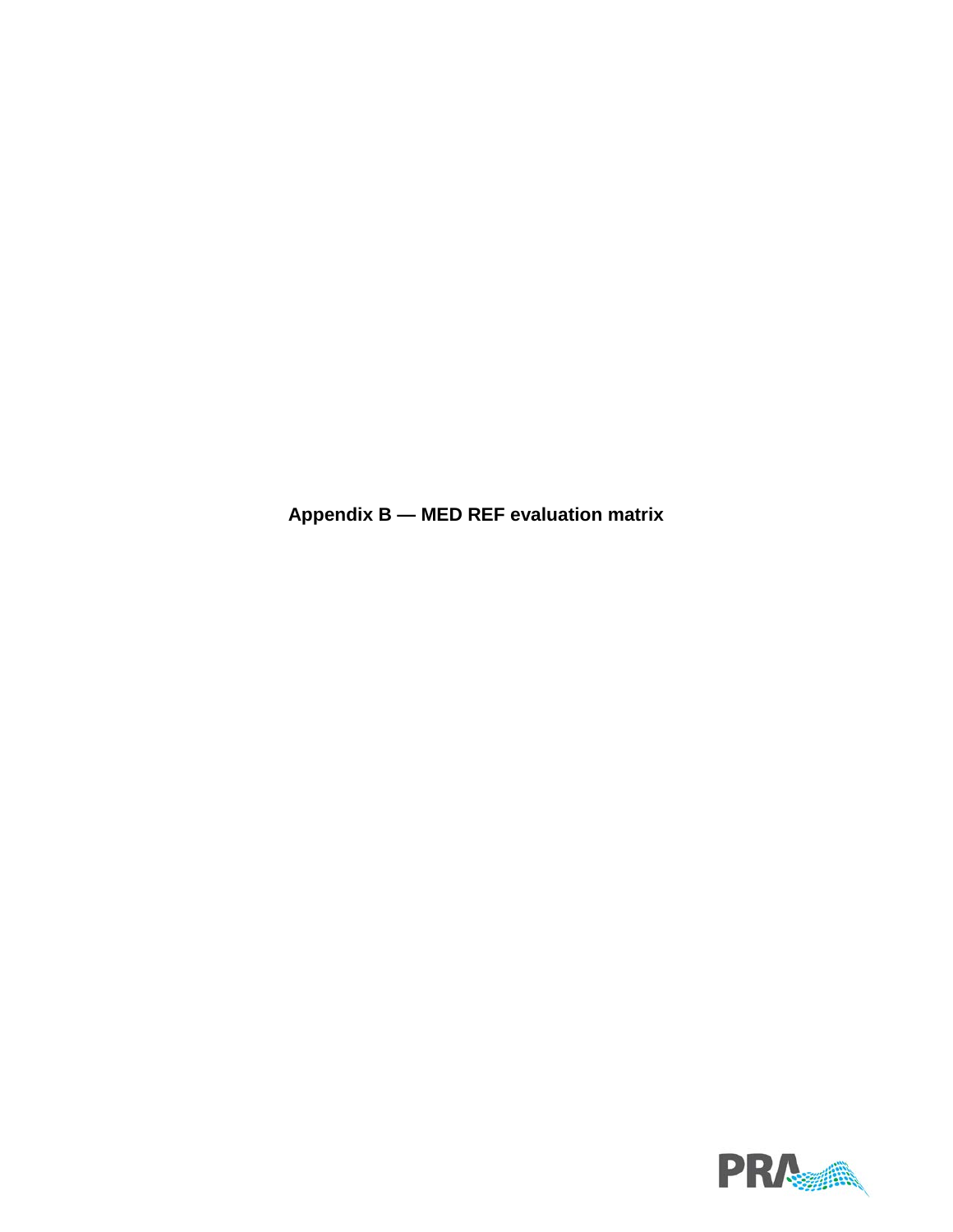| Framework for the Evaluation of the Family Mediation Referral pilot project |                                                                                                                                                                  |                                                                                                                                                                                                                                                                                                                                                                                                                                                                                                                                                                                                                                                                                                                                                                                            |                        |                                                                                                 |  |
|-----------------------------------------------------------------------------|------------------------------------------------------------------------------------------------------------------------------------------------------------------|--------------------------------------------------------------------------------------------------------------------------------------------------------------------------------------------------------------------------------------------------------------------------------------------------------------------------------------------------------------------------------------------------------------------------------------------------------------------------------------------------------------------------------------------------------------------------------------------------------------------------------------------------------------------------------------------------------------------------------------------------------------------------------------------|------------------------|-------------------------------------------------------------------------------------------------|--|
|                                                                             | Questions                                                                                                                                                        | <b>Indicators</b>                                                                                                                                                                                                                                                                                                                                                                                                                                                                                                                                                                                                                                                                                                                                                                          |                        | Data sources                                                                                    |  |
|                                                                             | Implementation                                                                                                                                                   |                                                                                                                                                                                                                                                                                                                                                                                                                                                                                                                                                                                                                                                                                                                                                                                            |                        |                                                                                                 |  |
|                                                                             | 1. Has the project been implemented as<br>intended in Year 1? What challenges<br>were identified and how were these<br>addressed?                                | Stakeholder opinion on challenges/improvements<br>$\bullet$                                                                                                                                                                                                                                                                                                                                                                                                                                                                                                                                                                                                                                                                                                                                | $\bullet$              | Interviews with internal and external<br>stakeholders<br>Project documentation                  |  |
|                                                                             | 2. What external factors have influenced<br>the implementation and success of the<br>project?                                                                    | Stakeholder opinion<br>$\bullet$<br>Project meeting minutes documenting external factors<br>$\bullet$<br>Evidence that decisions, actions, policies of external organizations/stakeholders<br>$\bullet$<br>affect the project                                                                                                                                                                                                                                                                                                                                                                                                                                                                                                                                                              | $\bullet$              | Interviews with internal and external<br>stakeholders<br>Project documentation                  |  |
|                                                                             | 3. Do stakeholders feel properly prepared<br>for their role in the program and<br>consider the available information/tools<br>for performing their role helpful? | Perceptions of project partners, team members, and pilot staff involved in<br>$\bullet$<br>implementing and delivering the project                                                                                                                                                                                                                                                                                                                                                                                                                                                                                                                                                                                                                                                         | $\bullet$              | Interviews with internal and external<br>stakeholders                                           |  |
|                                                                             | 4. Did the project have resources and<br>capacity to meet demand and any<br>intended targets?                                                                    | • Stakeholder opinion that the project had sufficient resources to satisfactorily meet<br>demand                                                                                                                                                                                                                                                                                                                                                                                                                                                                                                                                                                                                                                                                                           | $\bullet$<br>$\bullet$ | Program data<br>Participant interviews<br>Interviews with internal and external<br>stakeholders |  |
|                                                                             | 5. To what extent do the current processes<br>and structure of the MED REF project<br>support its efficient and effective<br>delivery?                           | Stakeholder opinion on the current processes and structure to support the<br>$\bullet$<br>project                                                                                                                                                                                                                                                                                                                                                                                                                                                                                                                                                                                                                                                                                          | $\bullet$              | Key informant interviews                                                                        |  |
|                                                                             | Outcome: Participants resolve their family law issues through mediation                                                                                          |                                                                                                                                                                                                                                                                                                                                                                                                                                                                                                                                                                                                                                                                                                                                                                                            |                        |                                                                                                 |  |
|                                                                             | 6. Are appropriate cases being streamed<br>to mediation services under MED REF?                                                                                  | Stakeholder opinion that relevant sources are aware of and directing clients to<br>$\bullet$<br>the mediation referrals and the extent appropriate cases are being streamed to<br>mediation services<br>Participant experience during intake and referral process<br>$\bullet$                                                                                                                                                                                                                                                                                                                                                                                                                                                                                                             |                        | Program data<br>Participant interviews<br>Interviews with internal and external<br>stakeholders |  |
|                                                                             | 7. Are participants receiving referrals to<br>mediation in a timely manner and are<br>participants satisfied with the referral<br>process?                       | Duration (in days)<br>$\bullet$<br>• Contacting applicants, discussing mediation, screening (from start to end of<br>activity)<br>• Engaging other party, encouraging mediation, obtaining agreement (from<br>start to end of activity)<br>• Acquiring financial information, calculating sliding scale rate (from start to<br>end of activity)<br>• Matching family with a mediator (from start to end of activity)<br>Duration of time (days) between date file opened at LSS to date a contract for<br>mediator was sent to Mediate BC, and the date the mediation process ended<br>Staff and program partners perceptions about timeliness and efficiency of<br>referral process<br>Participants perceptions about timeliness (i.e., well timed) and efficiency of<br>referral process | $\bullet$<br>$\bullet$ | Program data<br>Interviews with internal and external<br>stakeholders<br>Participant interviews |  |

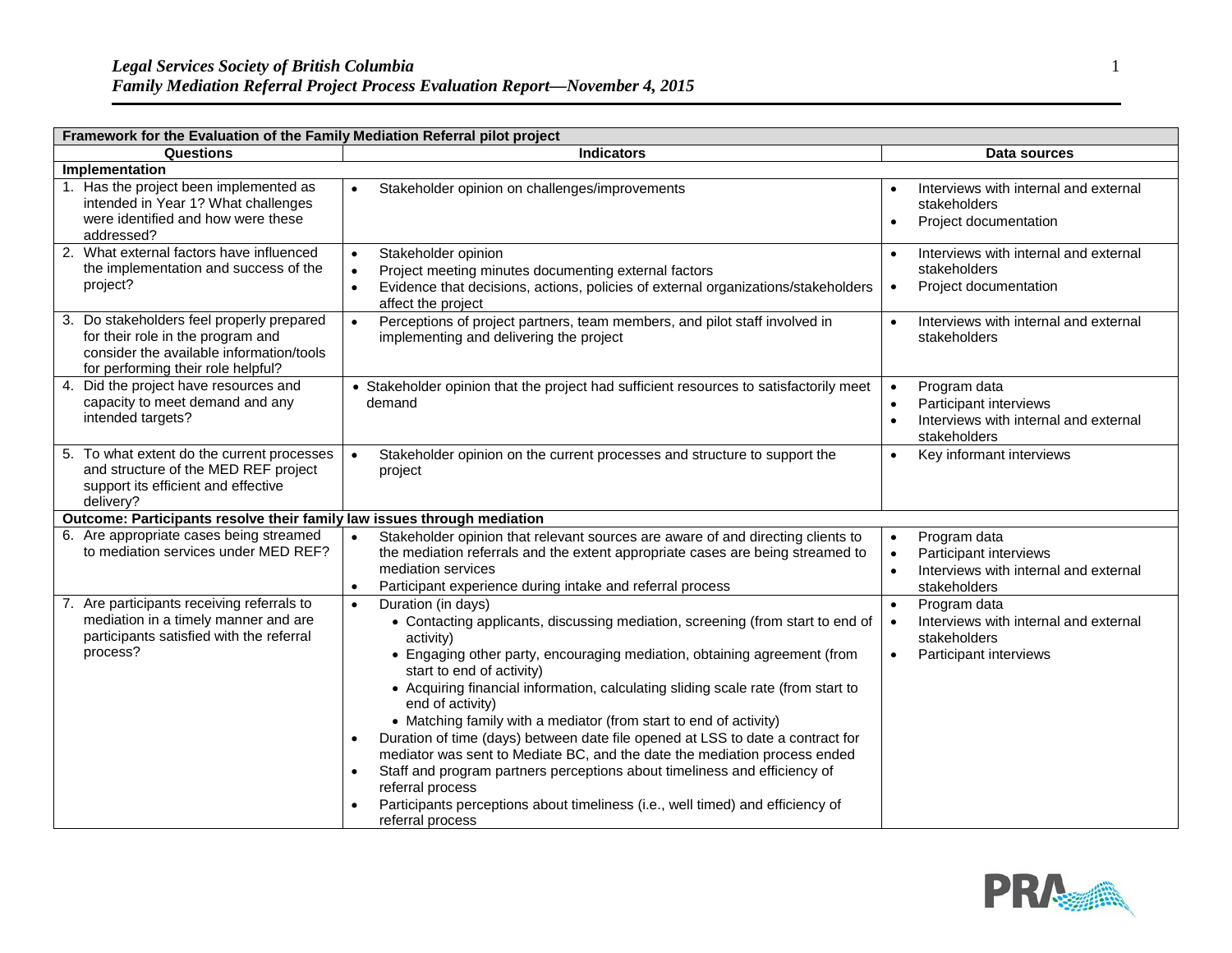| Framework for the Evaluation of the Family Mediation Referral pilot project                                               |                                                                                                                                                                                                                                                                                                                                                                                                                                                                                                                                                                                                                                                                                                                                                                                                                                                                                                                                                                                                                                                                                                                                                                                                                                                                                                                                                                                                    |                                                                                                                                                                                  |  |  |
|---------------------------------------------------------------------------------------------------------------------------|----------------------------------------------------------------------------------------------------------------------------------------------------------------------------------------------------------------------------------------------------------------------------------------------------------------------------------------------------------------------------------------------------------------------------------------------------------------------------------------------------------------------------------------------------------------------------------------------------------------------------------------------------------------------------------------------------------------------------------------------------------------------------------------------------------------------------------------------------------------------------------------------------------------------------------------------------------------------------------------------------------------------------------------------------------------------------------------------------------------------------------------------------------------------------------------------------------------------------------------------------------------------------------------------------------------------------------------------------------------------------------------------------|----------------------------------------------------------------------------------------------------------------------------------------------------------------------------------|--|--|
| Questions                                                                                                                 | <b>Indicators</b>                                                                                                                                                                                                                                                                                                                                                                                                                                                                                                                                                                                                                                                                                                                                                                                                                                                                                                                                                                                                                                                                                                                                                                                                                                                                                                                                                                                  | Data sources                                                                                                                                                                     |  |  |
| 8. To what extent has the program<br>increased access to affordable<br>mediation services for people with low<br>incomes? | Number, percent, and types of cases that started but didn't complete Mediate<br>BC service, and reasons why<br>Breakdown on how LSS funding was used (hours used in pre-mediation vs.<br>mediation, services provided, outcome at conclusion of LSS funding)<br>Percent of cases resolved within the 6 hours of LSS funding and % of<br>unresolved cases that did not proceed beyond LSS funding and reasons (or<br>barriers) to proceeding (or resolution)<br>Breakdown on use of sliding scale (total hours, sliding scale rate, frequency,<br>average, minimum rates, maximum rates, and amounts paid)<br>Number and percent of cases using the sliding scale cases by level of<br>completeness<br>Number and percent of cases and related reasons (or barriers) for sliding scale<br>cases ending prior to completion, and outcome at the time of ending<br>Number and percent of participants satisfied with fees charged for the<br>mediation service (by role, issues, level of resolution)<br>Number of clients using family law mediation services through MED REF has<br>increased over time<br>Staff and partners perceptions on the affordability of mediation<br>$\bullet$<br>Participant perceptions on the affordability of mediation<br>Participant perceptions about whether they would have used mediation services<br>on their own and whether the sliding scale was affordable | Program data<br>$\bullet$<br>Interviews with internal and external<br>stakeholders<br>Mediate BC client feedback survey data<br>$\bullet$<br>Participant interviews<br>$\bullet$ |  |  |
| 9. Are participants adequately prepared<br>and informed prior to, during, and after<br>the mediation session?             | Client and stakeholder perceptions about clients being prepared for the<br>$\bullet$<br>mediation process (e.g., understanding whether mediation is appropriate for<br>their case; making an informed decision to participate)<br>Client and stakeholder perceptions about the use and helpfulness of other<br>family law supports prior to, during, and after mediation<br>Client use of lawyer to review separation agreements or Memorandum of<br>Understanding<br># and % of clients referred to Family LawLINE and FDC and # and % who used<br>these services                                                                                                                                                                                                                                                                                                                                                                                                                                                                                                                                                                                                                                                                                                                                                                                                                                 | Program data<br>$\bullet$<br>Participant interviews<br>$\bullet$<br>Interviews with internal and external<br>stakeholders                                                        |  |  |
| 10. Are participants satisfied with the<br>mediation process and outcomes of<br>their mediation?                          | Perceptions of participants who either completed a mediation or ended their<br>$\bullet$<br>mediation prior to completion<br>Perception of mediators and Mediate BC of participants' satisfaction with<br>$\bullet$<br>process and outcomes of mediation<br>Number and percent of clients who feel satisfied with the process of their<br>mediation (by role, issues, level of resolution)<br>Number and percent of clients who feel satisfied with the outcome of their<br>mediation (by role, issues, level of resolution)<br>Number and percent of clients willing to try mediation again in a different<br>dispute (by role, issues, level of resolution)                                                                                                                                                                                                                                                                                                                                                                                                                                                                                                                                                                                                                                                                                                                                      | Participant interviews<br>$\bullet$<br>Interviews with internal and external<br>$\bullet$<br>stakeholders<br>Mediate BC client feedback survey data                              |  |  |

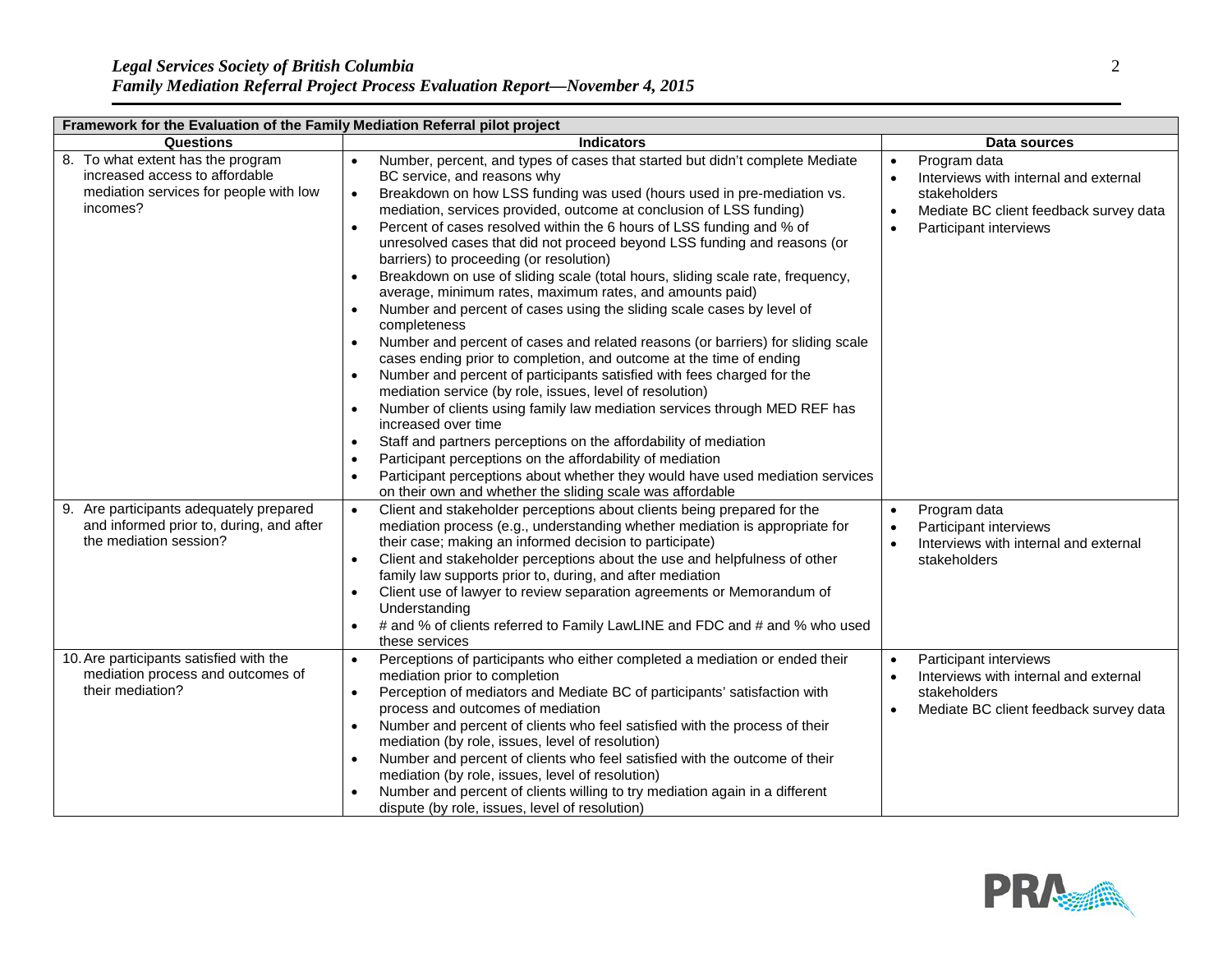| Framework for the Evaluation of the Family Mediation Referral pilot project                               |                                                                                                                                                                                                                                                                                                                                                                             |                                                                                                                                           |  |  |
|-----------------------------------------------------------------------------------------------------------|-----------------------------------------------------------------------------------------------------------------------------------------------------------------------------------------------------------------------------------------------------------------------------------------------------------------------------------------------------------------------------|-------------------------------------------------------------------------------------------------------------------------------------------|--|--|
| <b>Questions</b>                                                                                          | <b>Indicators</b>                                                                                                                                                                                                                                                                                                                                                           | Data sources                                                                                                                              |  |  |
| 11. To what extent are participants<br>resolving their family law issues through<br>mediation?            | Number and percent of cases with none, some or all issues settled at the time<br>the mediation was completed, and other outcomes (including barriers to<br>resolution, issues addressed, services provided)<br>Stage of case when file opened vs. when file was closed (among completed<br>cases)<br>Feedback on whether mediation resolved participants' family law issues | Program data<br>Interviews with internal and external<br>stakeholders<br>Participant interviews<br>Mediate BC client feedback survey data |  |  |
| 12. Were there any unintended<br>consequences or outcomes of the<br>MED REF project identified in Year 1? | Stakeholder opinion on unintended consequences or outcomes of the MED REF<br>project                                                                                                                                                                                                                                                                                        | Key informant interviews                                                                                                                  |  |  |

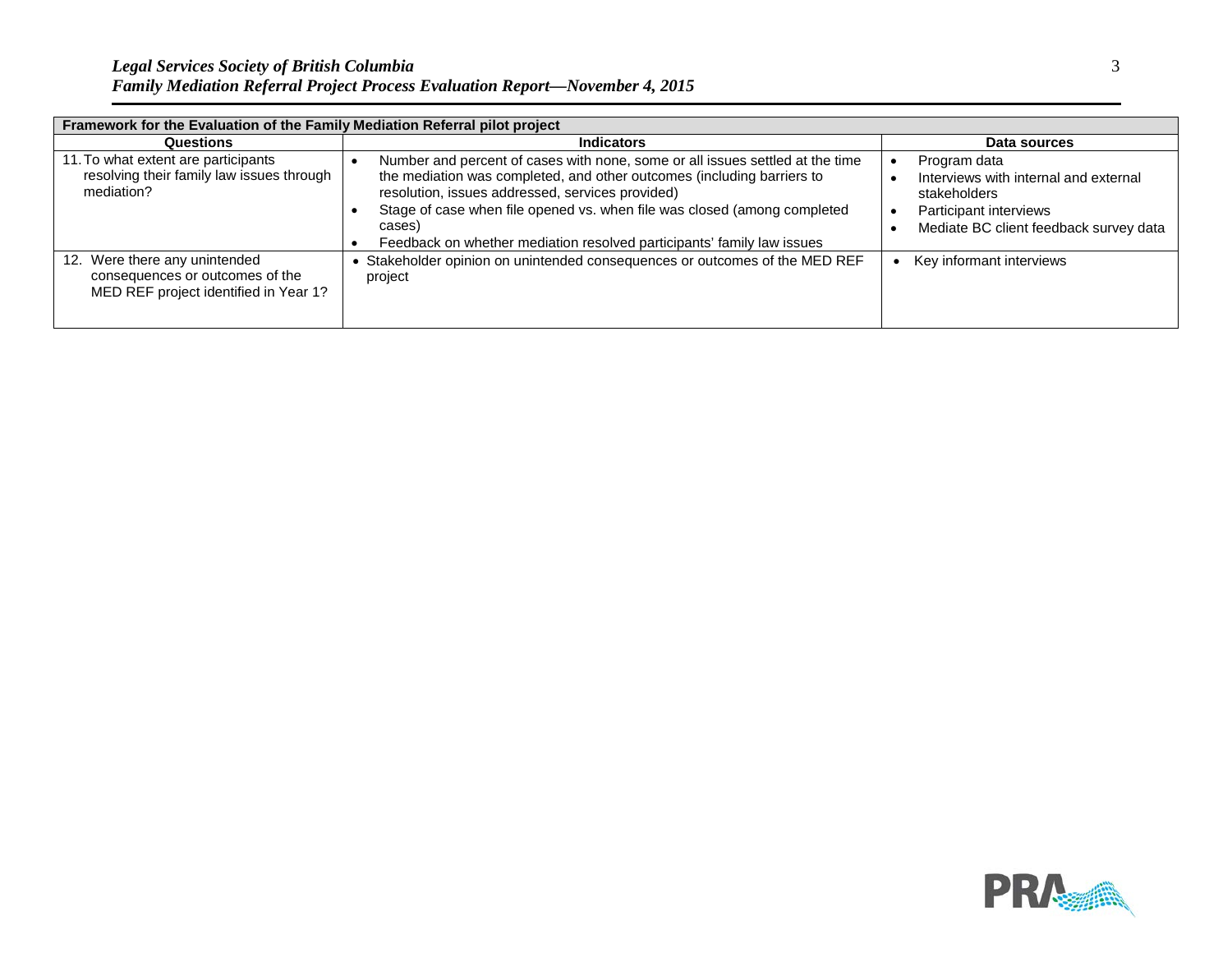**Appendix C — Interview guides**

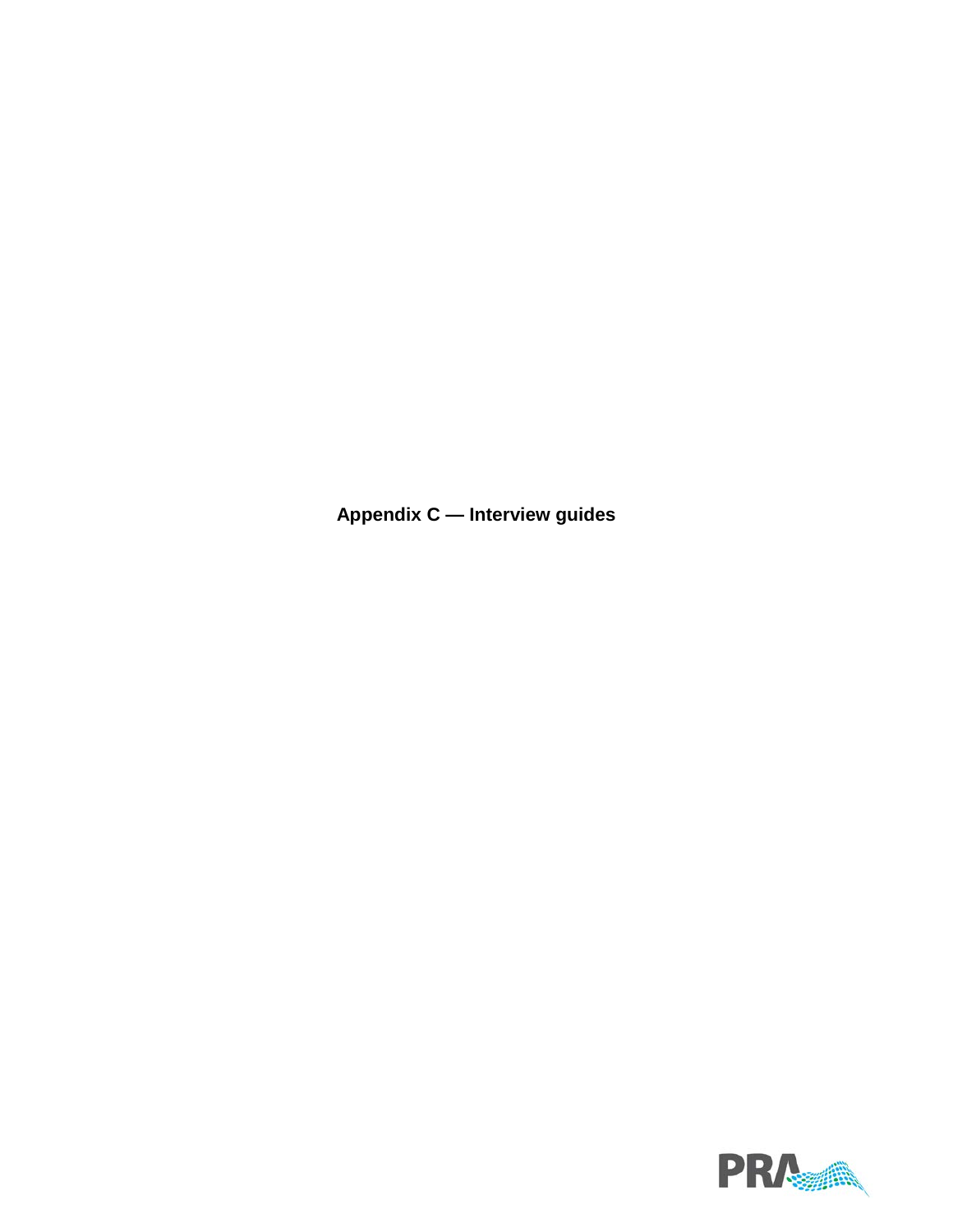## **Legal Services Society of British Columbia** *Family Mediation Referrals Pilot Project Evaluation*

## **Interview guide for internal stakeholders**

The Legal Services Society of British Columbia (LSS) requires an evaluation of the Mediation Referrals (MED REF) pilot project which has been implemented under the Justice Innovation and Transformation Initiative (JITI). LSS has hired PRA Inc., an independent research company, to assist in the evaluation. One component of the evaluation is to conduct telephone interviews with stakeholders who are familiar with the MED REF project.

The interview should take no more than one hour. The information we gather through the interviews will be summarized in aggregate form. With your permission, we will audio record the interview for the purpose of note-taking. No one outside of PRA will see your notes or hear your recording.

The current evaluation focusses on the implementation of the MED REF project to identify early issues and make recommendations to assist LSS management in improving/refining project implementation. This evaluation will also examine early indicators of success in meeting the project's objectives.

Finally, we realize you may not be able to answer all the questions; please let us know, and we will skip to the next question.

## **Implementation of the MED REF pilot project**

- 1. Please briefly describe your role in the implementation and delivery of the MED REF project.
- 2. Based on your observations, has the project been implemented as planned? If not, why not? (Q1)
- 3. To what extent have any factors or stakeholders external to the project affected the implementation and success of the model? What challenges did these external factors present? What was done to resolve these challenges? (Q2)
- 4. In your opinion, does the project have sufficient resources and capacity for providing the expected level of services? Please explain why or why not. What steps has the project taken to overcome any resource challenges? (*Probe: enough staff, staff sufficiently trained, staff have all the needed tools.)* (Q4)
- 5. Has the staff involved in project delivery been appropriately prepared for their role in the project? If applicable, have they found the tools developed for the project to be helpful?  $(O3)$
- 6. How are potential clients made aware of the services provided under MED REF? To what extent are all relevant stakeholders referring potential clients to LSS intake as expected? What organizations are referring clients to LSS intake? (Q6)

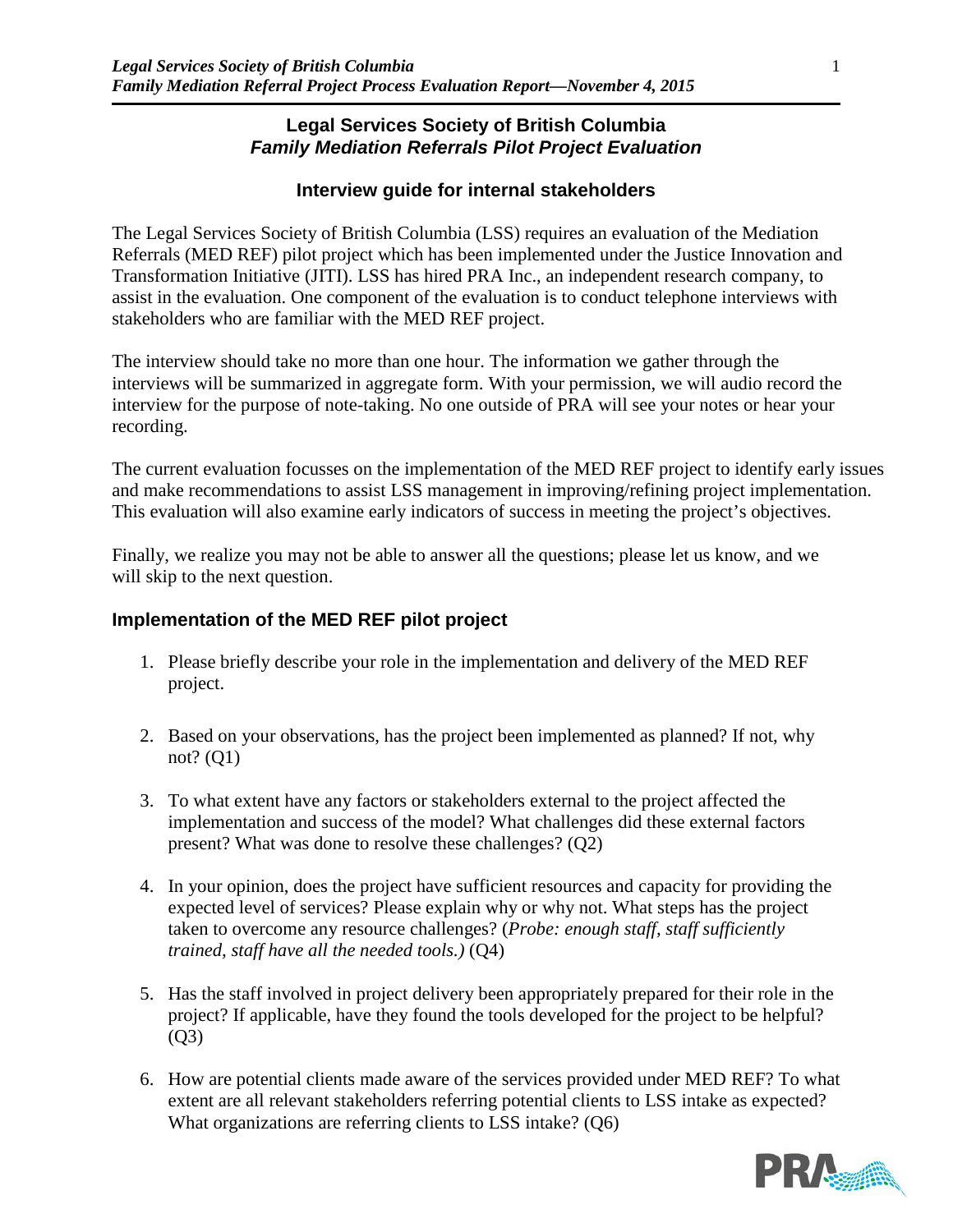- 7. Are appropriate cases being triaged and accepted for mediation? At what stage are clients being referred? (*e.g., prior to court proceedings, court action commenced, case conference, final order?)* Based on your observations, are cases being referred at the right time? Does the assessment, triage, and application process happen in a reasonable amount of time? What is the cause of delays (if any) prior to the mediation sessions? (Q7)
- 8. How are participants prepared prior to taking part in the mediation and are these preparations adequate? (Q9)
- 9. What types of family law supports do participants seek prior to, during, and after the mediation session? (*e.g., Family LawLine, Family Duty Counsel, private lawyers, Access Pro Bono, PLEI, online resources.*) How are these supports helping participants understand their legal rights and finalize their mediated settlement? (Q9)
- 10. Has the project encountered any challenges in its implementation or delivery and how were these challenges addressed? How did these challenges impact the overall implementation of the project? (Q1)

### **Progress towards achieving objectives**

- 11. How far along are clients getting with the six hours of LSS funding? Are the services provided under this funding adequate to get clients far enough in the process to demonstrate the value in mediation? Based on your observations, how are the six hours of LSS funding contributing to increased access to mediation services for low-income clients? (Q8)
- 12. To what extent are clients resolving their family law matters through mediation? (*e.g., all, some, few, none.*) What types of barriers are preventing clients from resolving their family law matters? (Q11)
- 13. Are you able to comment on the extent to which mediation participants are satisfied with the mediation process? Are you able to comment on participant's satisfaction on the outcomes of the mediation? (Q10)
- 14. Based on your observations, have there been any unintended consequences as a result of the project to date? (Q12)
- 15. Do you have any suggestions about how the project could be improved?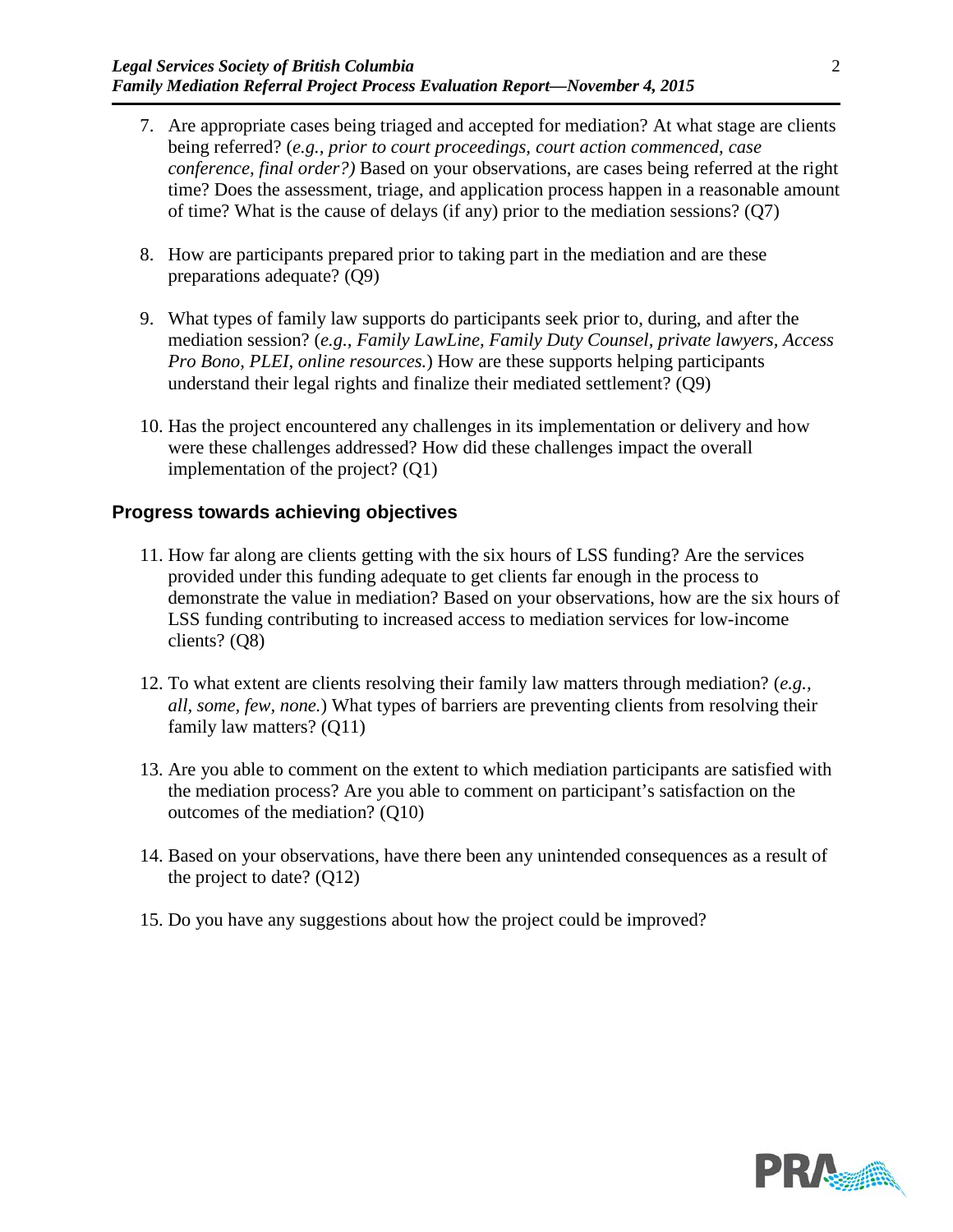## **Legal Services Society of British Columbia** *Family Mediation Referrals Pilot Project Evaluation*

## **Interview guide for external stakeholders**

The Legal Services Society (LSS) of British Columbia requires an evaluation of the Mediation Referrals (MED REF) pilot project which has been implemented under the Justice Innovation and Transformation Initiative (JITI). LSS has hired PRA Inc., an independent research company, to assist in the evaluation. One component of the evaluation is to conduct telephone interviews with stakeholders who are familiar with the MED REF project.

The interview should take no more than one hour. The information we gather through the interviews will be summarized in aggregate form. With your permission, we will audio record the interview for the purpose of note-taking. No one outside of PRA will see your notes or hear your recording.

The current evaluation focusses on the implementation of the MED REF project to identify early issues and make recommendations to assist LSS management in improving/refining project implementation. This evaluation will also examine early indicators of success in meeting the project's objectives.

Finally, we realize you may not be able to answer all the questions; please let us know, and we will skip to the next question.

## **Implementation of the MED REF pilot project**

- 1. Please briefly describe your role in the implementation and delivery of the MED REF project.
- 2. Based on your observations, has the project been implemented as planned? If not, why not? (Q1)
- 3. To what extent have any factors or stakeholders external to the project affected the implementation and success of the model? What challenges did these external factors present? What was done to resolve these challenges? (Q2)
- 4. In your opinion, does the project have sufficient resources and capacity for providing the expected level of services? Please explain why or why not. What steps has the project taken to overcome any resource challenges? (*Probe: enough staff, staff sufficiently trained, staff have all the needed tools.)* (Q4)
- 5. Has the staff involved in project delivery been appropriately prepared for their role in the project? If applicable, have they found the tools developed for the project to be helpful? (Q3)
- 6. How are potential clients made aware of the services provided under MED REF? To what extent are all relevant stakeholders referring potential clients to LSS intake as expected? What organizations are referring clients to LSS intake? (Q6)

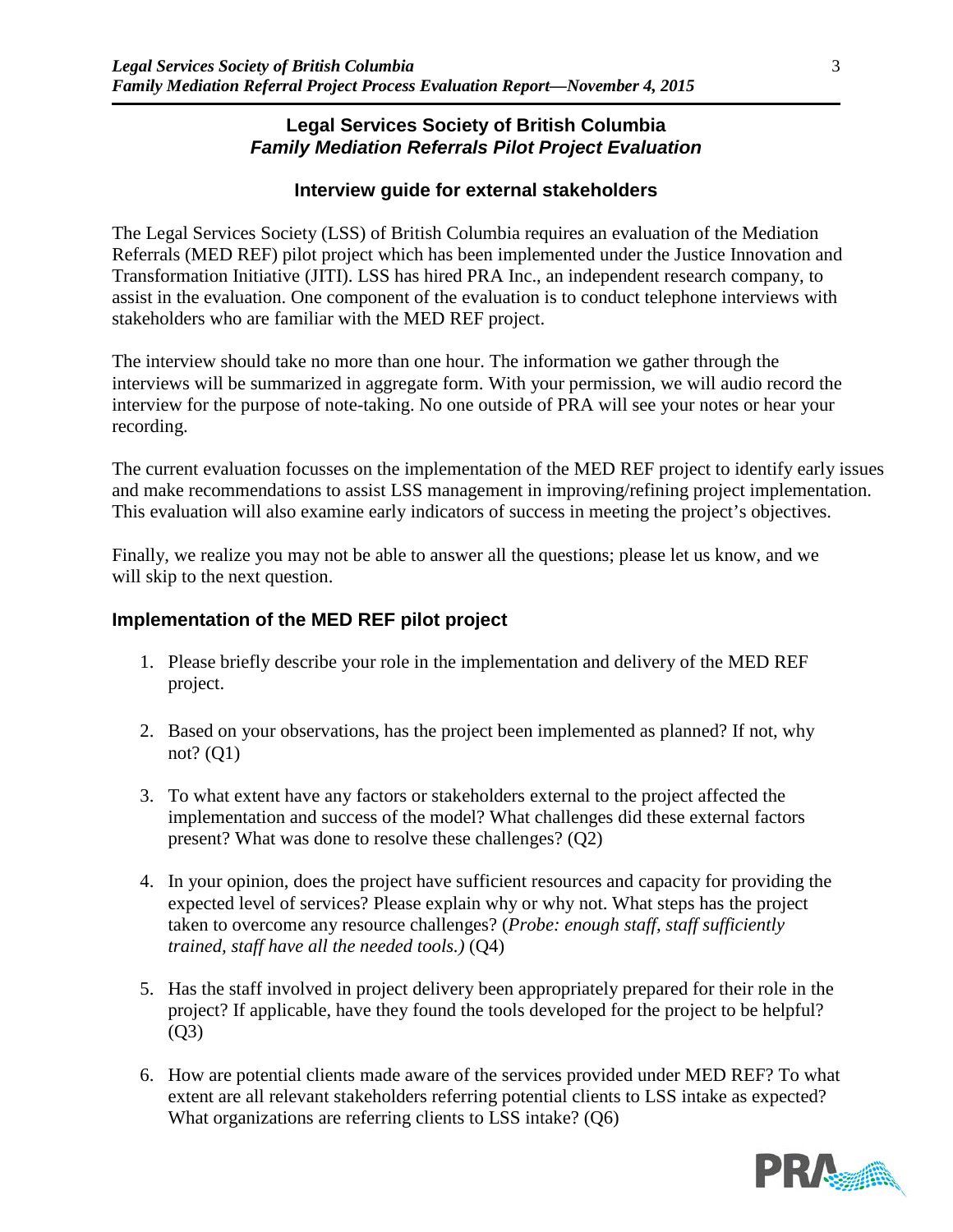- 7. Are appropriate cases being triaged and accepted for mediation? At what stage are clients being referred? (*e.g., prior to court proceedings, court action commenced, case conference, final order?)* Based on your observations, are cases being referred at the right time? Does the assessment, triage, and application process happen in a reasonable amount of time? What is the cause of delays (if any) prior to the mediation sessions? (Q7)
- 8. How are participants prepared prior to taking part in the mediation and are these preparations adequate? (Q9)
- 9. What types of family law supports do participants seek prior to, during, and after the mediation session? (*e.g., Family LawLine, Family Duty Counsel, private lawyers, Access Pro Bono, PLEI, online resources.*) How are these supports helping participants understand their legal rights and finalize their mediated settlement? (Q9)
- 10. Has the project encountered any challenges in its implementation or delivery and how were these challenges addressed? How did these challenges impact the overall implementation of the project? (Q1)

### **Progress towards achieving objectives**

- 11. How far along are clients getting with the six hours of LSS funding? Are the services provided under this funding adequate to get clients far enough in the process to demonstrate the value in mediation? Based on your observations, how are the six hours of LSS funding contributing to increased access to mediation services for low-income clients? (Q8)
- 12. Are clients using the sliding scale rate provided by Mediate BC? Are you aware of cases where affordability was a barrier to completing mediation? (Q8)
- 13. To what extent are clients resolving their family law matters through mediation? (*e.g., all, some, few, none.*) What types of barriers are preventing clients from resolving their family law matters? (Q11)
- 14. Are you able to comment on the extent to which mediation participants are satisfied with the mediation process? Are you able to comment on participant's satisfaction on the outcomes of the mediation? (Q10)
- 15. Based on your observations, have there been any unintended consequences as a result of the project to date?  $(Q12)$
- 16. Do you have any suggestions about how the project could be improved?

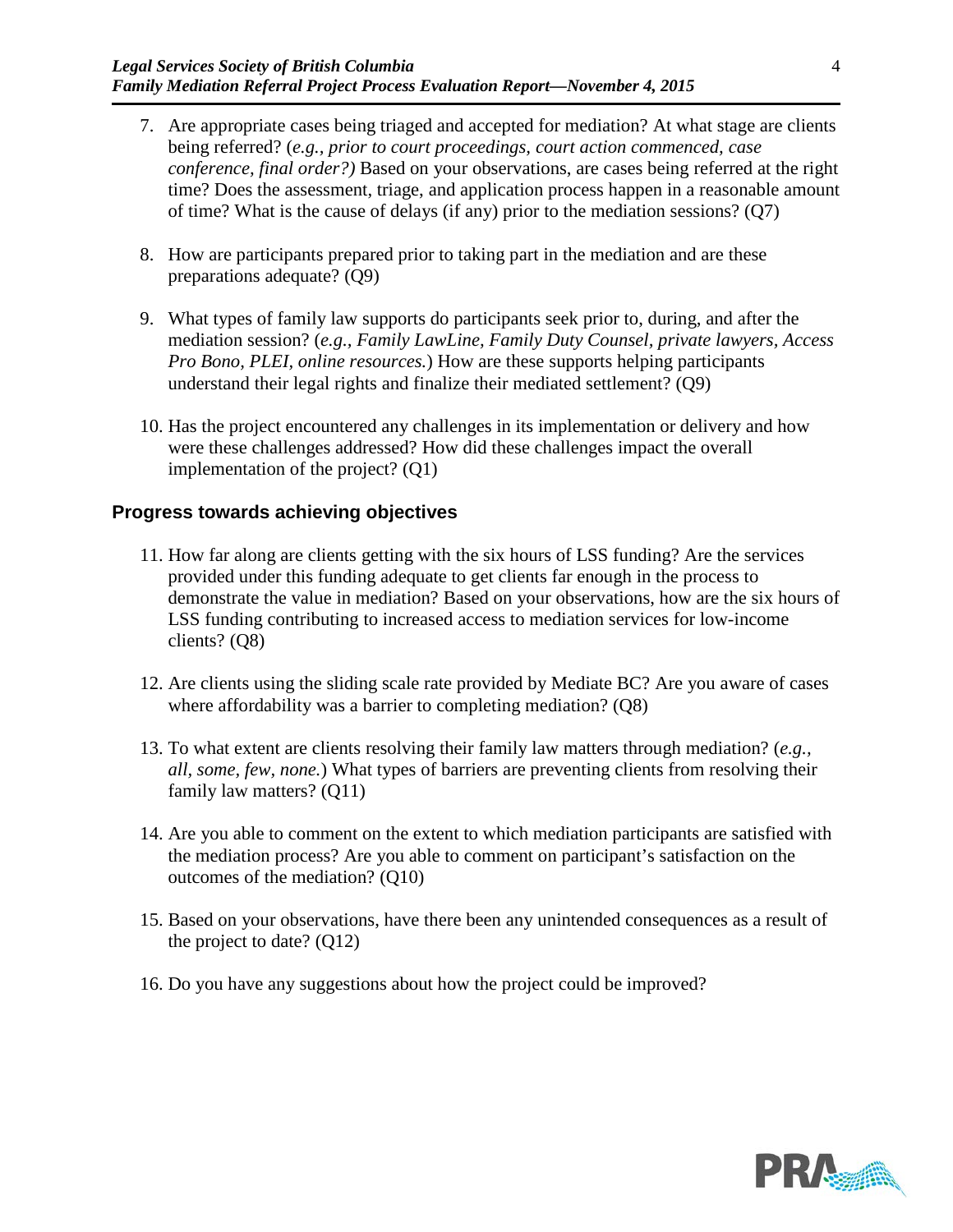### **Legal Services Society of British Columbia** *Family Mediation Referrals Pilot Project Evaluation*

#### **Interview guide for clients**

#### **Client categories**

(used for determining which interview questions to ask client based on how far they progressed in the MED REF process)

- 1 Ended before referral to mediator (did not proceed to mediation)
- 2 Ended prior to using all six LSS hours
- 3 Ended after using all six LSS hours (but not sliding scale)
- 4 Ended after using sliding scale
- 5 Completed after using some or all six LSS hours (but not sliding scale)
- 6 Completed after using sliding scale

My name is \_\_\_\_\_\_\_\_\_ and I'm calling from PRA, an independent research company hired by LSS (also known as "Legal Aid") to review the helpfulness of their Family Mediation Referral project that you participated in over the past half year or so.

• [CLIENT CATEGORIES 2-6 ONLY] You may have received a letter from your mediator about participating in a short telephone interview concerning the help you received from the mediation project.

We could do the interview now, or I could call you back at another time. The interview will take about 20 minutes. Your participation is voluntary. The information you provide may help LSS find ways to improve the Family Mediation Referrals project.

I won't ask you anything specific about your family matter, just about the services you received through the mediation referral project. Anything you tell me will be confidential; information from the interviews will all be combined and reported together, so individuals cannot be identified and your information will not be shared outside of PRA, or with anyone else involved in your family matter.

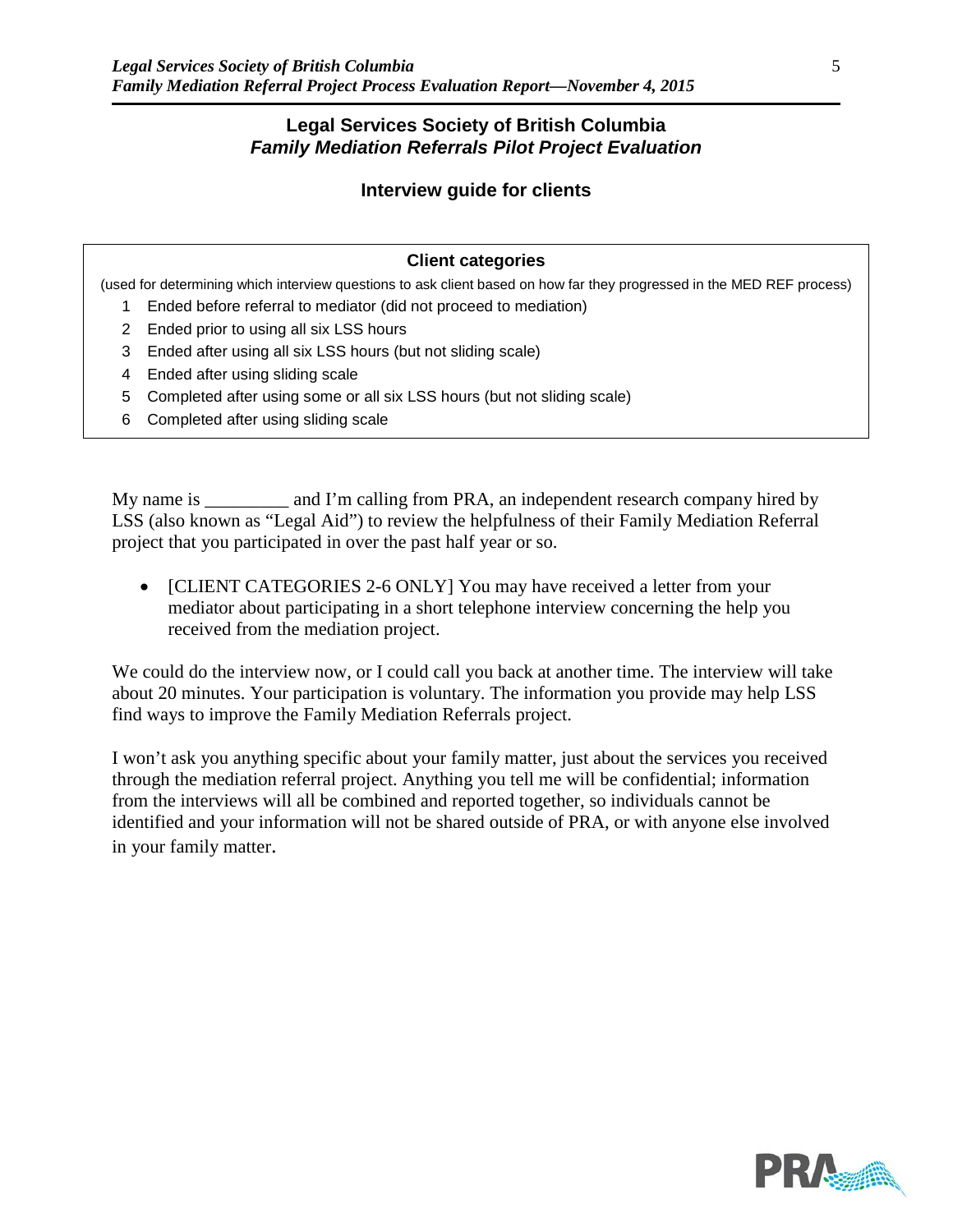### **Question 1** [ALL CLIENT CATEGORIES] (Q6, Q7)

- A. At what point in your family law matter did you find out about the mediation services provided through the Family Mediation Referrals pilot project? *(Probe: Before or after initiating court proceedings? Before or after reaching a written agreement? Before or after reaching a final order?*)
- B. Who told you about these services? *(how did you find out about these services)*
- C. Do you think you learned about these services early enough in your family matter? Why or why not?

### **Question 2** (Q6, Q7)

- A. [ALL CLIENT CATEGORIES] How was your experience with the application and referral process for receiving mediation services? (*Probe: Satisfied, dissatisfied, why?)*
- B. [ALL CLIENT CATEGORIES] Was the process easy and was the information provided easy to understand?
- C. [ALL CLIENT CATEGORIES] Were you satisfied with the amount of time between the application process and receiving the results of your application for mediation? Why or why not?
- D. [CATEGORIES 2-6 ONLY] Were you satisfied with the amount of time between your application being approved and the beginning of the mediation sessions?

## **Question 3** [CATEGORIES 2-6 ONLY] (Q9)

- A. After LSS determined your eligibility for the service, how were you prepared to participate in the mediation?
- B. Do you think you received enough information or support to help you in deciding whether to participate in mediation? Why or why not?

## **Question 4** [CATEGORIES 2-6 ONLY] (Q8)

- A. How far did you get in your mediation with the free six hours provided by the Legal Services Society? (*Probe: Pre-mediation meeting? Joint mediation meetings? If they are unsure, ask them to describe what happened when they met their mediator.)*
- B. Was this enough time to address your family law issues? (*Probe: Did they address all, some, a few, none?)*

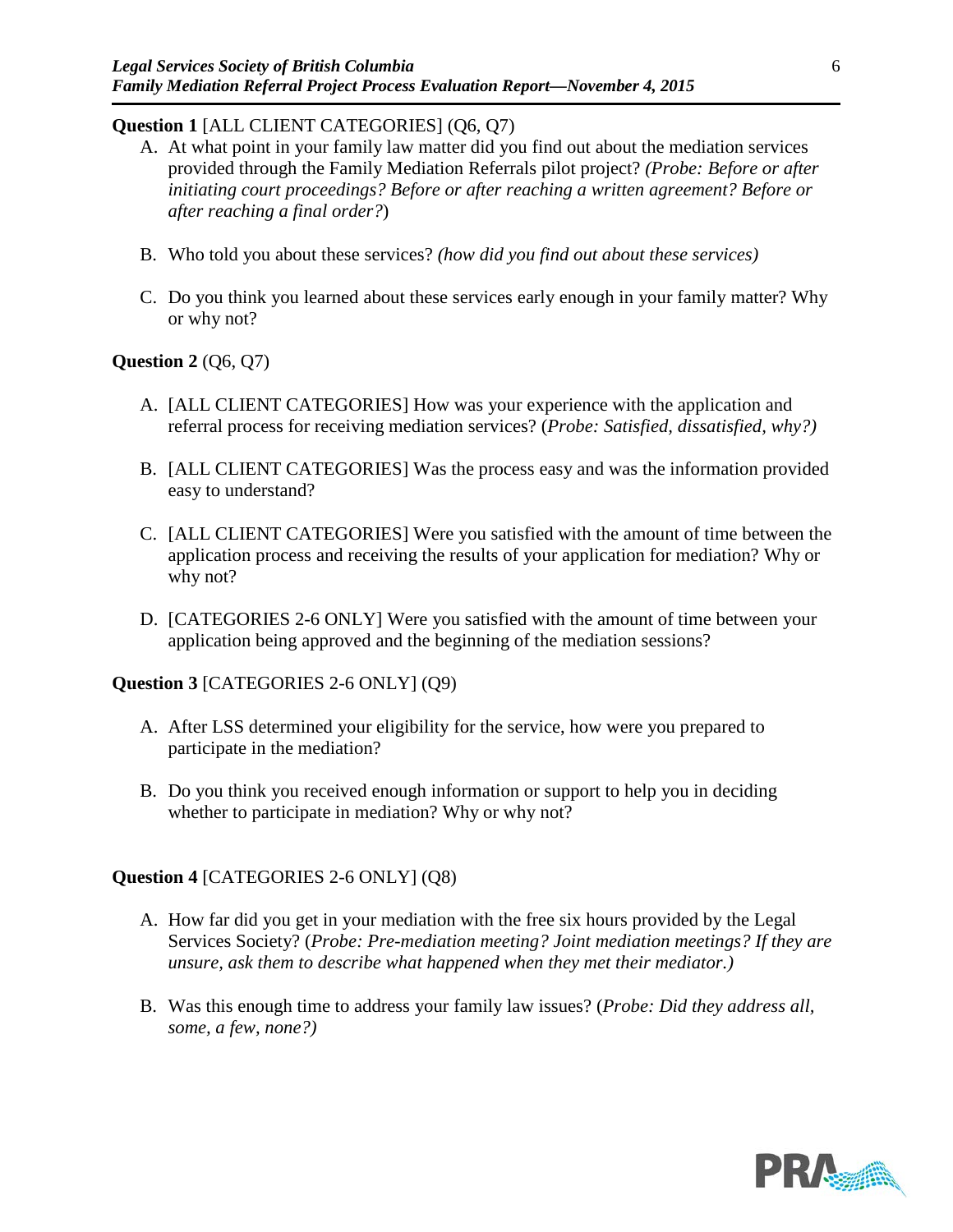#### **Question 5** [CATEGORIES 3-6 ONLY] (Q8)

A. Did you continue with mediation once the free six hours were done? Why or why not? (*Probes: Did they use the sliding scale rate offered by Mediate BC? Did they think this rate was affordable? If they didn't proceed, was it for reasons other than affordability?)*

#### **Question 6** [CATEGORIES 2-6 ONLY] (Q10)

- A. Overall, how did you find the mediation process? (*Probe: Was it helpful? Why or why not? The mediation process includes making arrangements with mediator, attending pre-mediation meetings, joint mediation meetings; might involve shuttle mediation mediator going back and forth between parties, rather than parties meeting face to face — may also have involved mediation by video or teleconference.)*
- B. Did you understand the process? Why or why not? (*Probe: Were there any parts of the process that seemed unclear or were not explained well enough? This could include making contact with the mediator, pre-mediation meetings, joint mediation meetings, shuttle mediation, and video or teleconferencing.*)

#### **Question 7** [CATEGORIES 2-6 ONLY] (Q10, Q11)

A. How satisfied were you with the results of the mediation process? Please explain. (*Probe: Are they satisfied with what the mediation achieved? Did they expect to achieve more?)*

#### **Question 8** (Q9)

- A. [CATEGORY 1 ONLY] At any point during the referral and application process were you referred to other family law services or resources? This could have been to receive legal advice or assistance in preparing for mediation. Which resources did you use? Were they helpful? (*e.g., Family LawLine, Family Duty Counsel, private lawyers, Access Pro Bono, PLEI, online resources.*)
- B. [CATEGORIES 2-6 ONLY] At any point, *before or during* the mediation, were you referred to other family law services or resources? This could have been to receive legal advice or assistance in preparing for mediation. Which resources did you use? Were they helpful? (*e.g., Family LawLine, Family Duty Counsel, private lawyers, Access Pro Bono, PLEI, online resources.*)